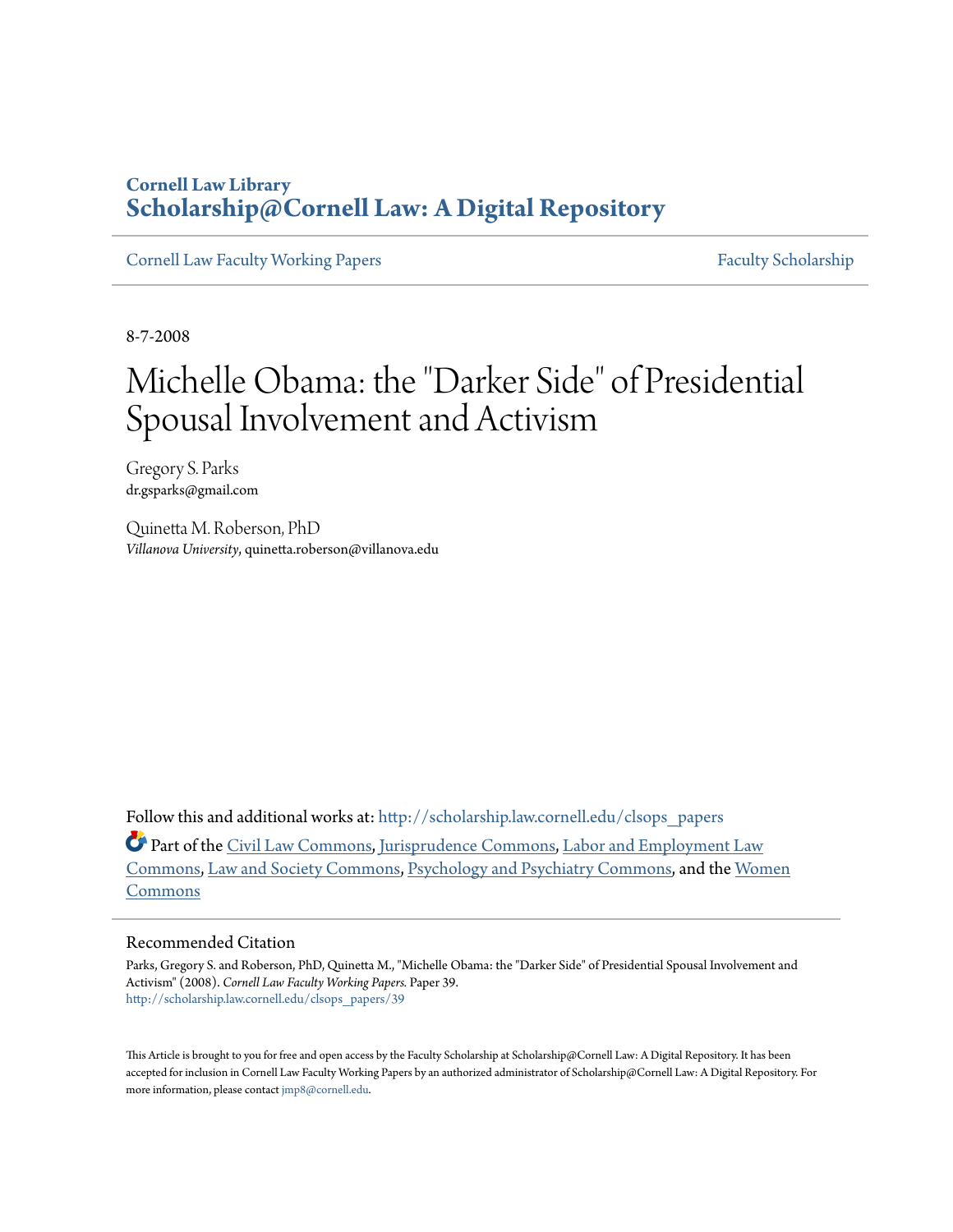## **MICHELLE OBAMA THE "DARKER SIDE" OF PRESIDENTIAL SPOUSAL INVOLVEMENT AND ACTIVISM** *Quinetta M. Roberson***<sup>α</sup> & Gregory S. Parks<sup>** $φ$ **</sup>**

Meet the new political wife. She has a career; she has opinions—a partner in every way.  $\dots$  And now, she's become controversial.—Ted Koppel $<sup>1</sup>$ </sup>

## **INTRODUCTION**

The 2008 presidential campaign is historic given the presence of a Black (Barack Obama) candidate and a woman (Hillary Clinton) candidate. Not only is it historic that Americans had a real opportunity to elect the first Black or woman president, it is also the first time that Americans are faced with the prospects of having the first Black First Lady—Michelle Obama. As such, the presidential campaign provides a useful context in which to analyze how race and gender attitudes influence voting behavior.<sup>2</sup> Recently, commentators have analogized the  $2008$ presidential election campaign to a hiring decision in the employment context.<sup>3</sup> Underlying this analogy is that voters stand in the shoes of employers, and candidates stand in the shoes of prospective employees. Thus, the same principles and modes of analysis that apply to employment discrimination may apply to voting behavior. If it is apropos to analogize elections to hiring decisions, new frontiers in employment discrimination law that involve the intersection of race and gender,<sup>4</sup> the role of implicit bias,<sup>5</sup> and third-party associative discrimination<sup>6</sup> are implicated.

 $\alpha$  Professor, Villanova School of Business. B.S., University of Delaware; M.B.A., University of Pittsburgh; Ph.D., University of Maryland.

φ Clerk, U.S. District Court for the District of Maryland (2009-2010); Clerk, District of Columbia Court of Appeals (2008-2009). B.S., Howard University; M.S., City University of New York; M.A., Ph.D., University of Kentucky; J.D., Cornell Law School.

<sup>1</sup> Joan Vennochi, *A Delicate Line for Michelle Obama*, B. GLOBE, March 2, 2008, at 9D (quoting Ted Koppel's reference to First Lady Hillary Clinton).

<sup>2</sup> *See generally* Gregory S. Parks & Jeffrey J. Rachlinski, *Unconscious Bias and the 2008 Election* (under review). 3 *See id.*

<sup>4</sup> *See* Moore v. Hughes Helicopters, Inc., 708 F.2d 475 (9th Cir. 1982); Payne v. Travenol Lab., Inc., 673 F.2d 798 (5th Cir. 1982); Jeffries v. Harris County Cmty Action Ass'n, 615 F.2d 1025 (5th Cir. 1980);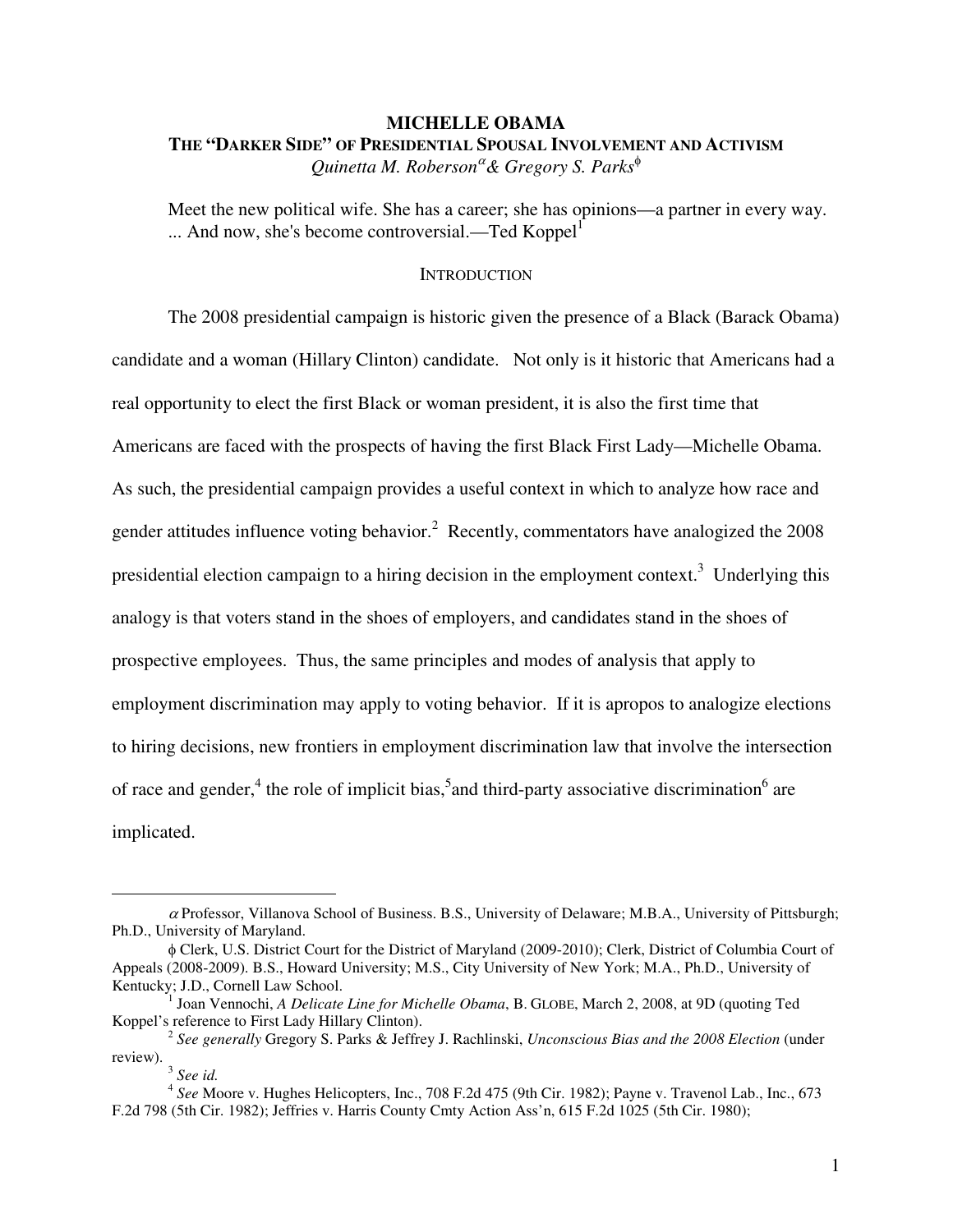If voters harbor race and gender stereotypes and biases about Senator Obama and did about Senator Clinton, respectively, it is reasonable to believe that both types of preconceptions may influence voters' perceptions about Mrs. Obama. Some researchers have proposed models that suggest the role of First Ladies. Lang offered a model of status based upon a woman's relationship with her spouse.<sup>7</sup> According to that model, women may possess one of the following types of status: 1) satellite status, which implies that a woman defines herself through her spouse and possesses no independent ideas; 2) sponsored status, which implies that a woman achieves recognition by her relationship with a prominent spouse; and 3) autonomous status, which implies that a woman's conferred recognition is based on her own ideas and actions independent of her spouse.<sup>8</sup> Watson presents a similar typology, which pertains specifically to first ladies and categorizes them on a continuum from non-partners to full partners based on her relationship with her spouse.<sup>9</sup> He argues that because of their professionalization, integration into the political agenda, and activism, only Eleanor Roosevelt, Rosalyn Carter, and Hillary Clinton have achieved full partnership.<sup>10</sup> While such spousal roles have earned these First Ladies acclaim for their knowledge of, and involvement in, the political agenda, these women have also received the most criticism for their roles as "co-presidents."<sup>11</sup> That is, until now.

DeGraffenreid v. Gen. Motors Assembly Div., 558 F.2d 480 (8th Cir. 1977); Jenkins v. Blue Cross Mutual Hosp. Ins., Inc., 538 F.2d 164 (7th Cir. 1976); Rogers v. American Airlines, Inc., 527 F.Supp. 229 (S.D. N.Y. 1981); Carswell v. Peachford Hosp., No. C80-222A, 1981 WL 224, at \*1 (N.D. GA. May 26, 1981); Paulette M. Caldwell, *A Hairpiece: Perspectives on the Intersection of Race and Gender*, 1991 DUKE L.J. 365 (1991).

<sup>5</sup> *See infra* note 95 to 198 and accompanying text.

<sup>6</sup> *See infra* notes 206 to 227 and accompanying text.

<sup>7</sup> *See* HEARTH AND HOME: IMAGES OF WOMEN IN THE MASS MEDIA (Gaye Tuchman et al., eds., Oxford Univ. Press 1978).

<sup>8</sup> Gladys Engel Lang, *The Most Admired Woman: Image-making in the News*, *in* HEARTH AND HOME: IMAGES OF WOMEN IN THE MASS MEDIA 147 (Gaye Tuchman et al., eds., Oxford Univ. Press 1978).

<sup>&</sup>lt;sup>9</sup> R. P. WATSON. THE PRESIDENT'S WIVES: REASSESSING THE OFFICE OF THE FIRST LADY(Lyrme Rienner, 1999).

<sup>10</sup> *Id.*

<sup>&</sup>lt;sup>11</sup> G. D. Wekkin. (2000). *Role Constraints and First Ladies*. Soc. Sci. J., 37(4), 601-10.; G. Troy. (2000). *Mr. & Mrs. President? The Rise and Fall of the Co-Presidency*. SOC. SCI. J., 37(4), 591-600.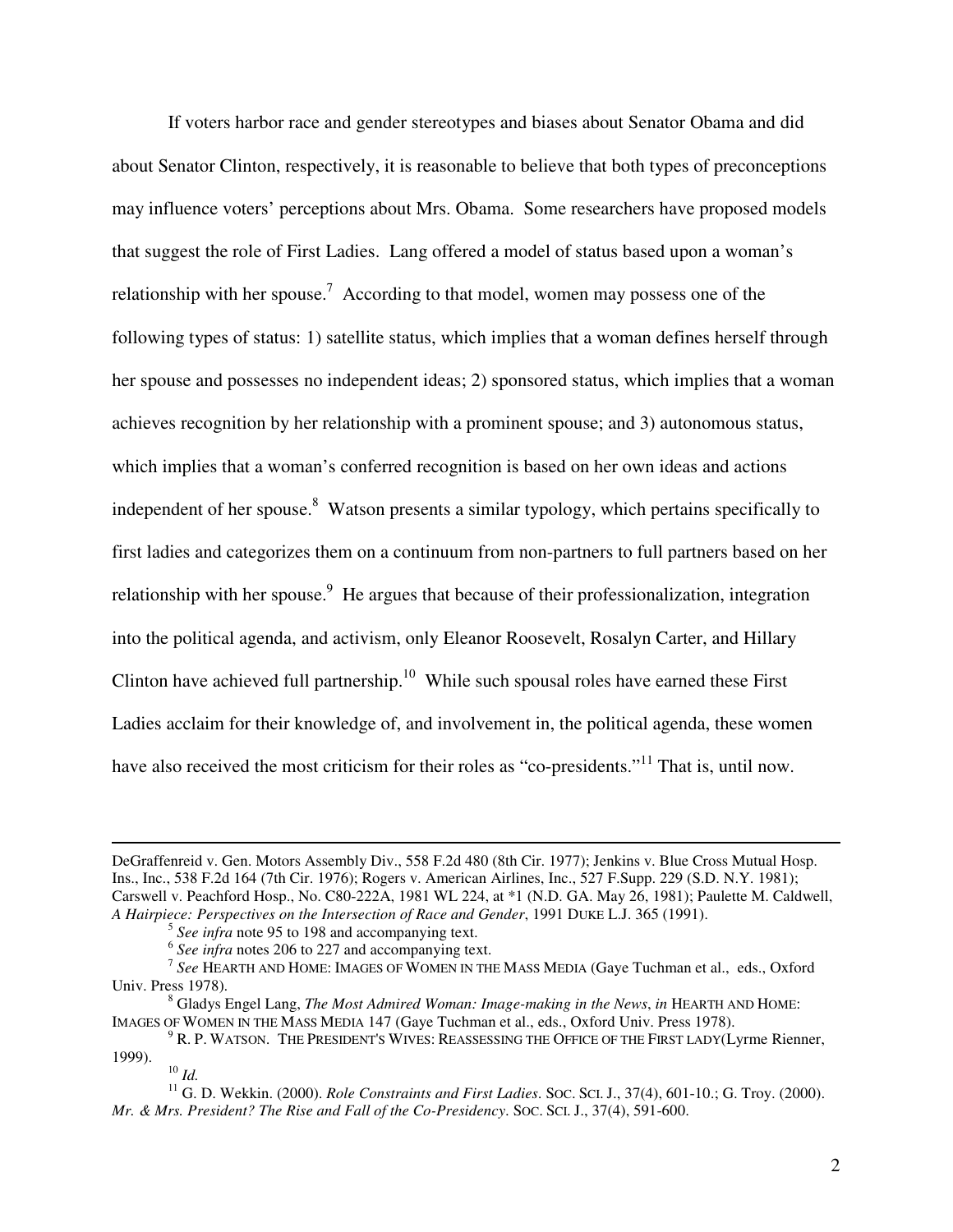Michelle Obama, wife of presidential candidate Senator Barack Obama, contravenes conventional stereotypes of presidential candidates' wives. First, she has been direct and plainspoken—described as "tough, and even a little steely."<sup>12</sup> In February of 2008, Republicans branded her as unpatriotic.<sup>13</sup> The critique stemmed from her comment, in discussing the level of political engagement she was witnessing among Americans, "For the first time in my adult lifetime, I am really proud of my country."<sup>14</sup> Second, when asked about what role she sees for herself as the potential First Lady, she noted that work-family balance would be one of her top priorities.<sup>15</sup> This is not surprising given that she seems concerned about empowering women. Speaking of that broader concern, during a speech she gave in Las Vegas, she noted, "We sat back too long, suffering in silence, avoiding these challenges. We can't do that any longer. We need a man," stopping to correct herself, "a person who happens to be a man, who is ready to help us turn the page to bring a new conversation to the table, to change the lives of women and children across America."<sup>16</sup>

Mrs. Obama also has not been shy about expressing her views on race issues. At Princeton, Mrs. Obama was interested in social change and ran a literacy program for local neighborhood kids.<sup>17</sup> She also wrote her senior sociology thesis on "Princeton-Educated Blacks" and the Black Community."<sup>18</sup> In it she wrote that Princeton "made me far more aware of my

<sup>12</sup> Richard Wolfe, *Barack's Rock*, NEWSWEEK, Aug. 28, 2007, at 5.

<sup>13</sup> Joan Vennochi, *A Delicate Line for Michelle Obama*, B. GLOBE, March 2, 2008, at 9D; Lisa Wangsness, *Michelle Obama's Candor Cuts 2 Ways Backers Delighted, but Her Critics Fume*, B. GLOBE, Feb. 21, 2008, at 1B.

<sup>&</sup>lt;sup>14</sup> Wangsness, *supra* note 13. Michelle was clear to indicate that what she meant was that she was "proud" of this country, and I'm proud of the fact that people are ready to roll up their sleeves and do something phenomenal." *Id.*

<sup>15</sup> Liz Halloran, *From the Soccer Field to the Stump*, U.S. NEWS & WORLD REP., Feb. 11, 2008, at 14.

<sup>16</sup> Gwen Ifill, *Beside Barack*, ESSENCE, Sept. 2007, at 5.

<sup>17</sup> Richard Wolfe, *Barack's Rock*, NEWSWEEK, Aug. 28, 2007, at 5.

<sup>18</sup> *Id.*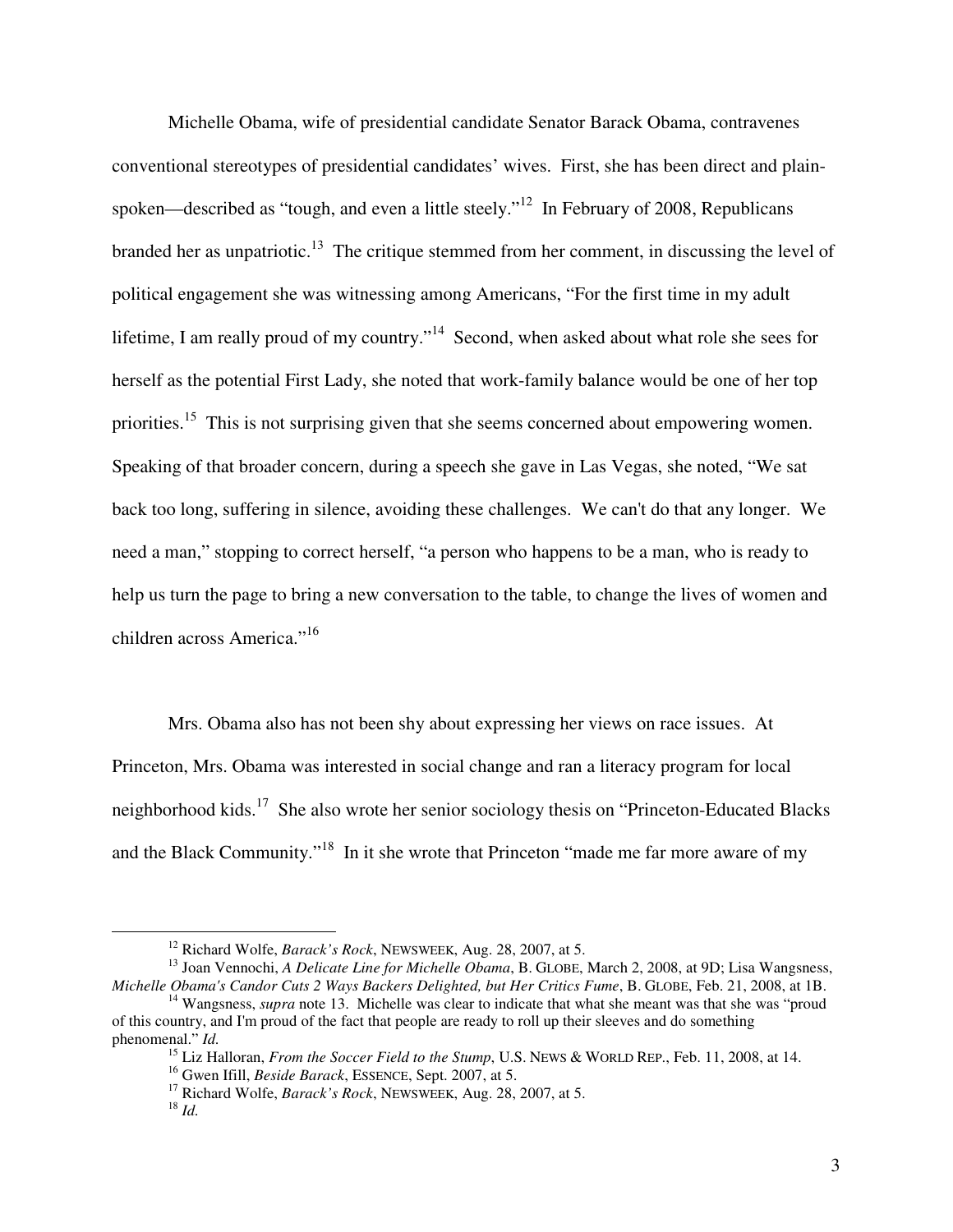'blackness' than ever before."<sup>19</sup> She went on to write that "[r]egardless of the circumstances under which I interact with Whites at Princeton it often seems as if, to them, I will always be Black first and a student second."<sup>20</sup> At Harvard Law School, she protested that institution's paucity of minority students and professors.<sup>21</sup> On the campaign trail today, she has noted her awareness that some voters were concerned about Barack Obama's electability due to his race. In response, she has been more than willing to draw parallels between Senator Obama's candidacy and Black freedom fighters of the past.<sup>22</sup> She also has been quite willing to indicate that such hesitance is "the bitter legacy of racism and discrimination and oppression in this country."<sup>23</sup>

Mrs. Obama is an ardent supporter and fierce defender of her husband. After one of his debates, Mrs. Obama called his campaign team and bluntly made her concerns clear. She indicted that she thought Senator Clinton had packed the crowd with her supporters, and that Senator Obama had been booed whenever he criticized Senator Clinton. She told Senator Obama's aides that she did not want that to happen again. One senior Obama aide who attended the meeting described the incident as one of "a spouse saying, 'Do not do this to my husband again'."<sup>24</sup>

 $^{19}$  *Id.* 

<sup>20</sup> *Id.*

<sup>21</sup> *Id.*

<sup>22</sup> *See* Allison Samuels, *Daring to Touch the Third Rail: Barack Obama Avoids Talking about the 'Race Issue,' but His Wife Doesn't*, NEWSWEEK, Jan. 28, 2008, at 39.

<sup>23</sup> Margaret Talev, *Obama's Wife Reaches Out to Black Women*, CHARLOTTE OBSERVER, Nov. 22, 2007, at 7A.

<sup>24</sup> Wolfe, *supra* note 17.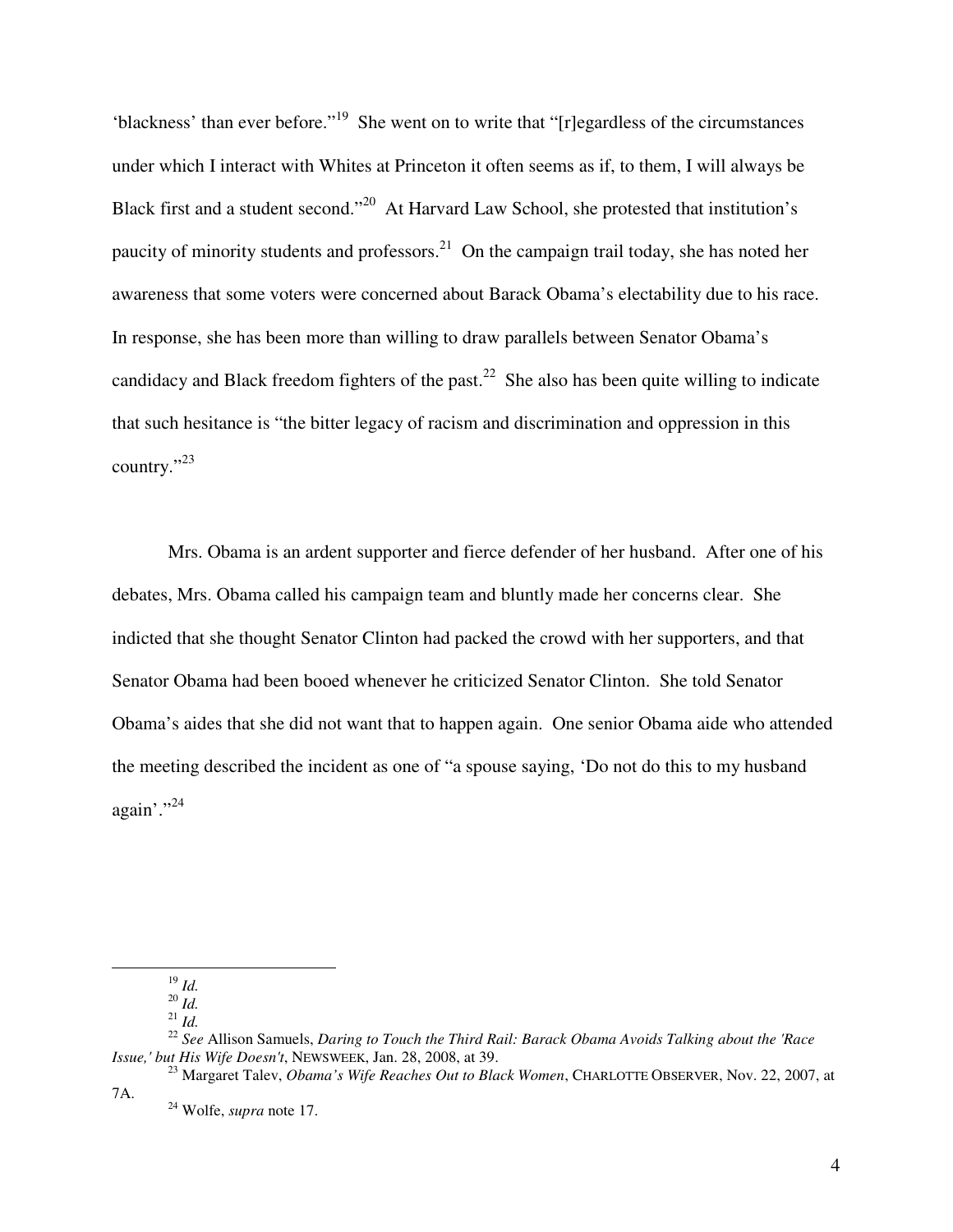Despite her support for her husband, Mrs. Obama is no "traditional Stepford booster, smiling vacantly at her husband and sticking to a script of carefully vetted blandishments."<sup>25</sup> She is, in her words, making sure Senator Obama is "keeping it real."<sup>26</sup> She does this by holding him responsible for his responsibilities, even the most mundane, as a husband and father. For instance, she insists that Senator Obama return to Chicago despite being on the campaign trail to attend his daughters' ballet recitals and parent-teacher conferences.<sup>27</sup> Additionally, she has poked fun at her husband—commenting on his snoring, morning breath, failure to put his socks in the hamper, and leaving the butter out after breakfast.<sup>28</sup> When introduced at a speech in Wisconsin, the woman who introduced Michelle accidentally said that she was "honored to introduce the next president!" Mrs. Obama stepped to the podium with a big smile and told the crowd, "I like that promotion that I got. I don't know if Barack knows yet. We can announce it on the news tonight. He's going to be the First Lady."<sup>29</sup> Her tactic, in her words, was to humanize her husband for the public, so that when he turns out not to be perfect, they will not be disappointed.<sup>30</sup> Ultimately she scaled back such comments, realizing that some supporters believed her comments were emasculating.<sup>31</sup>

Despite her outspokenness, Michelle Obama's educational and professional background is also notable. Mrs. Obama grew up on the South Side of Chicago to working-class parents. She excelled in school, skipping second grade and went on to earn her undergraduate degree

<sup>25</sup> *Id.*

 $\overline{a}$ 

 $^{26}$  *Id.* <sup>27</sup> *Id.* 

<sup>29</sup> Wolfe, *supra* note 17.

## <sup>31</sup> *Id.*

<sup>28</sup> *Id.*; Melinda Henneberger, *The Obama Marriage*, SLATE, Oct. 26, 2007, at 5.

<sup>30</sup> Henneberger, *supra* note 28.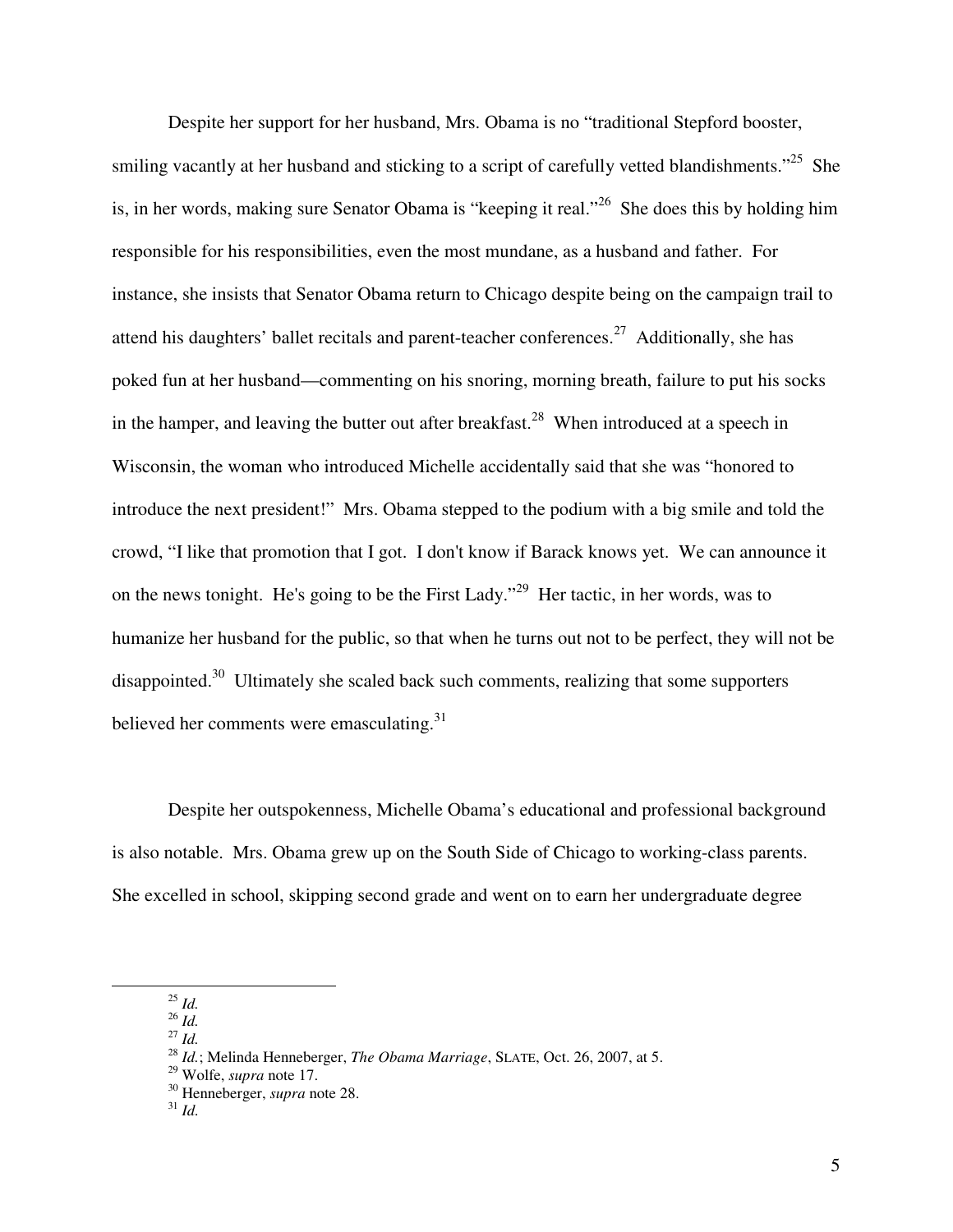from Princeton and a law degree from Harvard.<sup>32</sup> After law school, she practiced law at the Chicago offices of the law firm Sidley Austin and most recently worked as a Vice President for the University of Chicago Hospitals.<sup>33</sup> Arguably, by all accounts, Mrs. Obama is an unconventional spouse to a presidential candidate and would likely be so as First Lady.

Part I of this Article investigates the role that explicit attitudes about race and gender play on voting decisions and the intersection that the two play in employment decisions. Scholarship from the areas of political science and law illustrate the challenges that Michelle Obama faces as a candidate's spouse and the potential First Lady. Part II investigates unconscious race and gender biases and the role they play in behavior including voting and employment discrimination. Despite the racial progress that the U.S. has made, scholarship from the areas of cognitive and social psychology as well as law illustrate deep-seated biases Michelle Obama must overcome. Part III investigates the role of third-party employment discrimination, where employees (typically White) are discriminated against because of the race of their associates (typically Black). We extrapolate from jurisprudence in this area to make some inferences about how attitudes about Michelle Obama may work against her husband's candidacy for the presidency of the U.S. Part IV is a conclusion.

<sup>32</sup> Karen Springen & Jonathan Darman, *Ground Support*, NEWSWEEK, Jan. 29, 2007, at 40. <sup>33</sup> *Id*.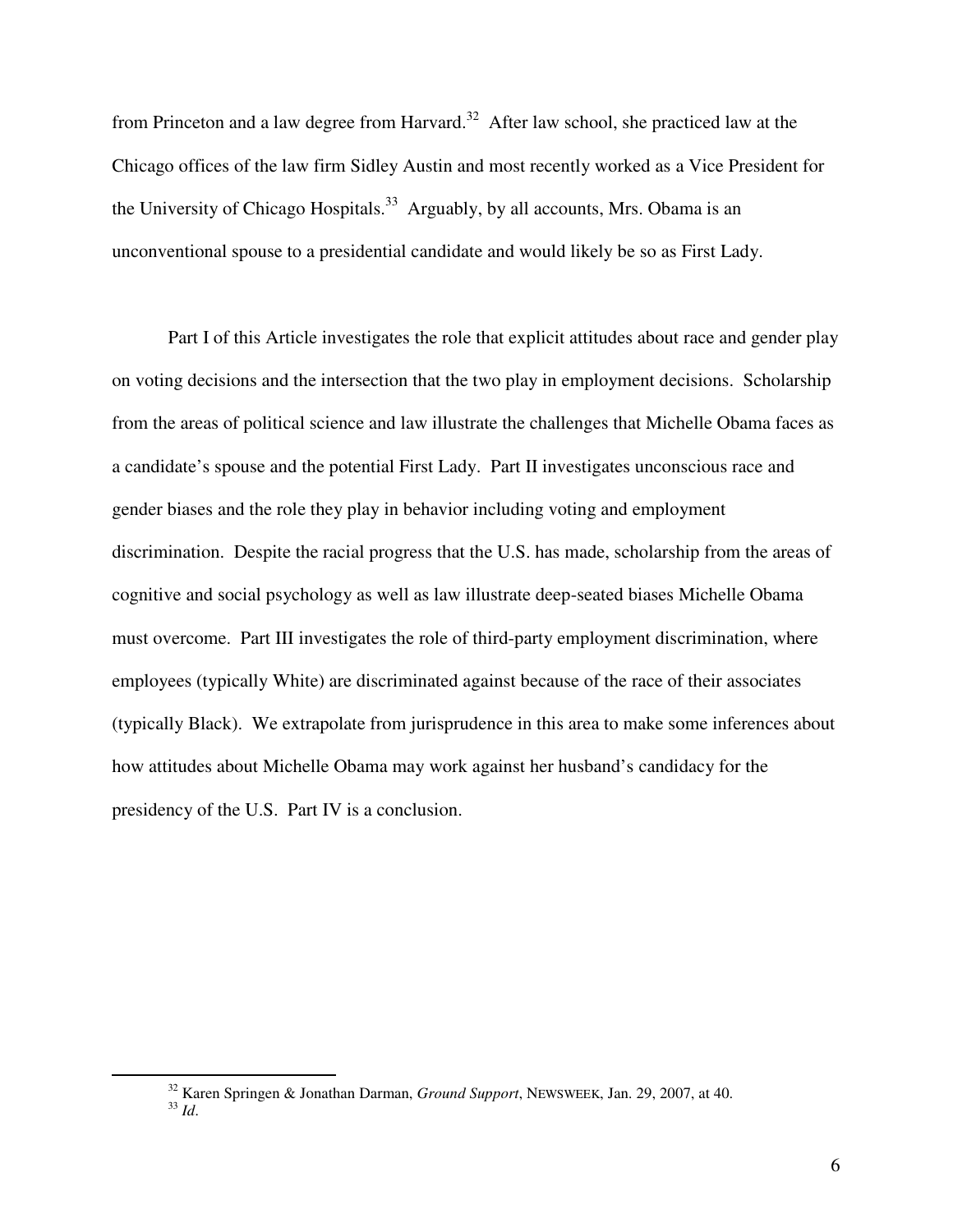I.

RACE AND GENDER: VOTING AND INTERSECTIONALITY IN EMPLOYMENT DISCRIMINATION

Race and gender are powerful variables that influence people's decision-making and behavior in a variety of contexts. Politics and employment are among them. But in addition to these variables in isolation, their intersection has multiplicative predictive value.

## **A. Employment Discrimination**

If we assume that Senator Clinton's assessment that elections are like "hiring decisions"<sup>34</sup> then voter discrimination creates an analog for employment discrimination. Thus, Title VII of the Civil Rights Act of 1964 is implicated by the roles of race and gender in the 2008 presidential election. Under Title VII, employers may not discriminate because—among other factors race, color, and sex.<sup>35</sup> The landmark cases that provide the litmus test for race and sex discrimination in the workplace are *McDonnell Douglas Corp. v. Green*<sup>36</sup> and *Price Waterhouse v. Hopkins*, <sup>37</sup> respectively. Under *McDonnell*, a complainant establishes a prima facie case for racial discrimination where he shows that (i) he is a racial minority; (ii) he applied and was qualified for a job for which the employer was seeking applicants; (iii) despite his qualifications, he was rejected; and (iv) after his rejection, the position remained open and the employer continued to seek applicants from persons of complainant's qualifications.<sup>38</sup> The employer then bears the burden of articulating a legitimate, nondiscriminatory reason for rejecting the employee.<sup>39</sup> The employer cannot, however, use the employee's conduct as a pretext for the

<sup>34</sup> Jim Acosta, et al., *Clinton: Thing about This as a Hiring Decision*, CNN.COM POLITICS, May 18, 2008, http://www.cnn.com/2008/POLITICS/05/18/campaign.wrap/index.html.

 $35$  42 U.S.C. §2000e-2(a)(1).

<sup>&</sup>lt;sup>36</sup> 411 U.S. 792 (1973).

<sup>&</sup>lt;sup>37</sup> 490 U.S. 228 (1989).

<sup>38</sup> 411 U.S. 792, 802.

<sup>39</sup> *Id*. at 802-03.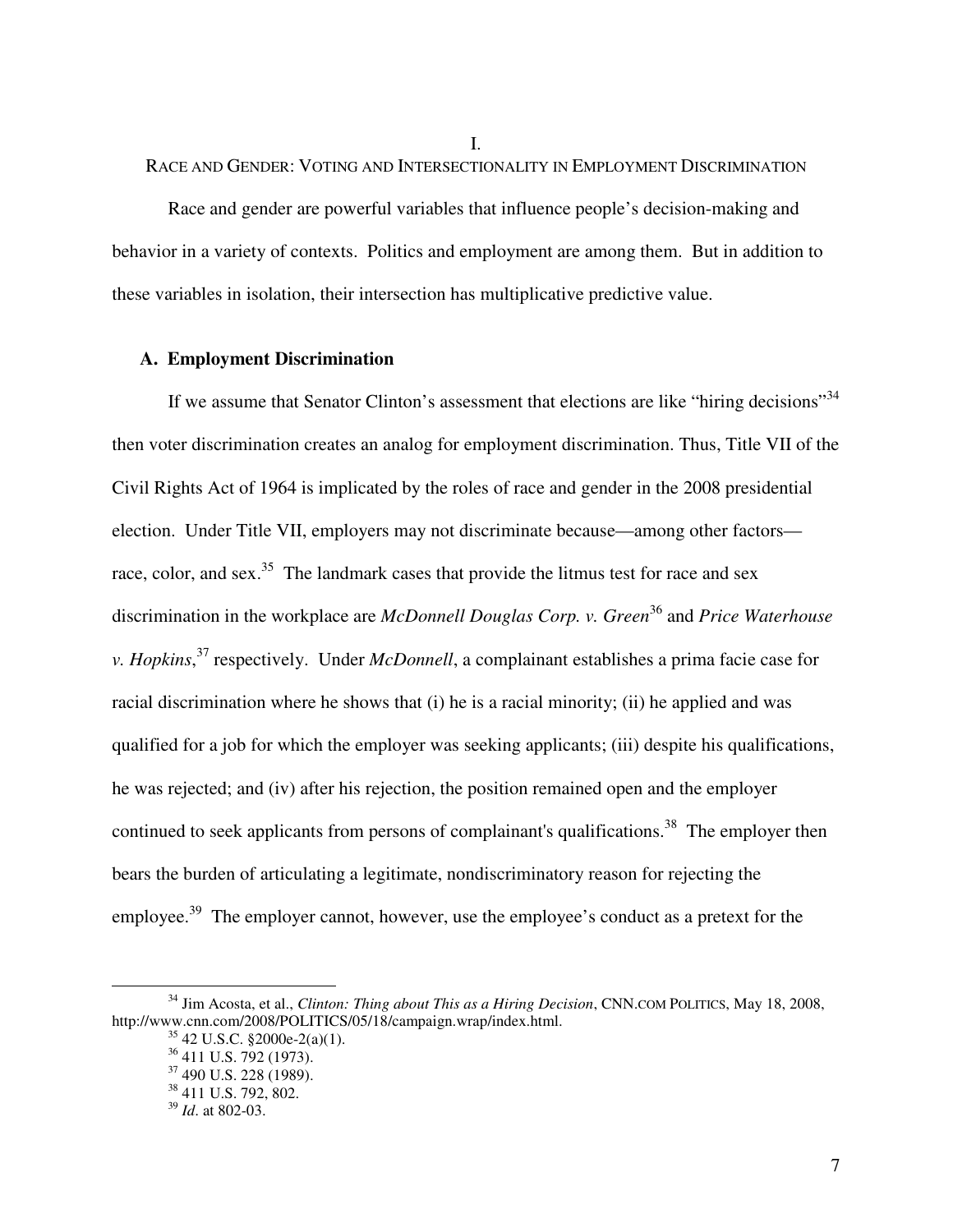discrimination nor may it engage in racial double-standards.<sup>40</sup> Then, the employee must demonstrate that the reason proffered by the employer was not the true reason for the employment decision. This may be done directly by demonstrating that a discriminatory reason more likely motivated the employer or indirectly by showing that the employer's proffered explanation is unworthy of credence. $41$ 

In *Price Waterhouse*, the Supreme Court found clear signs that some of the company's partners reacted negatively to a female employee's personality because she was a woman. $^{42}$ Partners described her as "macho," suggested that she "overcompensated for being a woman," advised her to take "a course at charm school."<sup>43</sup> Another representative of the company described the employee as someone who "ha[d] matured from a tough-talking somewhat masculine hard-nosed [manager] to an authoritative, formidable, but much more appealing lady [partner] candidate."<sup>44</sup> Most significant was the statement from one board member as to what the employee needed to do in order to improve her chances to be promoted to partner. He advised her that she should "walk more femininely, talk more femininely, dress more femininely, wear make-up, have her hair styled, and wear jewelry."<sup>45</sup> Expert witness, social psychologist Dr. Susan Fiske, testified that the partnership selection process at Price Waterhouse was likely influenced by sex stereotyping.<sup>46</sup> Her testimony focused on the overtly sex-based comments of partners as well as on gender-neutral remarks made by partners who knew Hopkins only slightly,

- <sup>45</sup> *Id*.
- <sup>46</sup> *Id*.

<sup>40</sup> *Id*. at 804.

<sup>&</sup>lt;sup>41</sup> Tex. Dep't of Cmty. Affairs v. Burdine,  $450$  U.S. 248, 256 (1981).

 $42$  490 U.S. 228, 235.

<sup>43</sup> *Id*.

<sup>44</sup> *Id*.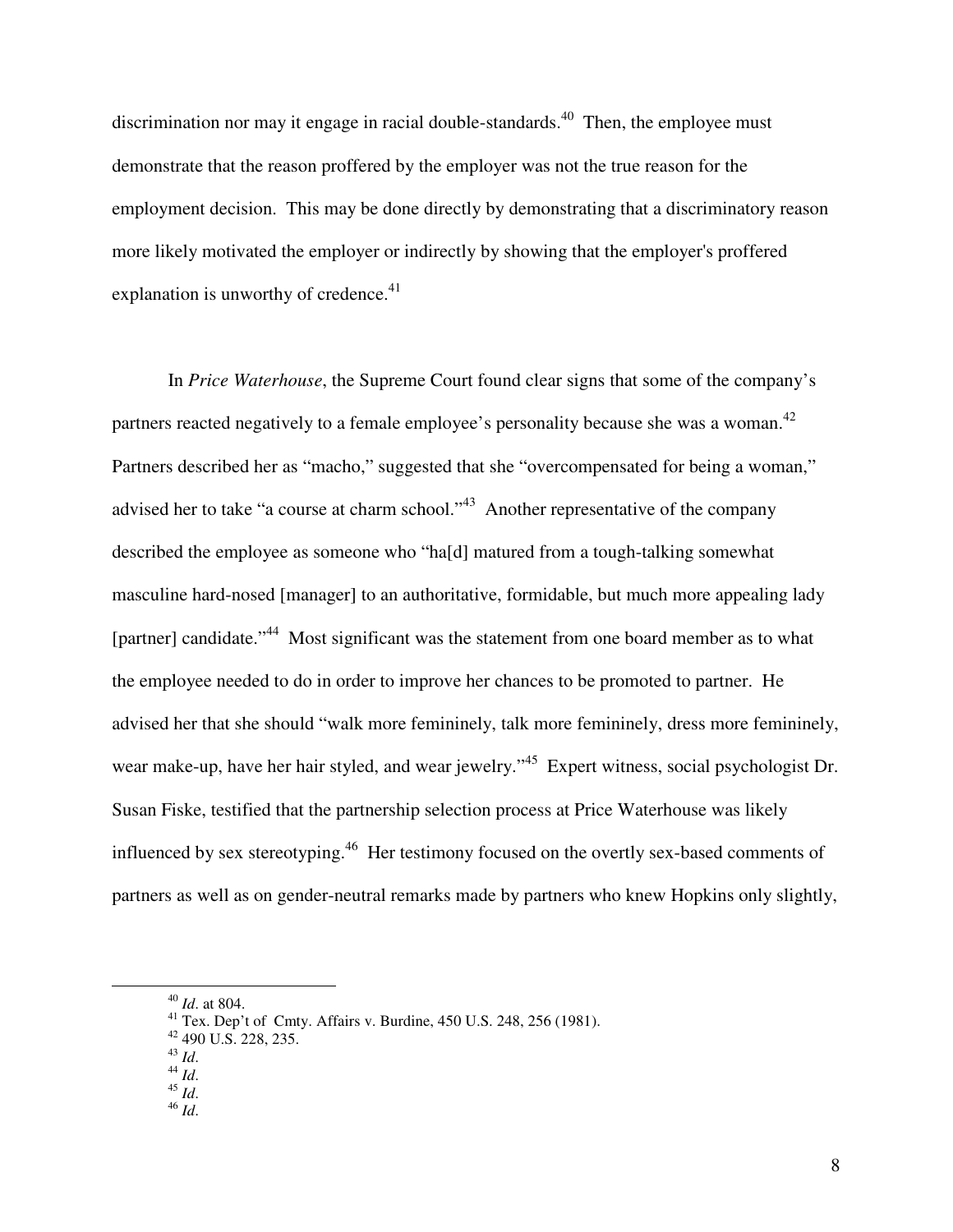that were intensely critical of her.<sup>47</sup> According to Fiske, Hopkins' status as the only woman in the pool of candidates and the subjectivity of the evaluations made it likely that the sharply critical remarks were the product of sex stereotyping.<sup>48</sup> The Court found that in previous years, other female candidates for partnership were also evaluated in sex-based terms.<sup>49</sup> Those who maintained their femininity were viewed favorably while "women's lib[b]er" was used as a pejorative term for other female employees.<sup>50</sup>

The Court held, in *Price Waterhouse*, that sex-stereotyped remarks in the employment setting do not inevitably prove that gender played a part in a particular employment decision. The employee must show that the employer actually relied on her gender in making its decision. In making this showing, stereotyped remarks can be *evidence* that gender played a part.<sup>51</sup> It went on to hold that the premise of a case in which there is a possible legitimate as well as discriminatory motive for the employment decision, the employer must show that its legitimate reason, standing alone, would have induced it to make the same decision.<sup>52</sup>

### **B. Voting Behavior**

Voting is not always based on rational choice; emotions too play a significant role.<sup>53</sup> William Christ, for example, found that emotional responses to candidates accurately predict voter preferences for more than 90% of the decided voters and 80% of the undecided voters.<sup>54</sup>

<sup>47</sup> *Id*.

<sup>48</sup> *Id*. at 235-36.

<sup>49</sup> *Id*. at 236 <sup>50</sup> *Id*.

<sup>51</sup> *Id*. at 251.

<sup>52</sup> *Id*. at 252.

<sup>53</sup> *See generally* DREW WESTEN, THE POLITICAL BRAIN: THE ROLE OF EMOTION IN DECIDING THE FATE OF THE NATION (PublicAffairs,2007).

<sup>54</sup> William G. Christ, *Voter Preference and Emotion: Using Emotional Response to Classify Decided and Undecided Voters*, 15 J. APPLIED SOC. PSYCHOL. 237, 250 (1985).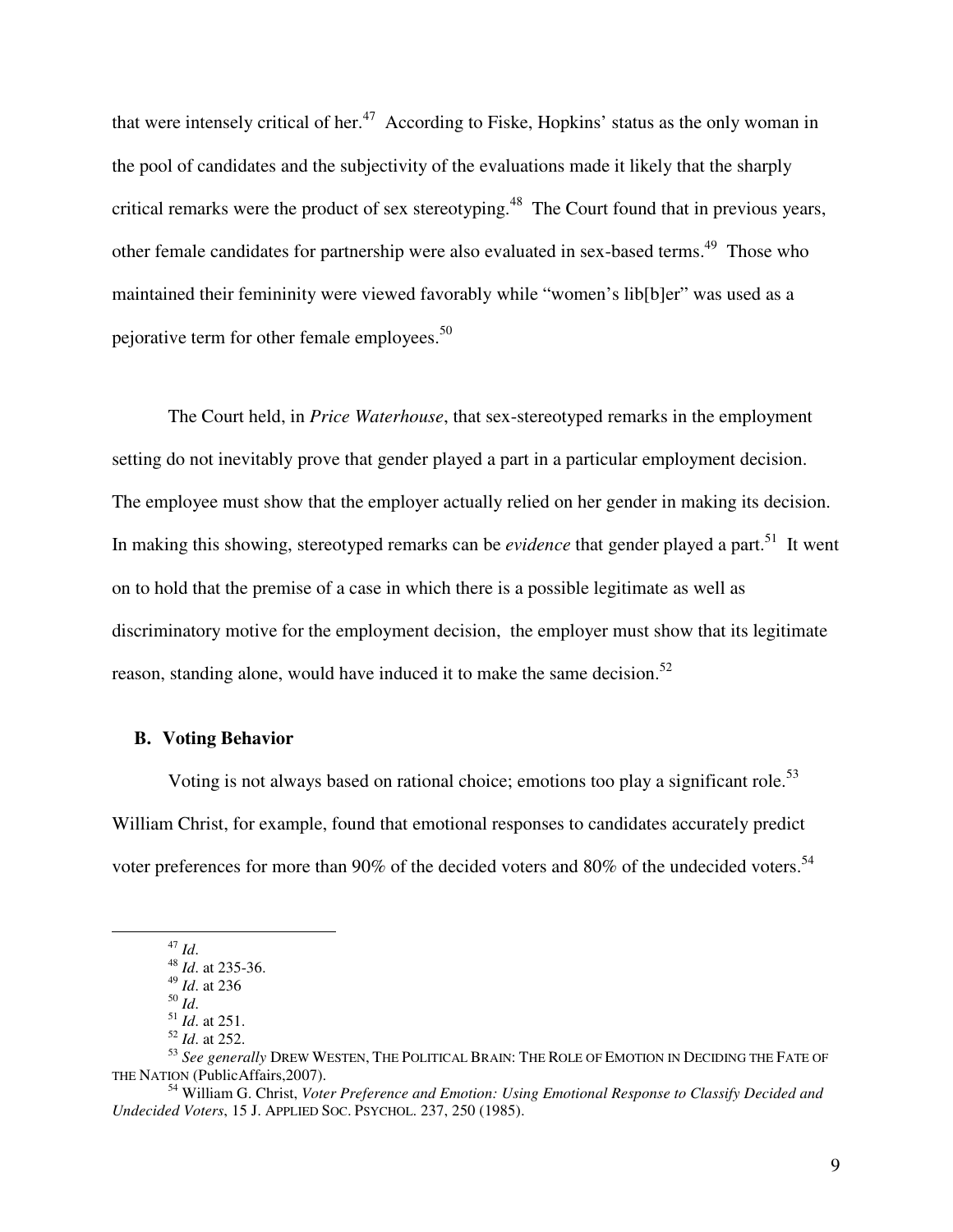Most political advertisements are designed to either inspire voter enthusiasm, thereby motivating their political engagement and loyalty, or induce fear, thereby stimulating vigilance against the risks some candidate supposedly pose.<sup>55</sup> Other research shows that political advertisements that provoke anxiety stimulate attention toward the campaign and discourage reliance on habitual cues for voting; in short, it can induce crossover voting.<sup>56</sup> Likeability also affects voting. In one study, disengaged voters who watched entertainment-oriented talk show interviews of Al Gore and George W. Bush were more likely to vote against their party loyalties when they found the crossover candidate likeable.<sup>57</sup> As with most decisions, both passion and reason influence voting, so it is no surprise that emotionally evocative concepts like race and gender impact voting.

## *1. Race and Voting*

 $\overline{a}$ 

Race has long held currency among Americans in their determinations of who to elect to public office. Black and White voters typically prefer candidates of their own race in elections where one candidate is Black and the other is White. Consequently, Black candidates rarely succeed outside of political jurisdictions in which Blacks are a majority of the voters. $58$ 

<sup>55</sup> Ted Brader, *Striking a Responsive Chord: How Political Ads Motivate and Persuade Voters by Appealing to Emotions*, 49 AM. J. POL. SCI. 388, 393-97 (2005).

<sup>56</sup> George Marcus & Michael Mackuen, *Anxiety, Enthusiasm, and the Vote: The Emotional Underpinnings of Learning and Involvement During Presidential Campaigns*, 87 AM. POL. SCI. REV. 627, 677-78 (1993).

<sup>57</sup> Matthew A. Baum, *Talking the Vote: Why Presidential Candidates Hit the Talk Show Circuit*, 49 AM. J. POL. SCI. 213, 223-30 (2005).

<sup>58</sup> *See* LUCIUS J. BARKER ET AL., AFRICAN AMERICANS AND THE AMERICAN POLITICAL SYSTEM 246-47 (Prentice Hall,1999); HANES WALTON, JR. & ROBERT C. SMITH, AMERICAN POLITICS AND THE AFRICAN AMERICAN QUEST FOR UNIVERSAL FREEDOM 199-205 (Longman, 2000). At the state level, only one of the fifty "elected" state governors is Black (Deval Patrick of Massachusetts); Senator Obama is the only Black member of the U.S. Senate. Up to year 2000, only four Blacks had ever served in the U.S. Senate, and only two since Reconstruction. *Id.* The House of Representatives is more representative, with nearly 10% of its members being Black, but this success is attributable to racial gerrymandering of House Districts. In areas dominated by Whites, Black electoral success is rare. In a variety of electoral contexts this relationship has been demonstrated. David A. Bostis, *The Future of Majority-Minority Districts and African-American and Hispanic Legislative Representation*, *in* REDISTRICTING AND MINORITY REPRESENTATION: LEARNING FROM THE PAST, PREPARING FOR THE FUTURE 9-42 (David A. Bostis ed., 1998); Lisa Handley et al., *Electing Minority-Preferred Candidates to Legislative Office: The Relationship Between*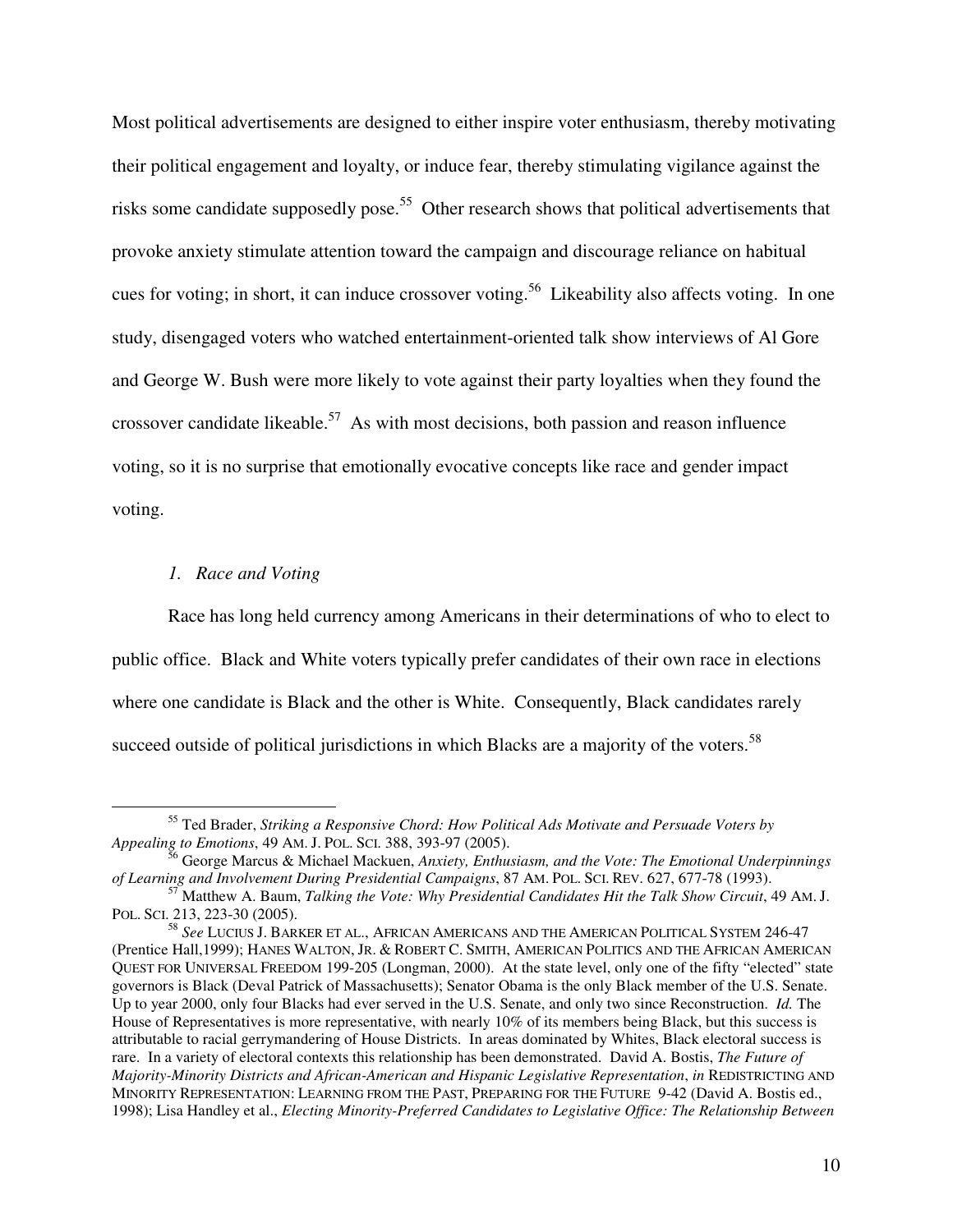Experimental research supports the idea that Black candidates face significant hurdles in gaining support from White voters. In one study, Nayda Terkilsden found that given two fictitious candidates described identically on dimensions other than race, White voters are more likely to vote for the White candidate over either a dark-skinned or light-skinned Black candidate.<sup>59</sup> Furthermore, racially prejudiced White voters express more negative attitudes about Black candidates than less prejudiced ones.<sup>60</sup>

Experimental research by Donald Kinder and David Sears demonstrates the mechanism through which race can influence voting.<sup>61</sup> They tested competing theories of White prejudice against Blacks—realistic group conflict theory (emphasizing tangible threats that Blacks might pose to White's private lives) and symbolic racism (emphasizing moralistic resentment of Blacks)—as predictors of Whites' voting behavior. Specifically, they tested these theories in light of the 1969 and 1973 Los Angeles mayoral campaigns in which Thomas Bradley (Black/liberal) and Samuel Yorty (White/conservative) were the candidates.<sup>62</sup> They found both that more prejudiced individuals supported Yorty and that symbolic racism better predicts White voting behavior than does group conflict theory.<sup>63</sup>

The success of Black candidates is related to several factors: First, Whites are less likely to engage in racial cross-over voting (in mayoral, city council, congressional elections) when the incumbent is White. They are also less likely to vote for Black candidates who run for higher-

*Minority Percentages in Districts and the Election of Minority-Preferred Candidates*, *in* RACE AND REDISTRICTING IN THE 1990S 13-38 (Bernard Grofman ed., 1998).

<sup>59</sup> Nayda Terkilsden, *When White Voters Evaluate African-American Candidates: The Processing Implications of Candidate Skin Color, Prejudice, and Self-Monitoring*, 37 AM. J. POL. SCI. 1032, 1040 (1993). <sup>60</sup> *Id.* at 1043.

<sup>61</sup> *See generally* Donald R. Kinder & David O. Sears, *Prejudice and Politics: Symbolic Racism Versus Racial Threats to the Good Life*, 40 J. PERSONALITY & SOC. PSYCHOL. 414 (1981).

<sup>62</sup> *Id.* at 417, 419.

<sup>63</sup> *Id.* at 421-26.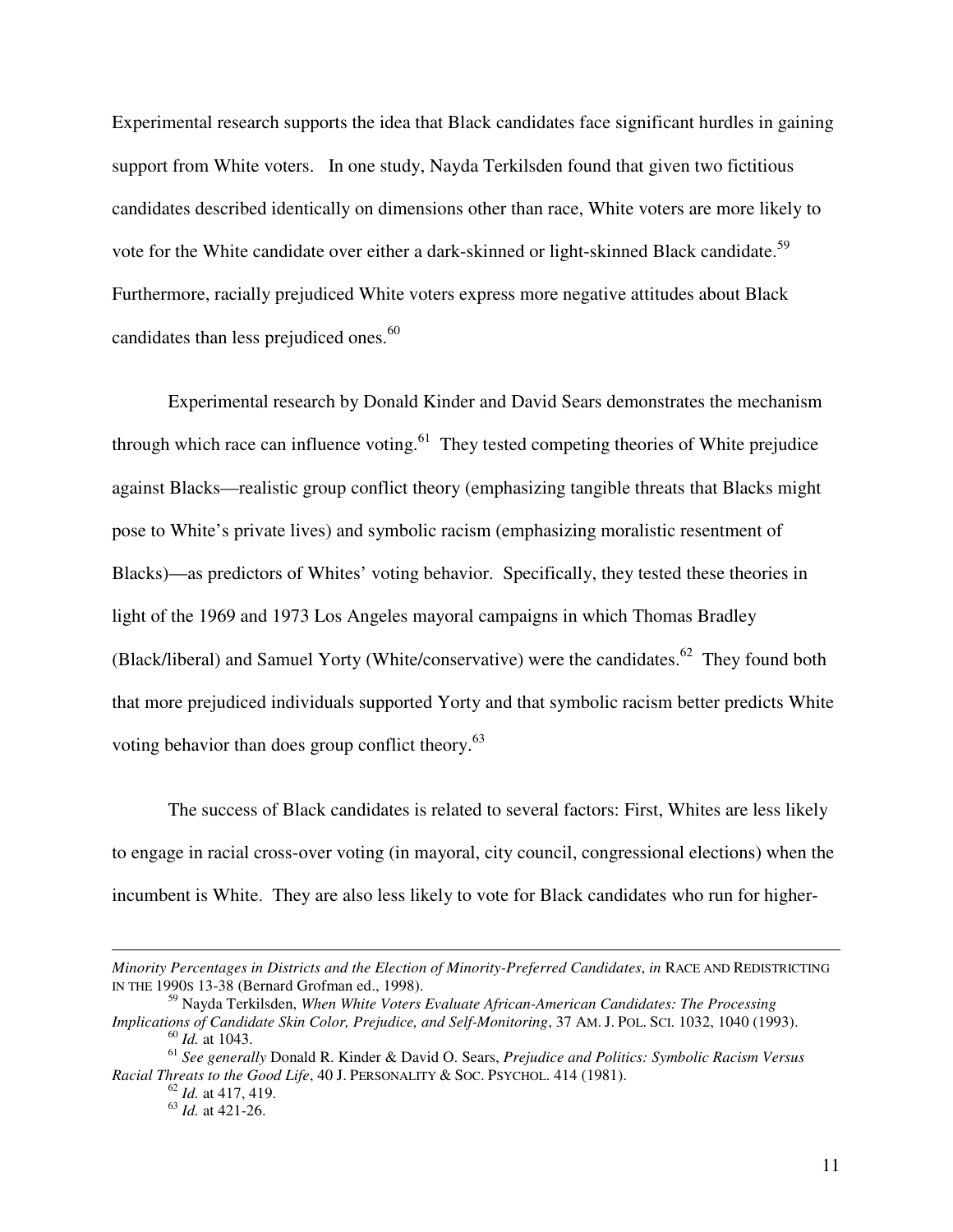level (i.e., top (city)) positions. Furthermore, Whites are less likely to engage in cross-over voting in general elections than in run-off elections. They are also less likely to engage in crossover voting when the local press does not endorse the Black candidate.<sup>64</sup>

 Second, few Blacks vis-à-vis Whites at the community level have a negative impact on Whites' crossover voting.<sup>65</sup> That is, presumably, as close inter-racial interactions increase, "the probability that [Whites] will adopt political attitudes and behaviors similar to those [Blacks] with whom they interact increases."<sup>66</sup> At the macro-level (e.g., statewide), with more Blacks visà-vis Whites, the perception of racial threat provokes negative reactions to Black candidates among Whites. Among the factors that seem to enhance such sentiments are the size of the Black population, $67$  the history of race relations in the community, and the salience of racial issues in the campaign.<sup>68</sup>

### *2. Gender and Voting*

Blatant and widespread discrimination among the electorate against female candidates has diminished considerably in recent years. Moreover, compared to race, gender has been less of a divisive issue among the electorate. Some studies have found that voters harbor little bias against women;<sup>69</sup> and in some instances, women candidates may have an advantage over their

<sup>64</sup> Charles S. Bullock, III, *Racial Crossover Voting and the Election of Black Officials*, 46 J. POL. 238, 247 (1984). Endorsements of the Black candidate, by local white-controlled newspapers, in biracial elections provide White voters with "important voting cues as to the candidates' qualifications and political acceptability." Joel Lieske, *The Political Dynamics of Urban Voting Behavior*, 33 AM. J. POL. SCI. 150, 154 (1989).

<sup>65</sup> Thomas M. Carsey, *The Contextual Effects of Race on White Voter Behavior: The 1989 New York City Mayoral Election*, 57 J. POL. 221, 225-27 (1995); Lisa C. DeLorenzo et al., *The Impact of Crossracial Voting on St. Louis Primary Election Results*, 33 URB. AFF. REV. 120, 125-30 (1997).

<sup>66</sup> Carsey, *supra* note 65, at 223.

 $67$  V.O. KEY, JR., SOUTHERN POLITICS IN STATE AND NATION 5 (Alfred A. Knopf ed., 1949) (indicating that Whites fear maintenance of control over Blacks where Blacks are a large part of the population).

<sup>68</sup> Thomas Pettigrew, *Black Mayoral Campaigns*, *in* URBAN GOVERNANCE AND MINORITIES 5 (Herrington J. Bryce ed., 1976); RAYMOND E. WOLFINGER, THE POLITICS OF PROGRESS 15 (Prentice Hall1974).

<sup>69</sup> *See, e.g.*, Carol Chaney & Barbara Sinclair, *Women and the 1992 House Elections*, *in* THE YEAR OF THE WOMAN 123-39 (Elizabeth Adell Cook et al., 1994).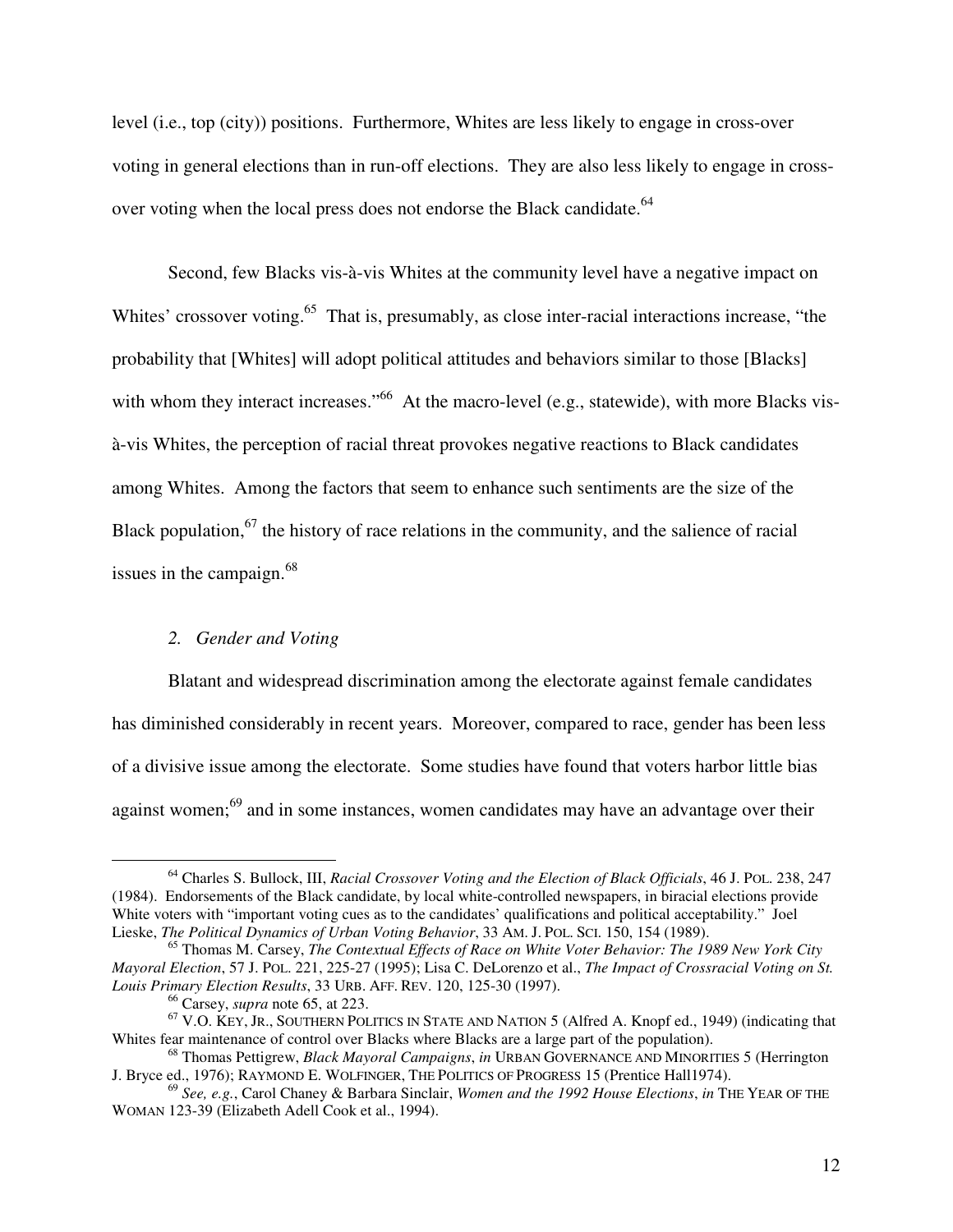male counterparts.<sup>70</sup> Once on the ballot, women are as successful as men at gaining elected office. $71$ 

This is not to say that there are not gender divisions among the electorate. Since Ronald Reagan's first presidential term, a partisan gender gap has existed in national elections; women voters disproportionately favor Democratic candidates, and men generally lean toward Republicans.<sup>72</sup> Furthermore, women voters frequently favor Democratic Party policies.<sup>73</sup> But this has not led candidates to engage in a gender analogue to race-baiting.<sup>74</sup> The reason for this might be that most successful women politicians are themselves people whose profile is counterstereotypical. As such, they do not seem as vulnerable to subtle efforts to invoke stereotypes. And there is no contemporary history of an analogous Bradley Effect in elections involving women.<sup>75</sup>

Yet scholars find that gender stereotyping, linked to traditional sex-roles, still pervades electoral politics.<sup>76</sup> Experimental research by Leonie Huddy and Nayda Terkildsen, for example, finds that women candidates who demonstrate stereotypically female characteristics are at a great disadvantage.<sup>77</sup> Similarly, voters who place priority on issues such as terrorism, homeland

<sup>70</sup> *See id.* 

<sup>71</sup> Leonie Huddy & Theresa Capelos, *Gender Stereotyping and Candidate Evaluation: Good News and Bad News for Women Politicians*, *in* THE SOCIAL PSYCHOLOGY OF POLITICS 30 (Victor C. Ottati et al., eds., 2002).

 $^{72}$  Eleanor Smeal, Why and How Women Will Elect the Next President 69-77 (1984).

<sup>73</sup> *See* Mark Schlesinger & Caroline Heldman, *Gender Gap or Gender Gaps?: New Perspectives on Support for Government Action Policies*, 63 J. POL. 59, 73-83 (2001).

<sup>74</sup> *See* Parks & Rachlinski, *supra* note 2.

<sup>75</sup> *See id*. The Bradley Effect, named for former Mayor Tom Bradley of Los Angeles, is the tendency for polls to overestimate White support for a Black political candidate. Kent Jenkins, Jr. & R.H. Melton, *Wilder Revels in His Triumph: Slim Margin Puzzles Analysts*, WASH. POST, Nov. 9, 1989, at A1.

<sup>76</sup> Deborah Alexander & Kristi Andersen, *Gender as a Factor in the Attributions of Leadership Traits*, 46 POLI. RES. Q. 527 (1993); KATHLEEN A. DOLAN, VOTING FOR WOMEN: HOW THE PUBLIC EVALUATES WOMEN CANDIDATES 8-9, 59-67 (2004); RICHARD LOGAN FOX, GENDER DYNAMICS IN CONGRESSIONAL ELECTIONS 173-75 (1997); David Niven, *Party Elites and Women Candidates: The Shape of Bias*, 19 WOMEN & POL. 57 (1998); Kira Sanbonmatsu, *Gender Stereotypes and Vote Choice*, 46 AM. J. POL. SCI. 20, 28-30 (2002).

<sup>77</sup> Leonie Huddy & Nayda Terkildsen., *The Consequences of Gender Stereotypes for Women Candidates at Different Levels and Types of Office*, 46 POL. RES. Q. 503, 518 (1993).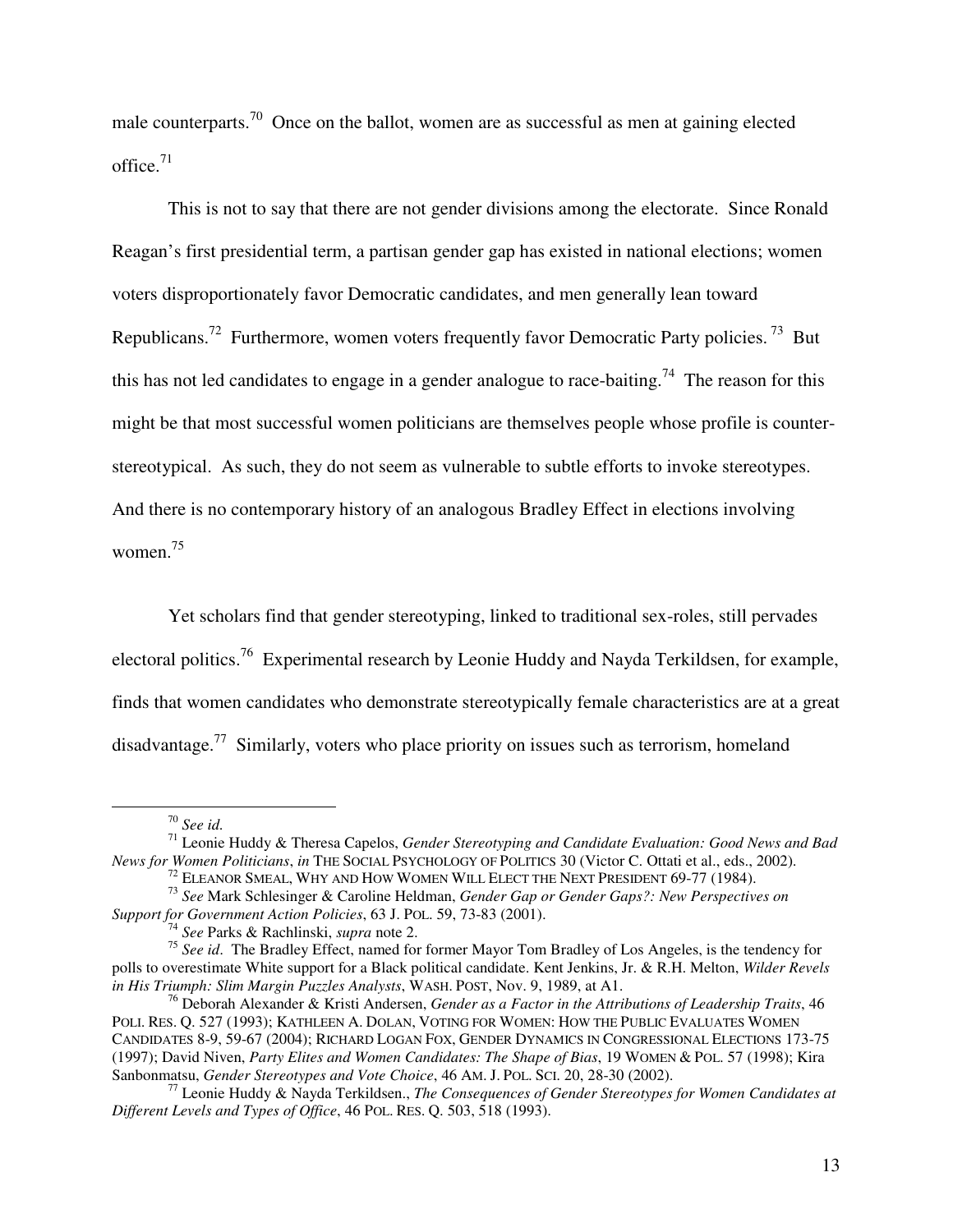security, and U.S. involvement in Iraq are more likely to believe that a man would do a better job of handling those issues as president.<sup>78</sup> Furthermore, party leaders primarily want to find candidates who will win, and they are as much aware of the stereotypes as researchers. Party leaders believe that there tends to be more uncertainty about a woman's electability than a man's. $^{79}$ 

## **C. Race and Gender in the 2008 Campaign**

 $\overline{a}$ 

Parks and Rachlinski fairly exhaustively address the various ways in which race and gender expressly manifested themselves in the 2008 election.<sup>80</sup> Their research provides a great deal of context and nuance to this issue and connects these forms of bias in the campaign with Title VII case law. The exit polls, however, provide the clearest and most concise indication of race and gender bias.

 Blatant and express racial attitudes played a significant role in the 2008 presidential race. As illustrated in Tables 1, Whites in 27 out of 37 primaries/caucuses, for which we have exit poll data, voted for Senator Clinton in higher numbers than Senator Obama. For some voters, the simple fact that Senator Obama is Black was enough for them to dislike him. There were reports of Senator Obama's campaigners having dogs sicked on them, being called "nigger", and being told by voters—in reference to Senator Obama—"Hang that darky from a tree."<sup>81</sup> In fact, as illustrated in Table 2, in states where voters indicated that race was a deciding factor for them when casting their votes, 16 out of 28 went to Senator Clinton. This was most pronounced in

<sup>78</sup> Erika Falk & Kate Kenski, *Issue Saliency and Gender Stereotypes: Support for Women in Times of War and Terrorism*, 87 SOC. SCI. Q. 1, 12 (2006).

 $^{79}$  KIRA SANBONMATSU, WHERE WOMEN RUN: GENDER & PARTY IN THE AMERICAN STATES 2-3, 22, 26-30, 37-86, 97-115, 118 (Univ. of Michigan Press, 2006). 80

<sup>81</sup> Kevin Merida, *Racist Incidents Give Some Obama Campaigners Pause*, WASH. POST, May 13, 2008, A1.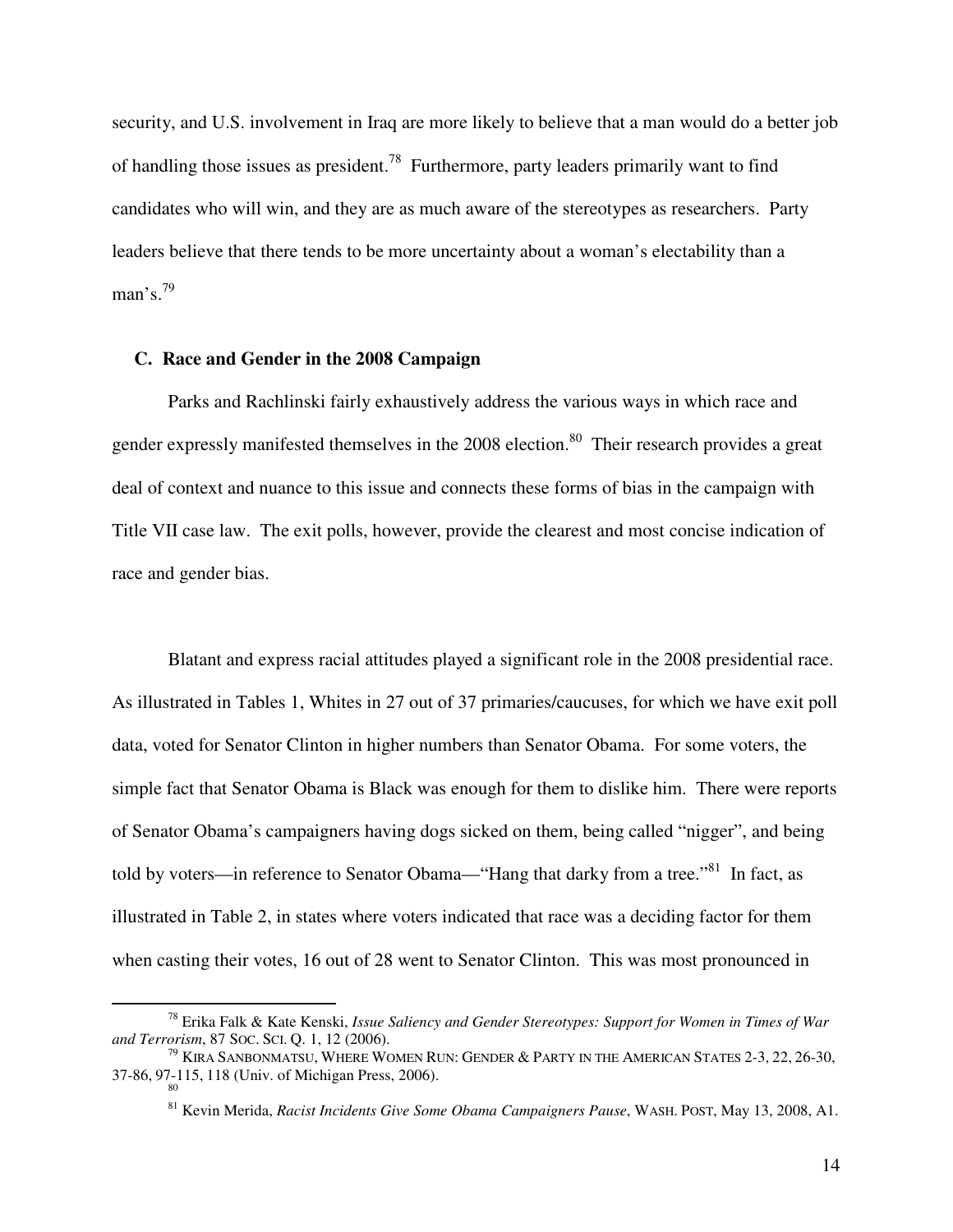West Virginia and Kentucky. Such preferencing of a White candidate over a Black candidate simply because of race implicates Title VII.

As illustrated in Tables 1, men in 27 out of 37 primaries/caucuses, for which we have exit poll data, voted for Senator Obama in higher numbers than Senator Clinton. As illustrated in Table 2, however, in states where voters indicated that gender was a deciding factor for them when casting their votes, only six out of 29 went to Senator Obama. Among these states, one state was Illinois; the other five were states with sizeable Black populations. These results suggest that though gender was a factor in the 2008 presidential campaign, it may not have been as large a factor as race. Openly acknowledged male support for Senator Obama, at least, seems to be complicated by home-state advantage and votes arising from racial solidarity.

## **D. Intersectionality and Employment Discrimination**

Race and sex are among the determining factors for a prima facie showing of employment discrimination.<sup>82</sup> And though color is yet another determining factor for a prima facie showing of employment discrimination, $83$  colorism (discrimination based upon gradations in skin color) claims are one example of the more complex race discrimination claims courts face.<sup>84</sup> Arguably, racism (including colorism) and sexism are interconnected systems of

<sup>&</sup>lt;sup>82</sup> Title VII of the Civil Rights Act of 1964, 42 U.S.C. § 2000e-2(a) (1994). The statutory language expressly provides that "[it]shall be an unlawful employment practice for an employer … to fail or refuse to hire or to discharge any individual, or otherwise to discriminate against any individual with respect to his compensation, terms, conditions, or privileges of employment, because of such individual's race, color, religion, sex, or national origin." *Id*.

 $83$  *Id.* 

<sup>84</sup> *See, e.g.*, Taunya Lovell Banks, *Colorism: A Darker Shade of Pale*, 47 UCLA L. REV. 1705, 1744 (2000); *see generally* Leonard M. Baynes, *If It's Not Just Black and White Anymore, Why Does Darkness Cast a Longer Discriminatory Shadow than Lightness? An Investigation and Analysis of the Color Hierarchy*, 75 DENV. U. L. REV. 131 (1997); Trina Jones, *Shades of Brown: The Law of Skin Color*, 49 DUKE L.J. 1487 (2000).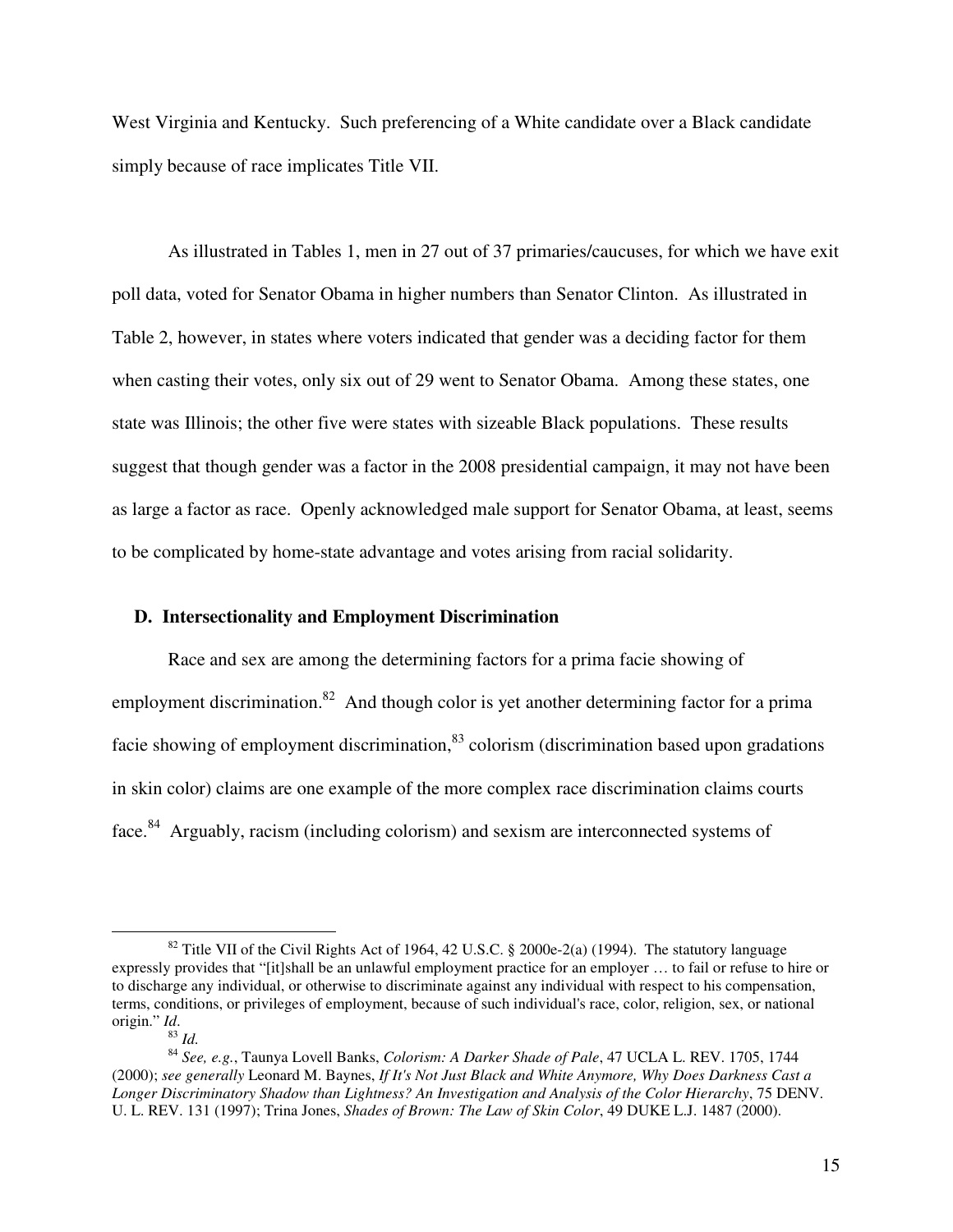discrimination and oppression.<sup>85</sup> And the juncture at which they intersect provides a fruitful and unique area of discrimination study.<sup>86</sup>

A number of employment discrimination cases have wrangled with the intersection of race and gender with particular regard to Black women. Some circuits fail to demonstrate an appreciation of this race-gender interaction. For example, in *DeGraffenreid v. General Motors Assembly Div*., five Black women sued their former employer charging, among other things, that the company's seniority system and "last hired-first fired" layoff policy was discriminatory.<sup>87</sup> The plaintiffs sought to represent a class of exclusively Black women who were the victims of GM's alleged discrimination.<sup>88</sup> The Eighth Circuit held that the plaintiffs were not allowed to create a "super-remedy" by combining both race and sex discrimination.<sup>89</sup> In *Payne v. Travenol Laboratories, Inc.*, Payne (a Black woman) and several other plaintiffs sued their employer for discrimination based on differential referrals of men and women to certain positions and the absence of Black employees above a certain level.<sup>90</sup> The Fifth Circuit held that the interests of the Black women plaintiffs conflicted with those of Black men, since the plaintiffs attempted to prove that men were promoted at women's expense despite the court's finding of racial discrimination.<sup>91</sup> In *Moore v. Hughes Helicopter, Inc.*, Moore (a Black woman) claimed that her class of Black women employees had been discriminated against in the selection of employees

<sup>85</sup> *See* Paulette M. Caldwell, *A Hair Piece: Perspectives on the Intersection of Race and Gender*, 1991 DUKE L.J. 365, 371-72 (1991) (stating that "[r]acism and sexism mutually-reinforcing components of a system of dominance rooted in patriarchy").

<sup>86</sup> *See id.* at 372 (stating that "[n]o significant and lasting progress in combating [racism or sexism] can be made until … the perspectives gained from considering their interaction are reflected in legal theory and public policy.").

<sup>87</sup> 558 F.2d 480, 482 (8th Cir. 1977).

<sup>88</sup> *Id.* 

<sup>89</sup> *Id.* at 483. The lower court similarly held that Title VII did not create a new sub-category of "Black women" with standing independent of Black men. *See* DeGraffenreid v. Gen. Motors Ass. Div., 413 F.Supp. 142, 145 (E.D. Mo. 1976).

<sup>90</sup> 673 F.2d 475, 798, 805 (5th Cir. 1978).

<sup>91</sup> *Id.* at 810-12.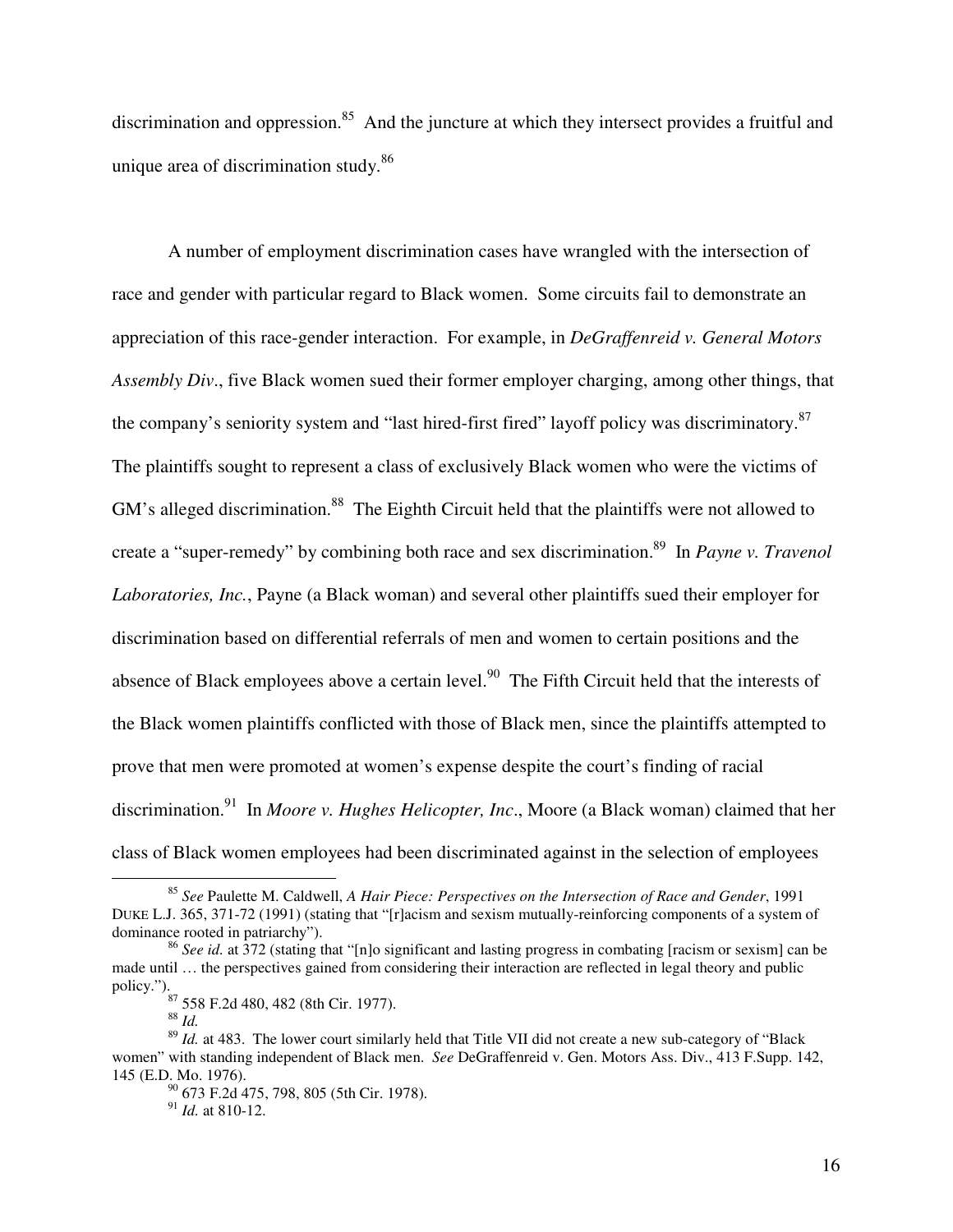for various labor grades and positions.<sup>92</sup> The Ninth Circuit refused to allow Moore to represent White females, because she did not claim to be discriminated against because she was female, but because she was a Black woman.<sup>93</sup> Similarly, Moore was not allowed to represent Black male employees, because she did not believe Black males were discriminated against by supervisors.<sup>94</sup> As such, the class was not certified due to inadequate representation.<sup>95</sup>

Other circuits, however, have acknowledged the realities of intersectionality. In *Jenkins v. Blue Cross Mutual Hospital Insurance, Inc*., Jenkins (a Black woman) sued her employer on her behalf and that of her class.<sup>96</sup> The suit alleged denial of promotions, better assignments, and ultimately termination for "race, sex, and black styles of hair and dress."<sup>97</sup> After relying on Vuyanich v. Republic National Bank,<sup>98</sup> the Seventh Circuit held that the plaintiff was eligible to represent a class of Blacks and women.<sup>99</sup> In *Jeffries v. Harris County Community Action Assoc.*, Jeffries (a Black woman) sued her employer on the grounds that during the nearly four years she was employed, she failed to receive any promotions.<sup>100</sup> When she applied for a field representative position during her fourth year with the company, a Black man was promoted over her.<sup>101</sup> In looking to the specific language of Title VII,  $^{102}$  the Fifth Circuit construed "or" to

 $^{94}$  *Id.* 

<sup>92</sup> 708 F.2d 475 (9th Cir. 1983).

<sup>93</sup> *Id.* at 480.

 $^{95}$  *Id.* 

<sup>&</sup>lt;sup>96</sup> 538 F.2d 164, 165 (7th Cir. 1976).

<sup>97</sup> *Id.*

<sup>&</sup>lt;sup>98</sup> 409 F.Supp 1083, 1089 (N.D. Tex. 1976) (holding that the plaintiff could sue on race and gender inasmuch as her superior told her that she (a Black woman) "probably did not need a job anyway, because her husband was a Caucasian," since that statement discriminated against both Blacks and women, as it could not be made to either a white person or a male).

 $99$  Jenkins, 538 F.2d at 169.

<sup>100</sup> 615 F.2d 1025, 1029 (5th Cir. 1980).

<sup>101</sup> *Id.* 

 $102$  Title VII provides a remedy against employment discrimination based upon an employee's "race, color, religion, sex, *or* national origin." 42 U.S.C. § 2000e-2(a).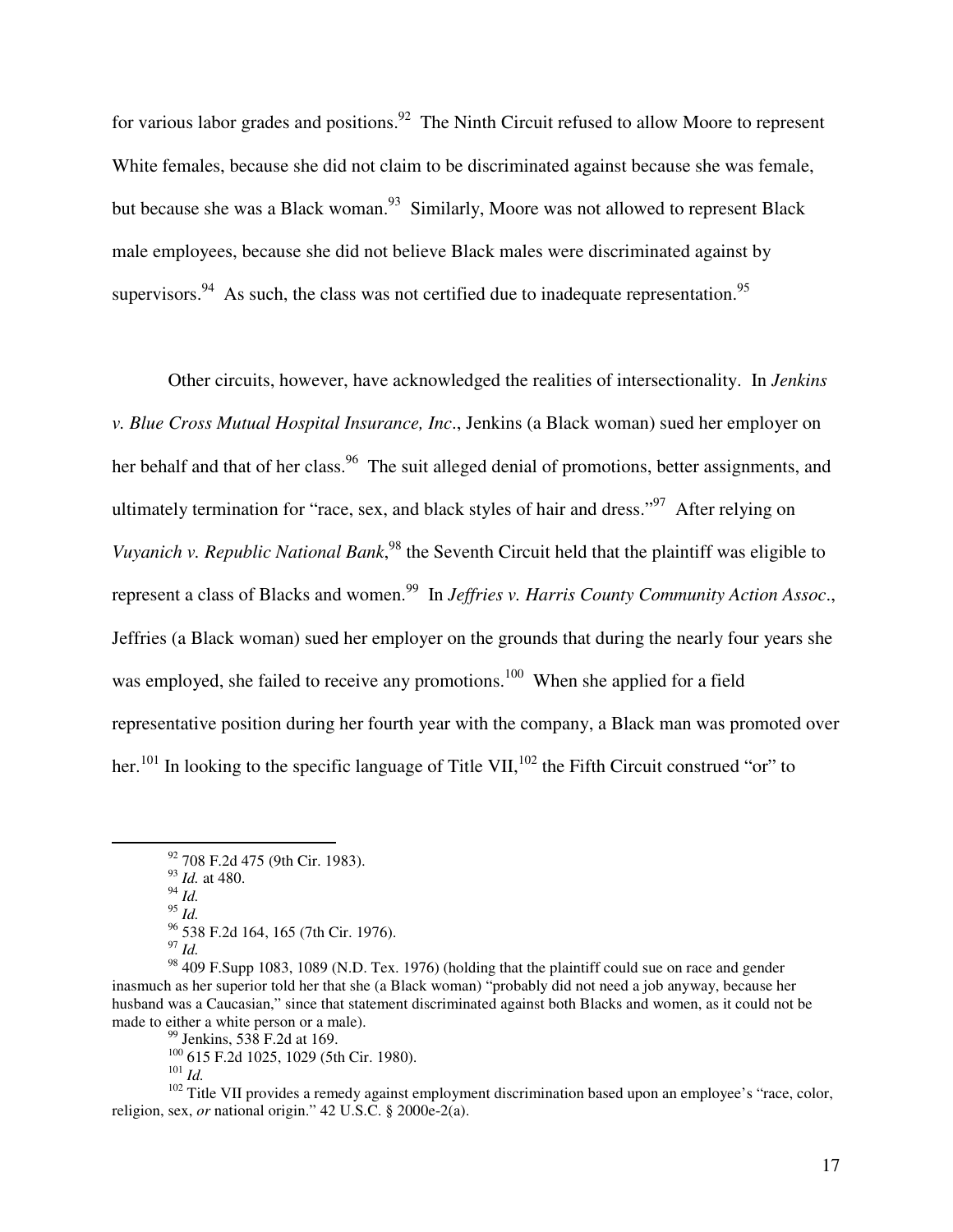imply congressional "intent to prohibit employment discrimination based on any or all of the listed characteristics."<sup>103</sup>

## **E. The Race/Gender Nexus and Michelle Obama**

Research from the realms of political science and law illustrate two important challenges for Michelle Obama. With regard to gender, a significant challenge for Mrs. Obama is to not wield too much power or influence. As much progress as women have made in electoral politics, the role of First Lady has evolved more slowly.<sup>104</sup> Historically, First Ladies have served conventional roles. Not only did they served as the official hosts to the White House, $105$  they also reached out to women during their husbands' campaigns,<sup>106</sup> served as a liaison between the White House and women's organizations,<sup>107</sup> and promoted the administration's women-oriented programs and policies.<sup>108</sup> However, First Ladies are now faced with the paradox of traditional, aristocratic demands that they act like "ladies" and more modern demands that they be models of social concern and actively involved in the political agenda.<sup>109</sup> To the extent that First Ladies fail to conform to these constrained gender roles, the more critical the media reacts to them.<sup>110</sup> Put differently, the more politically active First Ladies are, the more negative press coverage they receive.<sup>111</sup> Being outspoken and recognized for her centrality in her husband's campaign, voter attitudes towards Michelle Obama are likely to be influenced by gender.

<sup>103</sup> Jeffrey, 615 F.2d at 1032.

<sup>104</sup> Erica Scharrer & Kim Bissell, Overc*oming Traditional Boundaries: The Role of Political Activity in Media Coverage of First Ladies*, 21 WOMEN & POL. 55, 56 (2000).

<sup>105</sup> *See generally* Edith P. Mayo, *Party Politics: The Political Impact of the First Ladies' Social Role*, 37 SOC. SCI. J. 577 (2000).

<sup>106</sup> *See* Jill Abraham Hummer, First Ladies and American Women: Representation and the Modern

Presidency (May 2007) (unpublished Ph.D. dissertation, University of Virginia) (on file with Proquest), 51-136. <sup>1</sup> See id. at 137-218.

<sup>108</sup> *See id.* at 219-63.

<sup>109</sup> *See* Wekkin, *supra* note 11.

<sup>110</sup> Betty Houchin Winfield, *"Madame President:" Understanding a New Kind of First Lady*, 8 MEDIA STUD. J. 59 (1994).

<sup>111</sup> Scharrer & Bissell, *supra* note 104, at 69-74.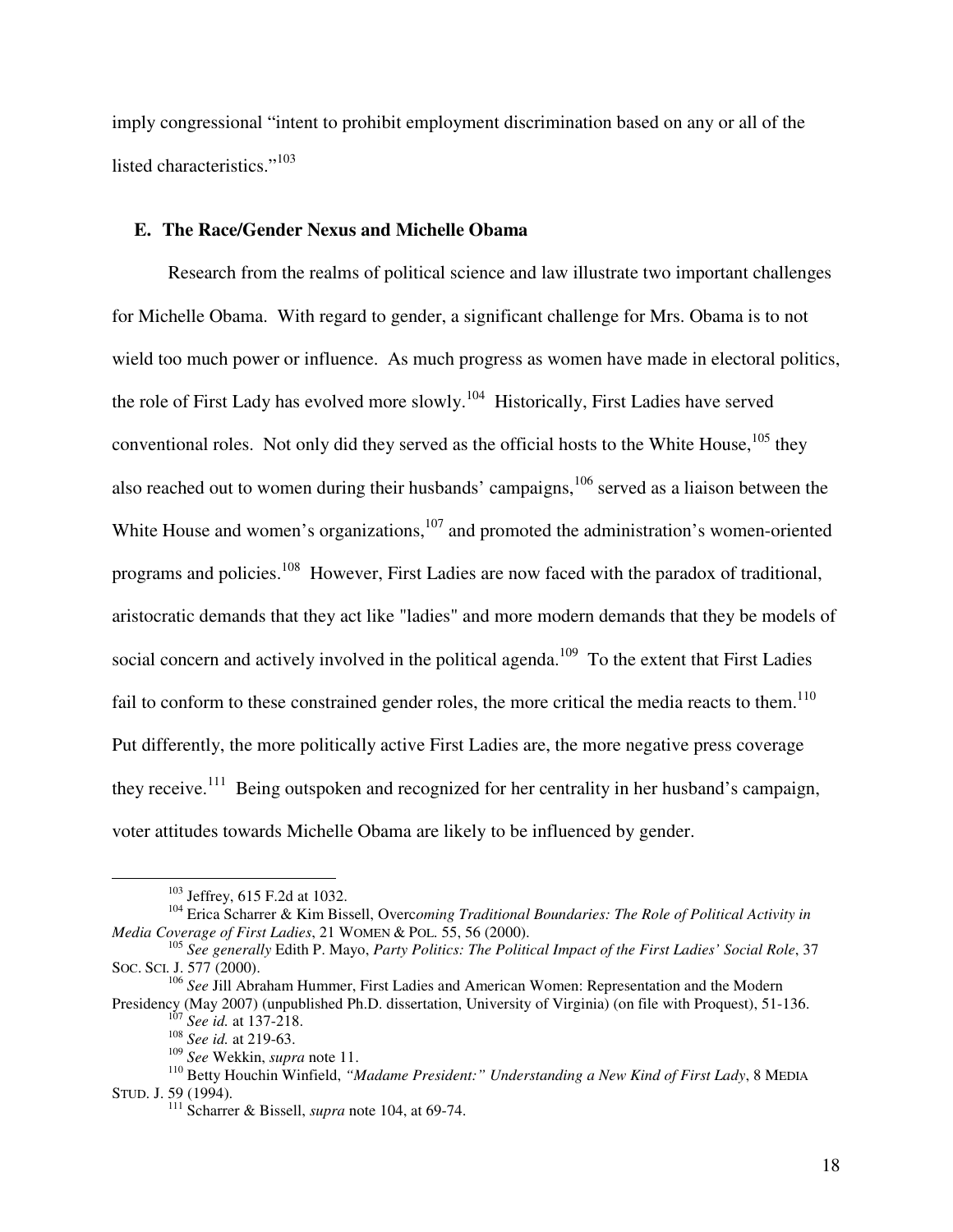With regard to race, Mrs. Obama may be perceived as "too Black." To some degree, this idea may be taken literally. People have long held more negative attitudes towards darkerskinned Blacks vis-à-vis those who are fairer skinned.<sup>112</sup> For instance, light-skinned Blacks are perceived as more attractive than dark-skinned Blacks, which is largely the case for Black women.<sup>113</sup> As such, Black women's greater approximation to Whiteness is deemed to be a particularly feminine characteristic among Blacks,<sup>114</sup> and may be so among Whites as well. More fitting, however, is a less literal and more philosophical assessment of Michelle Obama's blackness. Blacks who downplay their race and attempt to assimilate with the larger White society are deemed to be less threatening by Whites than those who assimilate less.<sup>115</sup> And those Blacks who assimilate more are, in turn, viewed as "good Blacks" by Whites.<sup>116</sup> Preference for a White over Black is neither a dichotomous issue nor a simple matter of skin color. Perceptions about a Black person's racial ideology, on a continuum, may also provoke discrimination. In the employment context, for example, *Gordon v. JKP Enterprises, Inc*. held that a Black plaintiff was discriminated against by her employer for being "too ethnic" or "pro-Black."<sup>117</sup> Thus, being pointed about racial issues, or at least more so than Senator Obama, race may influence voters' attitudes about Mrs. Obama.

Much research on discrimination has focused separately on the effects of race or gender, ignoring the implication that black women must deal with the joints effects of multiple minority

<u>.</u>

<sup>112</sup> *See generally* Banks, *supra* note 84; *see also* Jones, *supra* note 84..

<sup>113</sup> Mark E. Hill, *Skin Color and the Perception of Attractiveness among African Americans: Does Gender Make a Difference*, 65 SOC. PSYCHOL. Q. 77, 83-86 (2002).

<sup>114</sup> *Id.* at 80.

<sup>115</sup> Angela Onwuachi-Willig, *The Admission of Legacy Blacks*, 60 VAND. L. REV. 1141, 1164 (2007).

<sup>116</sup> *Id.*; Angela Onwuachi-Willig, *Volunteer Discrimination*, 40 U.C. DAVIS L. REV. 1895, 1899 (2007).

 $117$  No. 01-20420, 2002 WL 753496, at \*2, \*8 (C.A. 5 (Tex.)).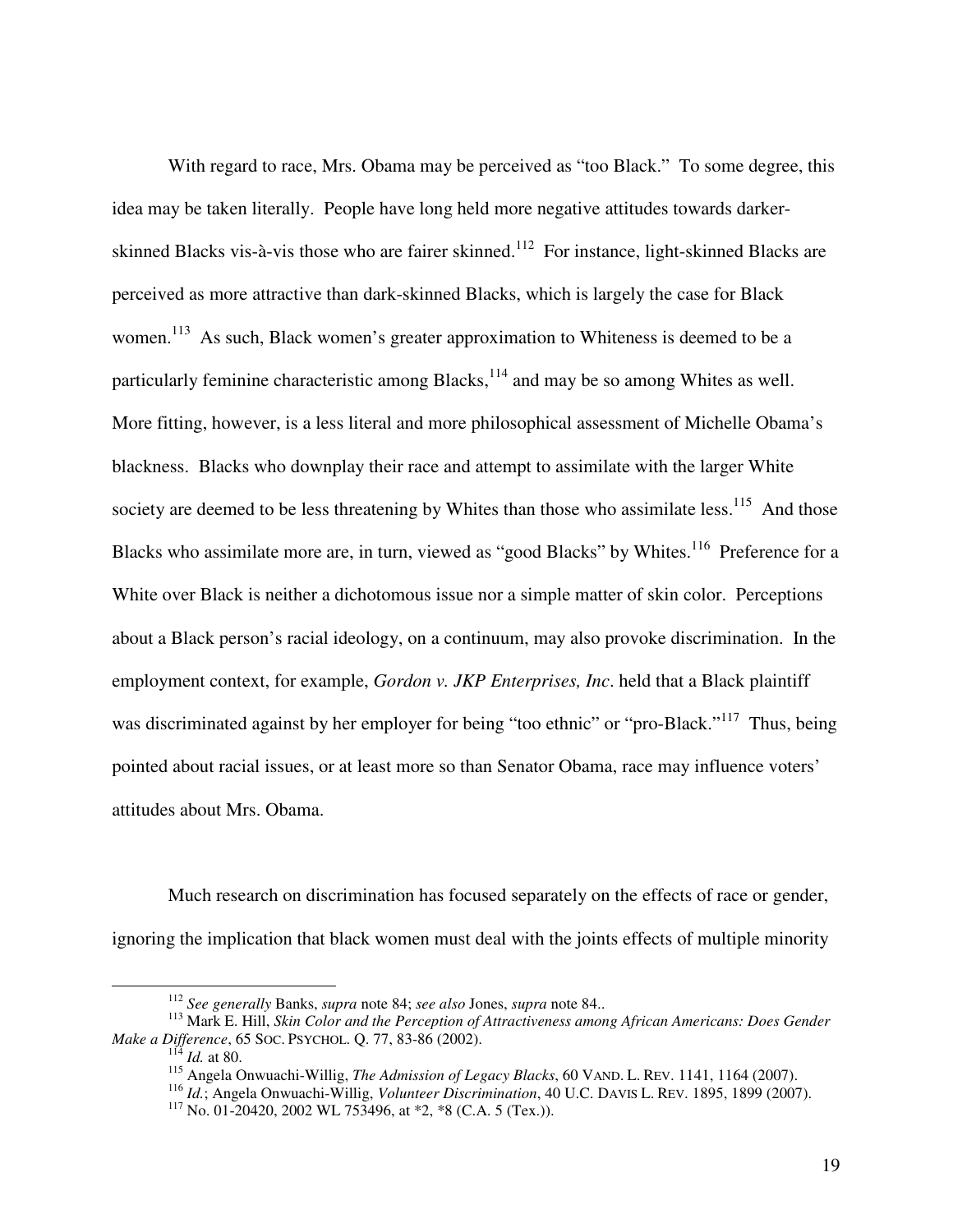statuses, originally termed "double jeopardy".<sup>118</sup> However, interactive models note black women's unique social location at the intersection of different status hierarchies, which produces experiences that are distinctly different from those of white women.<sup>119</sup> Such models further highlight the challenges faced by Michelle Obama. Specifically, the intersection of Michelle Obama's racial and gender identity and politics—discussing issues of race, critiquing her husband openly and honestly, and discussing work-family balance for women—could ultimately leave voters fearing that she is an "angry Black woman"<sup>120</sup> or both wondering and critiquing, "Why is she so womanish?"<sup>121</sup>

## II. IMPLICIT BIAS AND VOTER/EMPLOYMENT DISCRIMINATION

Undeniably, Americans have made tremendous progress with regards to attitudes about race and gender in the past several decades. This progress, however, has primarily occurred at a surface-level within society. Research on implicit attitudes, which are judgments that are automatically activated without a person's awareness or intention, $122$  suggests that negative, stereotypical attitudes about Blacks and women are still pervasive. These attitudes are, arguably, evidenced in both voting and employment decisions.

<u>.</u>

<sup>&</sup>lt;sup>118</sup> FRANCIS BEALEDouble jeopardy: To be black and female,in THE BLACK WOMAN: AN ANTHOLOGY (Toni Cade, Ed.). (New York American Library1970).

<sup>119</sup> Deborah King,*Multiple Jeopardy, Multiple Consciousness: The Context of the Black Feminist Ideology*, 14 SIGNS42-72 (1988).

<sup>120</sup> *See* Erica Chito Childs, *Looking Behind the Stereotypes of the "Angry Black Woman": An Exploration of Black Women's Responses to Interracial Relationships*, 19 GENDER & SOC'Y 544 (2005); *see also* http://www.huffingtonpost.com/2008/06/17/fox-news-host-discusses-a\_n\_107526.html.

<sup>121</sup> *See* Katrice Annette Albert, Why Is She So Womanish?: The relationship Between Racial Identity Attitudes and Womanist Identity Attitudes in African American College Women (August 2002) (unpublished Ph.D. dissertation, Auburn University) (on file with Proquest). The term "womanist" is a synonym for black feminist or feminist of color. *See* ALICE WALKER, IN SEARCH OF OUR MOTHERS' GARDENS: WOMANIST PROSE xi-xii (1983).

<sup>122</sup> A. G. Greenwalk & M. R. Banaji, *Implicit social cognition: Attitudes, self-esteem and stereotypes.* 102 J. OF PERSONALITY AND SOC. PSYCHOL., A-21 (1995).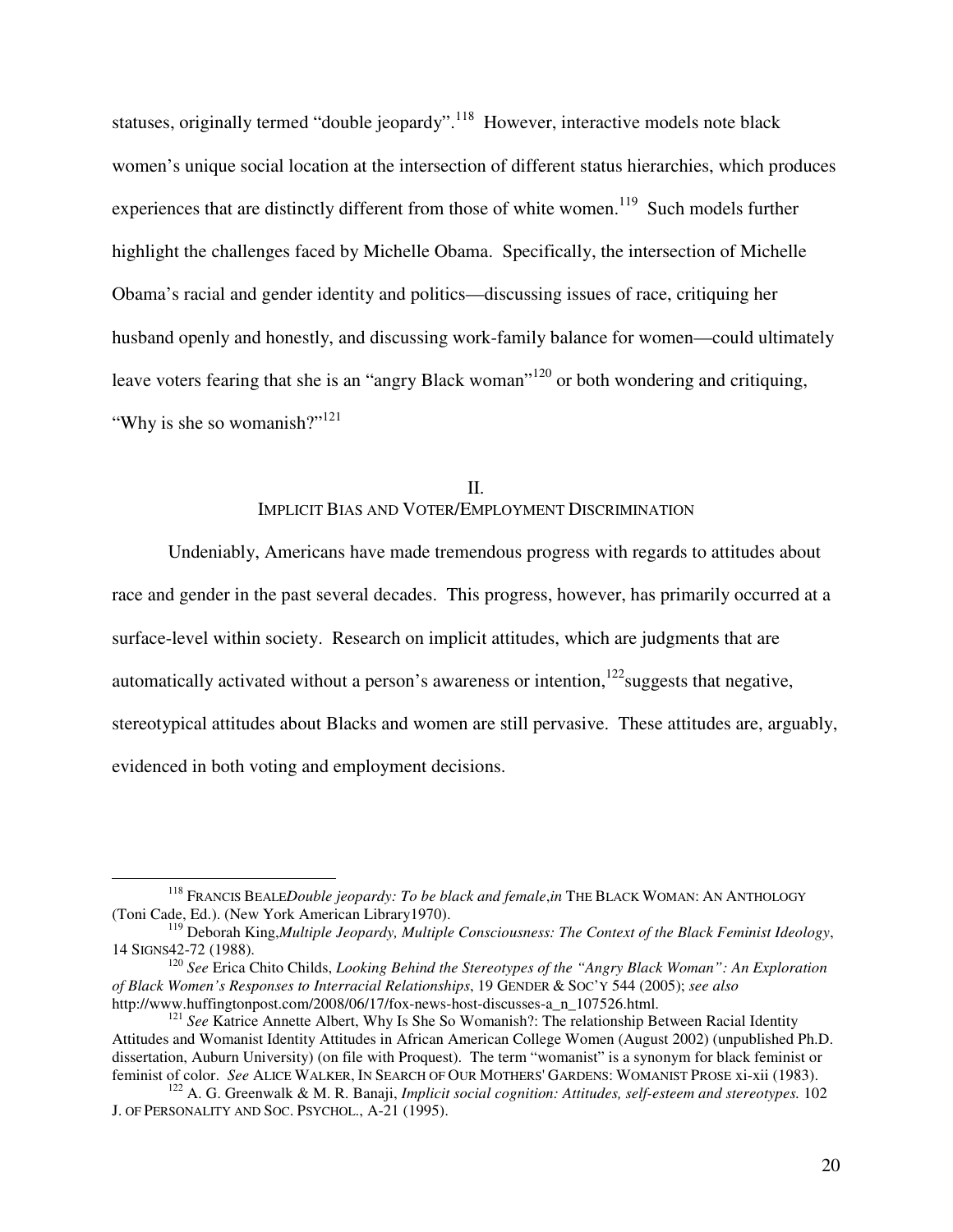## **A. Implicit Attitudes**

People's reports of their cognitive processes are often not consistent with their judgments.<sup>123</sup> Many influences on judgment seem to operate outside of people's awareness.<sup>124</sup> Combining this observation with contemporary research on thought-processing, psychologists now argue that people rely on parallel cognitive systems of judgment: one is rapid, intuitive, and unconscious; the other is slow, deductive, and deliberative.<sup>125</sup> The intuitive system can often dictate choice, with the deductive system lagging behind, struggling to produce reasons for a choice that comports with the accessible parts of memory. Thus, an intuitive, gut reaction against a candidate can dictate choice. The rational account only follows later, and might not provide a fully accurate account of the decision.

Research on implicit bias indicates that race and gender biases can influence unconscious, emotional processes, wholly apart from the conscious, rational ones.<sup>126</sup> Psychologists term these unconscious, emotional influences "implicit biases"—meaning attitudes or thoughts that people hold but might not explicitly endorse.  $127$  These attitudes might conflict with expressly held values or beliefs. Many people who embrace the egalitarian norm that skin color should not affect their judgment of a job or political candidate also unwittingly harbor

<sup>123</sup> *See, e.g.*, Timothy D. Wilson & Richard E. Nisbett, *The Accuracy of Verbal Reports about the Effects of Stimuli on Evaluations and Behavior*, 41 SOC. PSYCHOL. 118, 121-23, 125, 127 (1978).

<sup>124</sup> *See id.*

<sup>125</sup> *See* Chris Guthrie et al., *Blinking on the Bench: How Judges Decide Cases*, 93 CORNELL L. REV. 1, 6-9 (2007) (reviewing this literature).

<sup>126</sup> *See* Anthony G. Greenwald & Linda Hamilton Krieger, *Implicit Bias: Scientific Foundations*, 94 CAL. L. REV 945, 951 (2006).

<sup>127</sup> Anthony G. Greenwald & Mahzarin R. Banaji, *Implicit Social Cognition: Attitudes, Self-Esteem, and Stereotypes*, 102 PSYCHOL. REV. 4, 5 (1995); s*ee also* Brian A. Noesk et al., *The Implicit Association Test at Age 7: A Methodological and Conceptual Review*, *in* SOCIAL PSYCHOLOGY AND THE UNCONSCIOUS: THE AUTOMATICITY OF HIGHER MENTAL PROCESSES 266 (John A. Bargh ed., 2007).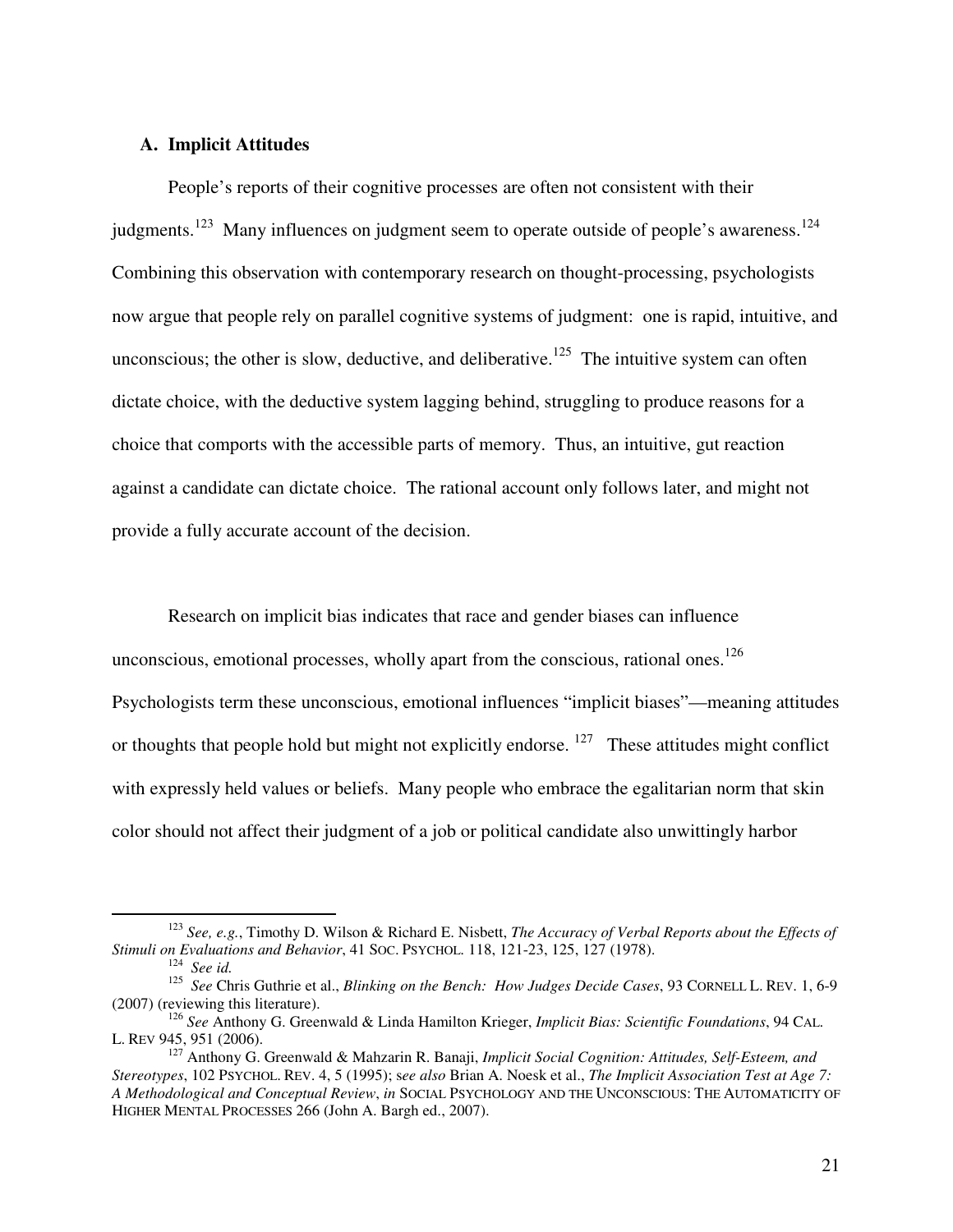negative associations about minorities.<sup>128</sup> People might not even be aware that they hold these attitudes.<sup>129</sup> Even so, these implicit cognitions influence how people evaluate others.<sup>130</sup> The implicit cognitive processes might heavily influence the final choice of a voter who does not otherwise clearly embrace one candidate over another.<sup>131</sup>

Over the last ten years, psychologists have identified ways to measure these implicit cognitions. These measures have proven to be particularly useful for studying bias against Blacks or stereotypes about women. This is so for two key reasons. The first is that when explicit measures are used, individuals may not reveal their true attitudes or preferences because of social desirability biases, thus not elucidating the actual magnitude of the relationship that would exist between attitudes and, for example, political outcomes. The second comparative advantage of implicit measures is that individuals may not even be aware of their true preferences or attitudes.<sup>132</sup>

The Implicit Association Test ("IAT") has rapidly become the most widely used measure of implicit bias.<sup>133</sup> The IAT is a procedure that seeks to assess latent attitudes by measuring their underlying automatic evaluation.<sup>134</sup> Using cognitive priming procedures, it measures the relative

<sup>128</sup> *See* Andrew Scott Baron & Mahzarin R. Banaji, *The Development of Implicit Attitudes: Evidence of Race Evaluations from Age 6 and 10 and Adulthood*, 17 PSYCHOL. SCI. 53, 55-56 (2006); Greenwald & Krieger, *supra* note 126, at 951.

<sup>129</sup> Anthony G. Greenwald & Mahzarin R. Banaji, *Implicit Social Cognition: Attitudes, Self-Esteem, and Stereotypes*, 102 PSYCHOL. REV. 4, 5 (1995).

<sup>130</sup> *See* Anthony G. Greenwald et al., *Understanding and Using the Implicit Association Test: III. Meta-Analysis of Predictive Validity*, \_\_ J. PERSONALITY & SOC. PSYCHOL. \_\_ (forthcoming, 2008); Kirsten Lane et al., *supra* note 8, at 435-37 (reviewing evidence that the implicit social cognition predicts behavior).

<sup>&</sup>lt;sup>131</sup> See infra notes 163 to 171 and accompanying text.

<sup>132</sup> Cindy D. Kam, *Implicit Attitudes, Explicit Choices: When Subliminal Priming Predicts Candidate Preference*, 29 POL. BEHAV. 343, 345 (2007).

<sup>&</sup>lt;sup>133</sup> *See* Lane et al., *supra* note 8, at 430 (noting that techniques that assess response times are the most widely used methods for ascertaining implicit attitudes).

<sup>134</sup> *See* Greenwald & Banaji, *supra* note 106.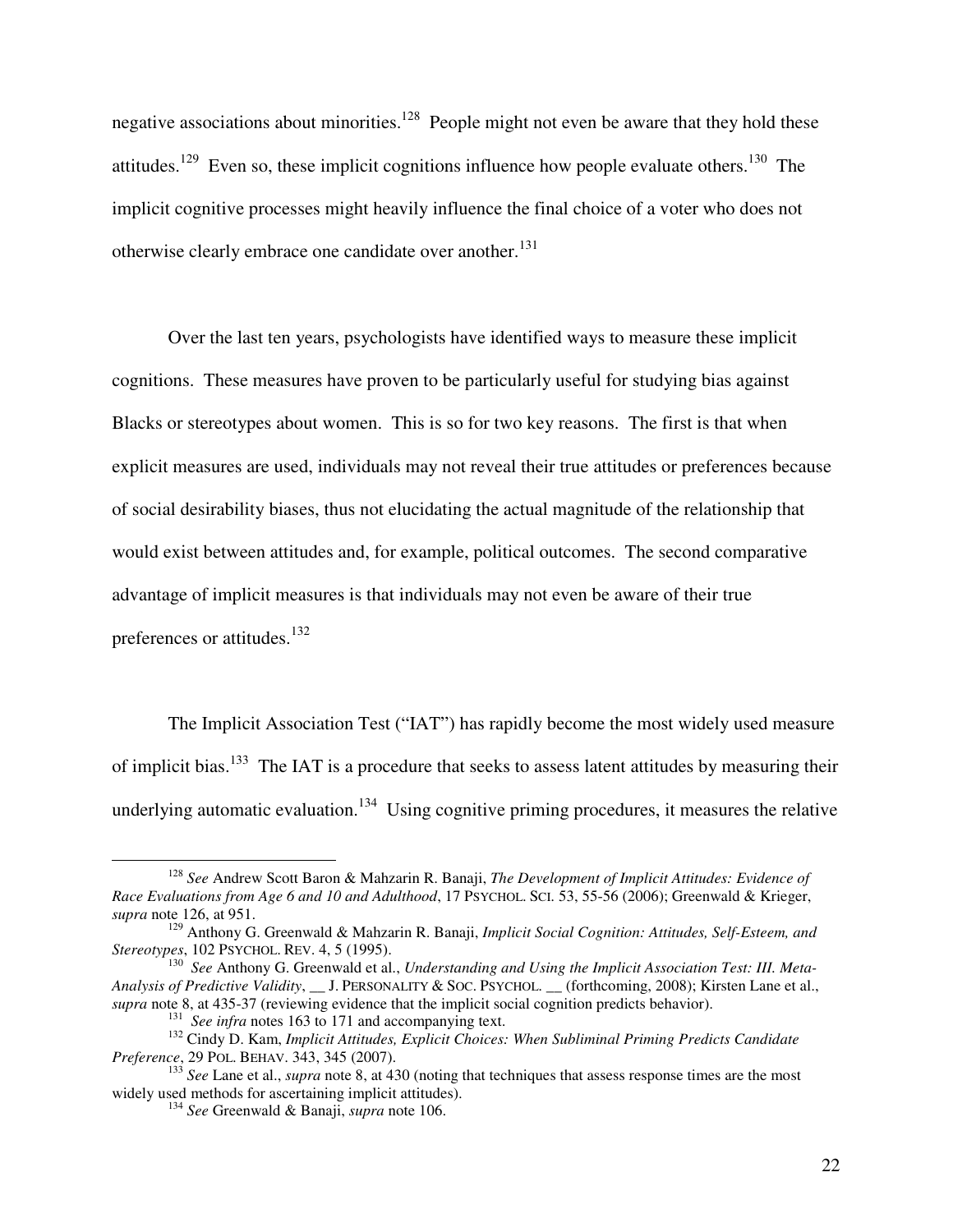strength of associations between pairs of concepts to determine automatic affect or attitude. In the initial IAT task, participants are required to separate different images into categories (e.g., race, gender, weight, etc.). Next, participants are required to sort different attributes as pleasant or unpleasant in meaning. In the next steps, the images and attributes are superimposed, pairing images with closely associated and not-so-closely associated attributes. Because the more closely associated two concepts are, the easier it is to respond to them as a pair. Thus, the IAT measures relative strength of associations between targets and certain attributes based on the difficulty (i.e., response time) of the sorting process.

## *1. Race*

Research on the IAT, which pairs White and Black faces with positive and negative words, shows that roughly 70% of Whites harbor anti-Black/pro-White biases.<sup>135</sup> Web-based IAT samples with thousands of participants reveal strong biases with several characteristics: People associate light skin with good and dark skin with bad;<sup>136</sup> White faces with harmless objects and Black faces with weapons.<sup>137</sup> The proper interpretation of these results has been a matter of some debate, $138$  but most scholars conclude that the IAT can measure implicit biases.<sup>139</sup>

A study by Leslie Ashburn-Nardo and colleagues shows just how broad based implicit biases can be. In this study, participants found it easier to associate their in-group (i.e., American names) with pleasant words and the out-group (i.e., Surinam names) with unpleasant

<sup>135</sup> Brian A. Nosek, et al., *Pervasiveness and Correlates of Implicit Attitudes and Stereotypes*, 18 EUR.REV. SOC. PSYCHOL. 36, 45 (2007).

<sup>136</sup> Lane et al., *supra* note 16.

<sup>137</sup> B. Keith Payne, *Prejudice and Perception: The Role of Automatic and Controlled Processes in Misperceiving a Weapon*, 81 J. PERSONALITY & SOC. PSYCHOL. 181, 183–86, 188 (2001).

<sup>138</sup> *See* Hal R. Arkes & Philip E. Tetlock, Attributions of Implicit Prejudice, or "Would Jesse Jackson Fail the IAT?", 15 PSYCHOL. INQUIRY 257 (2004). 139 *See* Greenwald & Kreiger, *supra* note 8; Lane et al., *supra* note 8; Lane et al., *supra* note 16.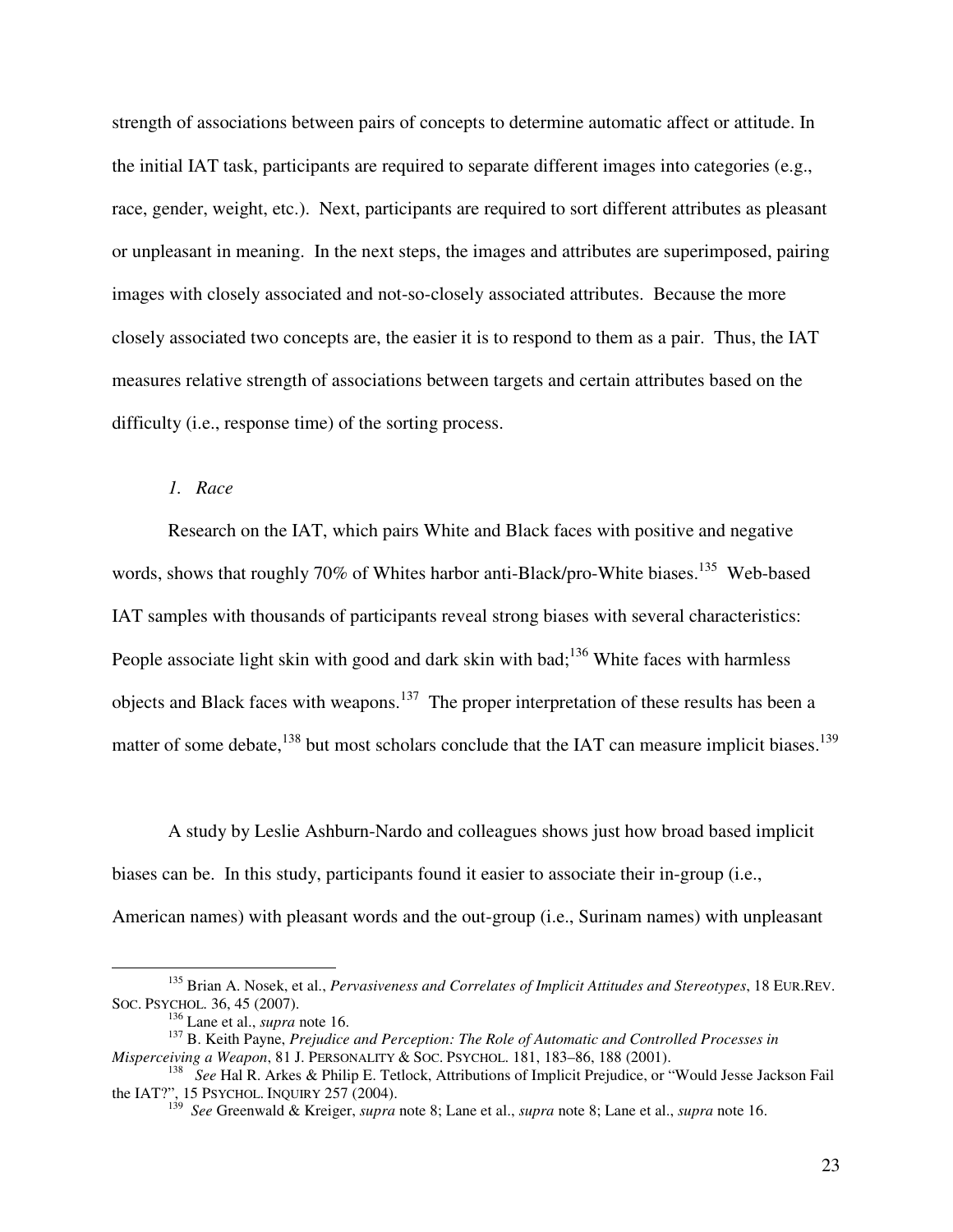words than they found it to make reverse pairings, even though participants lacked experience with Surinam.<sup>140</sup> Even with equally unfamiliar exemplars for both in-group and out-group, they nevertheless displayed a pro-in-group IAT bias. Thus, even with only minimal experiential or historical input, peoples' minds are prepared to display bias, effortlessly.<sup>141</sup>

 Thierry Devos and Mahzarin Banaji, in their study, found that individuals make no distinction between Blacks and Whites on explicit measures of "Americanness." On implicit measures, however, participants more easily paired American symbols with White faces than with Black faces.<sup>142</sup> In a second study, Devos and Banaji used photos of eight Black and eight White U.S. track and field athletes who participated in the 2000 Olympics. The assumption was that Blacks who represented their country in the Olympics should appear more American than those who did not. For the measure of familiarity, participants reported being more familiar with Black athletes than with White athletes. Taking the two explicit self-report measures together, participants were both more familiar with Black than White athletes and reported a stronger association between Black athletes and American than White athletes and American. On the IAT, however, the reverse was found, with White athletes being more strongly associated with the category "American" than Black athletes.<sup>143</sup> White and Asian Americans associated Whites with the concept "American" to a greater extent than Blacks.<sup>144</sup> Furthermore, in a study by

<sup>140</sup> Leslie Ashburn-Nardo et al., *Implicit Associations as the Seeds of Intergroup Bias: How Easily Do They Take Root*, 81 J. PERSONALITY & SOC. PSYCHOL. 789, 792 (2001).

<sup>141</sup> *Id.* at 794-95. *See also* Nilanjana Dasgupta et al., *Automatic Preference for White Americans: Eliminating the Familiarity Explanation*, 36 J. EXPERIMENTAL SOC. PSYCHOL. 316, 321-323 (2000) (finding that positive attributes were more strongly associated with White than Black Americans even when (a) pictures of equally unfamiliar Black and White individuals were used as stimuli and (b) differences in stimulus familiarity were statistically controlled).

<sup>142</sup> Thierry Devos & Mahzarin R. Banaji, *American = White*, 88 J. PERSONALITY & SOC. PSYCHOL. 447, 452-53 (2005).

<sup>143</sup> *Id.* at 455.

<sup>144</sup> *Id.* at 459.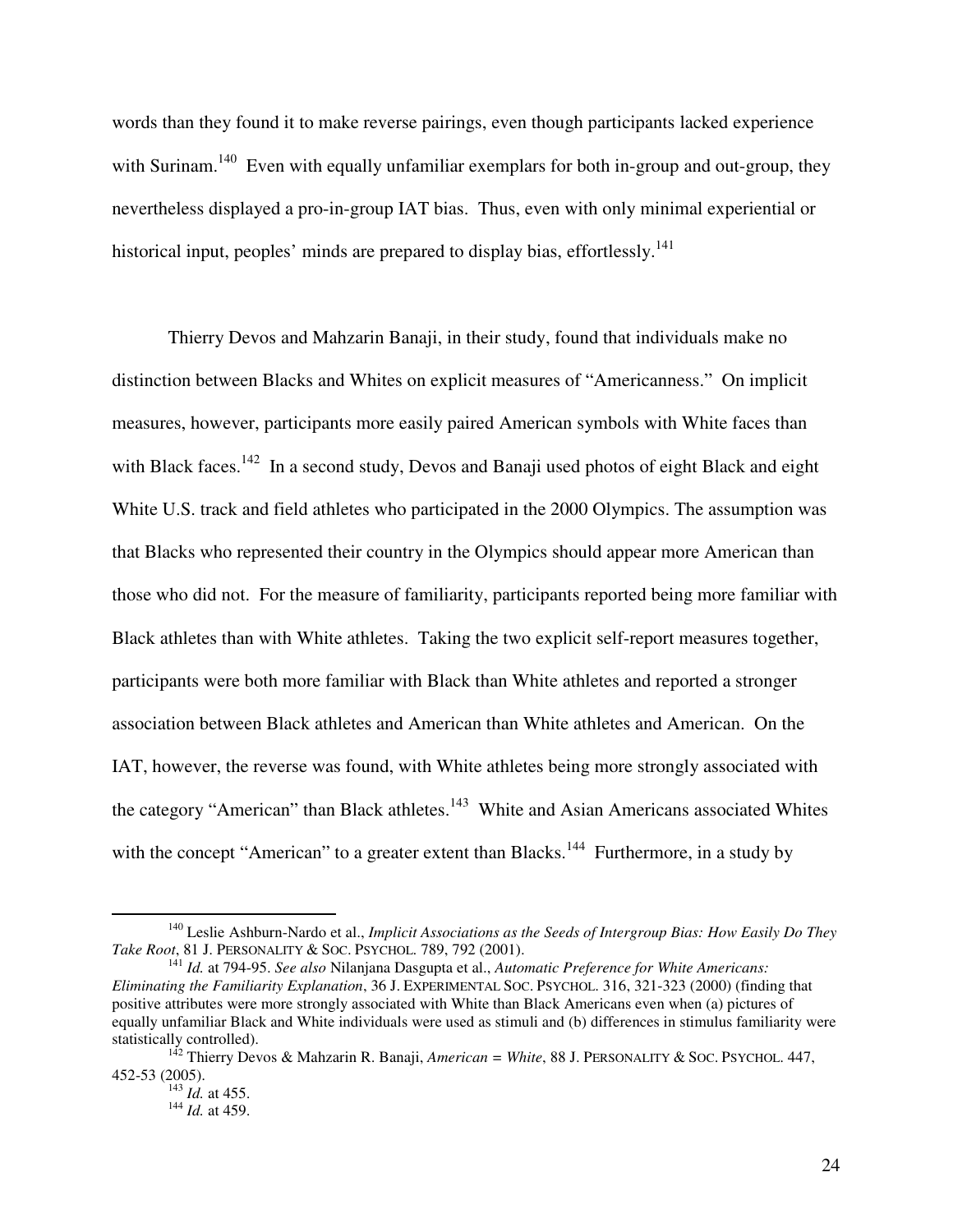Melissa Ferguson and colleagues, they found that when Whites and Asians are primed (where individuals are subliminally shown images) with the American flag, their attitudes toward Blacks become even more negative. $145$ 

 A study by Phillip Goff and colleagues investigated the relationship between implicit racial attitudes and dehumanization of Blacks. In their first study, individuals were subliminally shown images of Black faces, White faces, or neutral images. Then they were shown fuzzy images of animals (apes and non-apes), which gradually became clearer. Individuals were instructed to indicate the point at which they could identify the image.<sup>146</sup> Goff and colleagues found that both Whites and non-Whites more quickly associated Blacks, as compared to Whites, with apes.<sup>147</sup> In a second study, individuals were first subliminally shown images of ape line drawings or jumbled line drawings. Second, they were given a facial interference task designed to gauge how distracted participants would become when presented with faces prior to a test measuring their attentional bias to Black and White faces.<sup>148</sup> Their results indicated that priming individuals with images of apes demonstrated more attentional bias towards Black faces.<sup>149</sup> Moreover, Goff and colleagues found that implicit anti-Black biases predict this ape-Black association.<sup>150</sup>

<sup>&</sup>lt;sup>145</sup> Melissa J. Ferguson et al., Presentation entitled "On the Automaticity of Nationalist Ideologies" given at the Society for Personality and Social Psychology Conference Symposium: Priming Ideology: Demonstrating the Malleability of Political Ideology (2008).

<sup>146</sup> Phillip Atiba Goff et al., *Not Yet Human: Implicit Knowledge, Historical Dehumanization, and Contemporary Consequences*, 94 J. PERSONALITY & SOC. PSYCHOL. 292, 295 (2008).

<sup>147</sup> *Id.* at 296.

 $148$  *Id.* at 297.

<sup>149</sup> *Id.* 298-99.

<sup>150</sup> *Id.* at 301.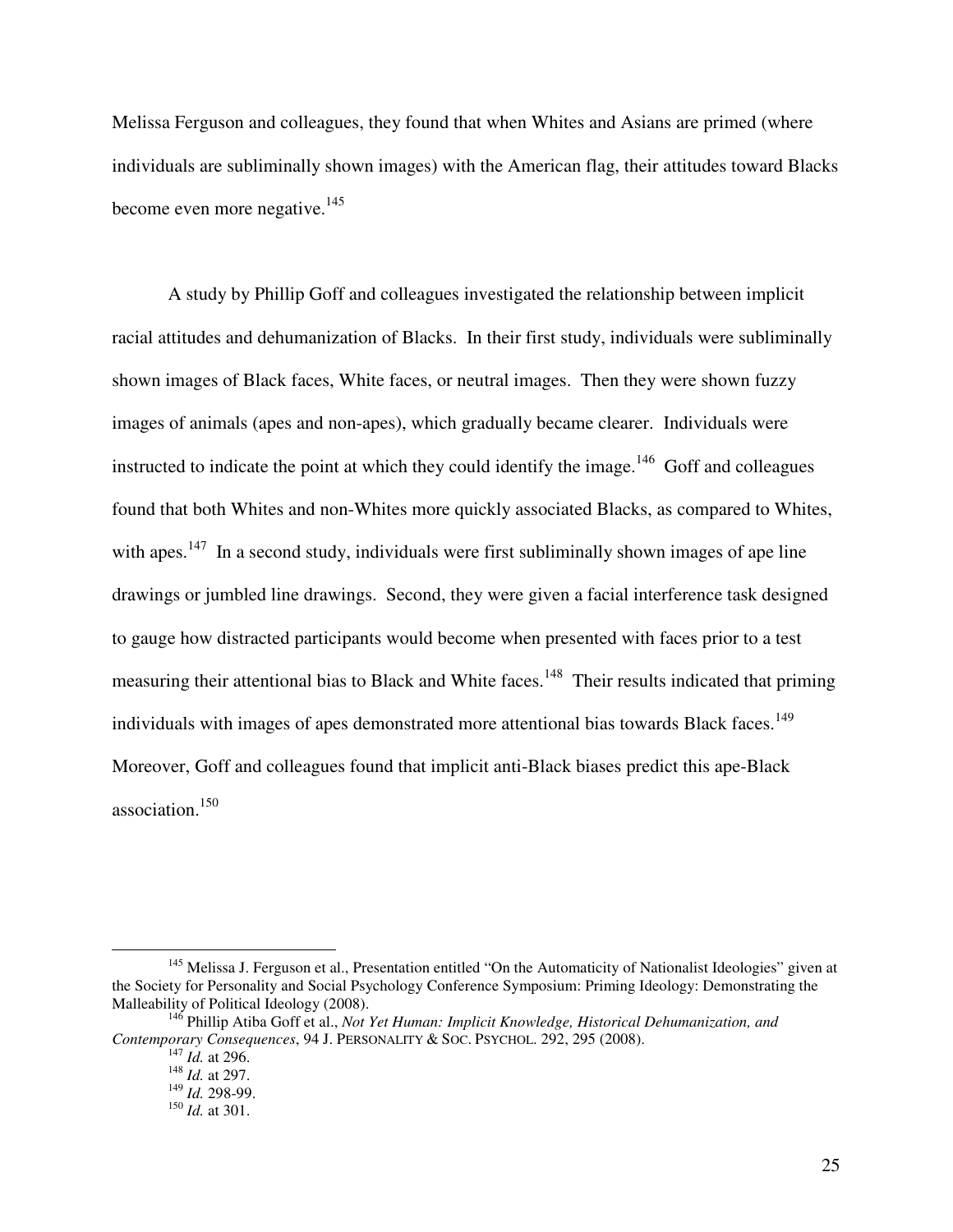These biases, generally, begin at an early age. Baron and Banaji assessed White American 6-year-olds, 10-year-olds, and adults using a child-oriented version of the IAT. Remarkably, even the youngest group showed implicit pro-White/ anti-Black bias, with selfreported attitudes revealing bias in the same direction. The 10-year olds and adults showed the same magnitude of implicit race bias, but self-reported racial attitudes became substantially less biased in older children and vanished entirely in adults, who self-reported equally favorable attitudes toward Whites and Blacks.<sup>151</sup> It seems that people learn bias early, but only later learn to cover the bias by publicly embracing more egalitarian norms.

 The latter point shows the striking divergence between explicit attitudes towards race and measures of implicit bias.<sup>152</sup> Although explicit and implicit measures of bias are related, even people who openly embrace egalitarian norms often harbor very negative associations concerning Blacks.<sup>153</sup> Even participants who are told that the IAT measures undesirable racist attitudes and who explicitly self-report egalitarian attitudes find it difficult to control their biased responses.<sup>154</sup> These findings suggest that the explicit and implicit studies measure somewhat different cognitive systems. The explicit measures show that most adults have learned the importance of egalitarian norms, or at least the importance of embracing such norms publicly.

*2. Gender* 

<u>.</u>

The research on implicit bias also indicates that most people hold implicit biases about gender. People misattribute high status more readily to unknown men than to unknown

<sup>151</sup> Baron & Banaji, *supra* note 100.

<sup>152</sup> *See* Lane et al., *supra* note 101.

<sup>153</sup> *See generally* Baron & Banaji, *supra* note 100 (indicating that whereas seemingly egalitarian views about race emerge over time, implicit racial attitudes stay the same).

<sup>&</sup>lt;sup>154</sup> D.Y. Kim & Anthony G. Greenwald, Voluntary Controllability of Implicit Cognition: Can Implicit Attitudes Be Faked?, Paper presented at the annual meeting for the Midwestern Psychological Association (May 1998) (cited in Nilanjana Dasgupta et al., *supra* note 303, at 317 *Automatic Preference for White Americans.*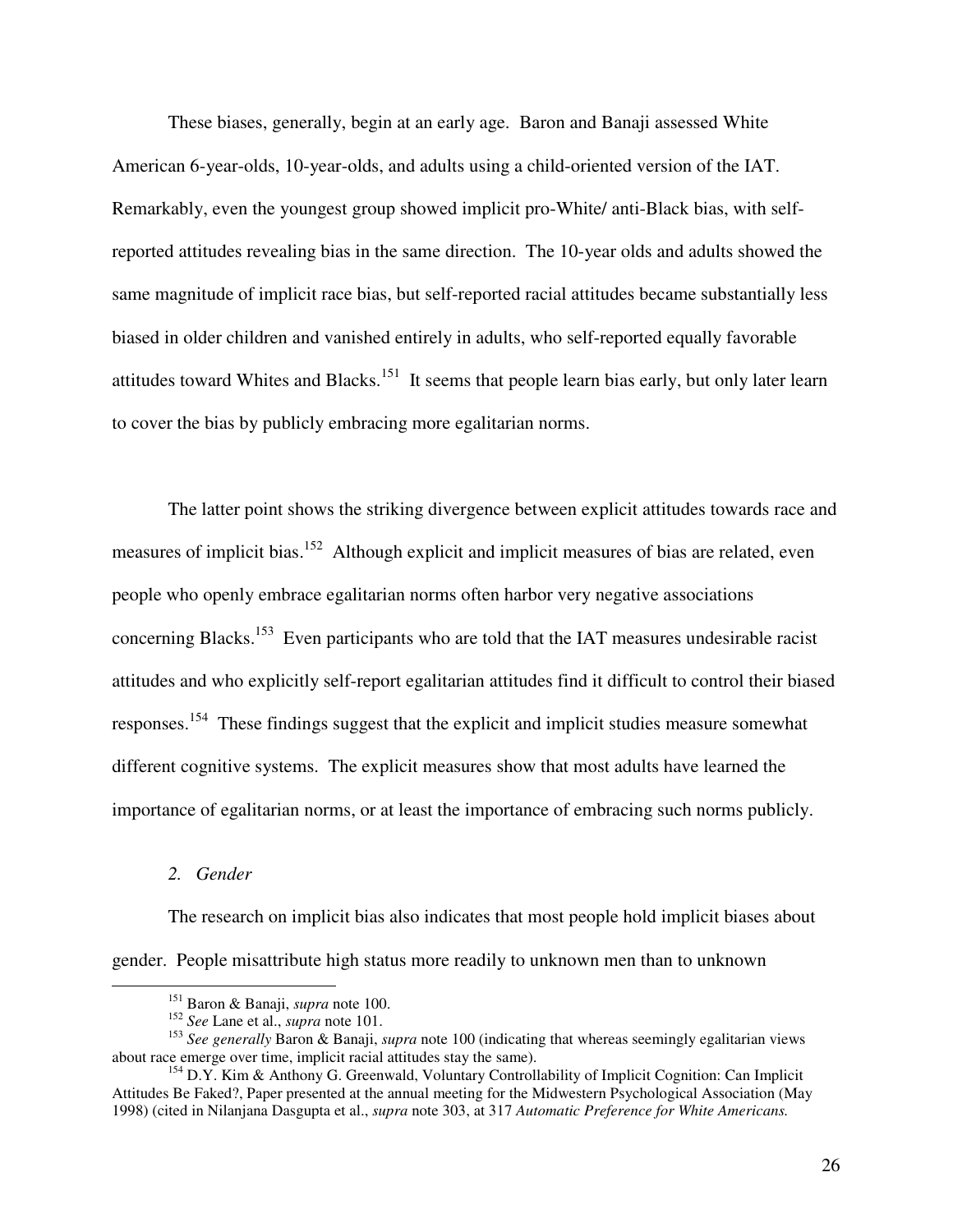women.<sup>155</sup> They associate male with hierarchical and female with egalitarian<sup>156</sup> and evaluate male authority figures more favorably than their female counterparts.<sup>157</sup> Priming people to think about dependence or aggression influences their judgments of men and women; they judge women, but not men, as more dependent while thinking about dependence and judge men, but not women, as more aggressive while thinking about aggression.<sup>158</sup> Men also automatically associate maleness with power.<sup>159</sup>

Not surprisingly, these attitudes towards men and women translate directly into evaluations of potential careers. Web-based IAT studies reveal that people more closely associate men with science and women with humanities.<sup>160</sup> People more easily associate "engineer" with men and "elementary school teacher" with female than the opposite pairing.<sup>161</sup> In one study, participants primed with words associated with historically male roles (like "doctor") tended to categorize a subsequent gender-neutral pronoun as being male, while participants primed with words associate with historically female roles (like "nurse").<sup>162</sup> Like studies of racial bias, even participants who explicitly reject gender-based stereotypes concerning careers carry these implicit biases.<sup>163</sup> Web-based IAT studies also reveal that both men and

<sup>155</sup> *See generally* Mahzarin R. Banaji & Anthony G. Greenwald, *Implicit Gender Stereotyping in Judgments of Fame*, 68 J. PERSONALITY & SOC. PSYCHOL. 181, 185-86, 189, 190-91, 192-93 (1995).

<sup>156</sup> Marianne Schmid Mast, *Men Are Hierarchical, Women Are Egalitarian: An Implicit Gender Stereotype*, 63 SWISS J. PSYCHOL. 107, 109-10 (2004).

<sup>157</sup> Laurie A. Rudman & Stephen E. Kilianski, *Implicit and Explicit Attitudes Toward Female Authority*, 26 PERSONALITY & SOC. PSYCHOL. BULL. 1315, 1319-24 (2000).

<sup>158</sup> Mahzarin R. Banaji et al., *Implicit Stereotyping in Person Judgment*, 65 J. PERSONALITY & SOC. PSYCHOL. 272, 275-76 (1993).

<sup>159</sup> Laurie A. Rudman et al., *Implicit Self-concept and Evaluative Implicit Gender Stereotypes: Self and Ingroup Share Desirable Traits*, 27 PERSONALITY & SOC. PSYCHOL. BULL. 1164, 1167-68 (2001).

<sup>160</sup> Brian A Nosek et al., *Harvesting Implicit Group Attitudes and Beliefs From a Demonstration Web Site*, 6 GROUP DYNAMICS: THEORY, RES. & PRACTICE 101, 105, 107-08 (2002).

<sup>161</sup> Michael J. White & Gwendolen B. *White, Implicit and Explicit Occupational Gender Stereotypes*, 55 SEX ROLES 259, 263-64 (2006).

<sup>162</sup> Mahzarin R. Banaji & Curtis D. Hardin, *Automatic Stereotyping*, 7 PSYCHOL. SCI. 136-139 (1996). <sup>163</sup> *Id.* at 138-39.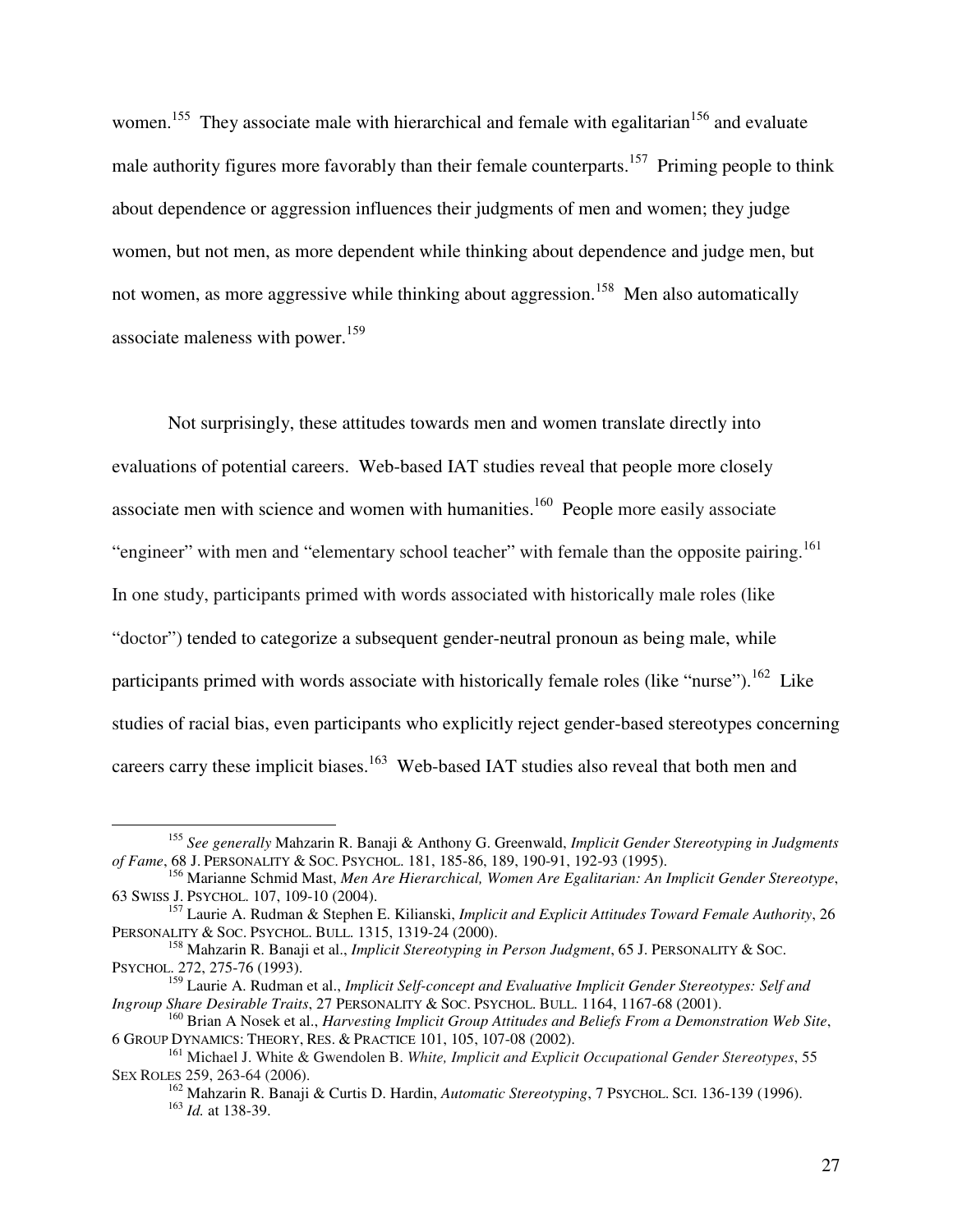women tend to link "male" with "career" and "female" with "family."<sup>164</sup> Among men, this connection is consistent with their explicit statements about gender stereotypes, although women explicitly reject such connections as inconsistent with their beliefs.

 Like implicit race biases, many of the associations involving gender cast men in a more favorable light. However, the relationship involving gender is somewhat more complicated. Women reveal a strong automatic preference for female words (e.g., "her" or "she") over male words (e.g., "him" or "he"), although men do not harbor a preference.<sup>165</sup> Moreover, women's automatic in-group bias is much stronger than men's in-group bias, although this tendency is most pronounced among women who have positive self-esteem.<sup>166</sup> Rudman and Greenwald captured the essence of this phenomenon with two phrases characterizing women and men, respectively: "If I am good and I am female, females are good," and "Even if I am good and I am male, men are not necessarily good."<sup>167</sup> Rudman and Greenwald also discovered, in two other studies, that individuals harbor a pro-female bias to the extent that they favor their mothers over their fathers<sup>168</sup> and associate maleness with violence, all at the implicit level.<sup>169</sup>

#### *3. Implicit Bias and Political Attitudes/Behavior*

Research has shown that implicit attitudes influence prejudice and intergroup discrimination in a variety of contexts<sup>170</sup> – including voting process. Social scientists who have

<sup>164</sup> Nosek et al., *supra* note 131, at 105, 108-09.

<sup>165</sup> Eugene V. Aidman & Steve M. Carroll, *Implicit Individual Differences: Relationships between Implicit Self-Esteem, Gender Identity, and Gender Attitudes*, 17 EUR. J. PERSONALITY 19, 27-28 (2003).

<sup>166</sup> Laurie A. Rudman & Stephen A. Goodwin, *Gender Differences in Automatic In-Group Bias: Why Do Women Like Women More Than Men Like Men?*, 87 J. PERSONALITY & SOC. PSYCHOL. 494, 497-98 (2004). <sup>167</sup> *Id.* at 498.

<sup>168</sup> *Id.* at 500-01.

<sup>169</sup> *Id.* at 502-03.

<sup>170</sup> J. F., Dovidio et al.,*On the nature of prejudice: Automatic and controlled processes*,33 J. OF EXPERIMENTAL SOC. PSYCHOL.\_\_,510–40; Allen R. McConnell & Jill M. Leibold. 2001. *Relations among the*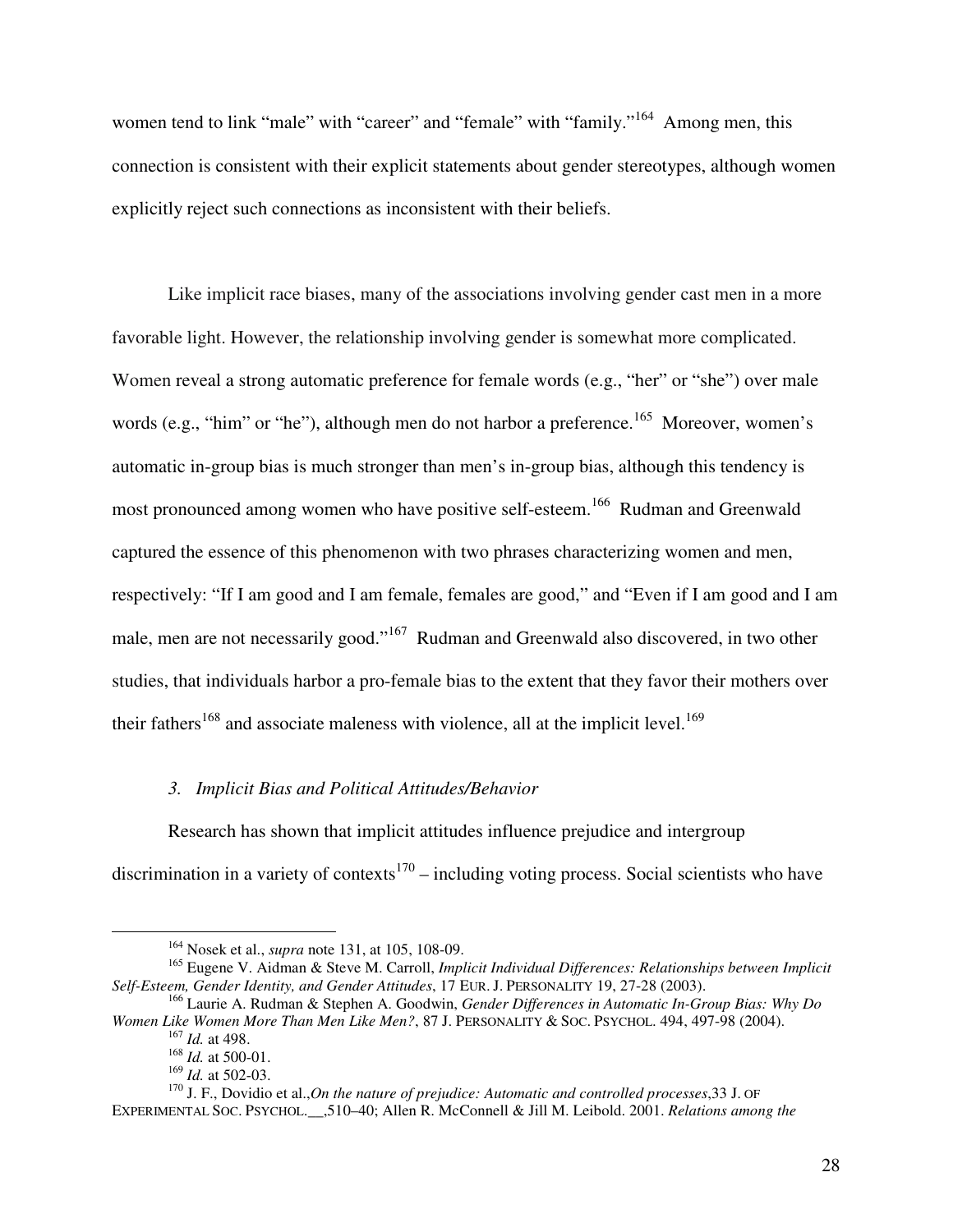failed to find racial polarization in voters' candidate preferences have readily acknowledged "covert racism"<sup>171</sup> or voter "misreporting"<sup>172</sup> as explanations for why they failed to detect results in their studies. However, research on implicit bias and political attitudes and behavior seems to provide a better link between people's racial attitudes and their voting behavior. For example, people who endorse right-of-center political views also tend to associate Black with bad and White with good on the  $IAT$ .<sup>173</sup> Similarly, political conservatism is associated with White ingroup favoritism on both implicit and explicit measures.<sup>174</sup>

Implicit attitudes affect how people vote.<sup>175</sup> In one study, Kam examined the impact of an implicit measure of attitudes towards an ethnic group on citizens' willingness to support a minority candidate.<sup>176</sup> She either identified the candidates' party affiliations, or omitted that information.<sup>177</sup> She found that for the implicit measure, Democrats who held the most favorable views towards Hispanics were nearly four times as likely to prefer the Hispanic candidate compared with their counterparts who held the least positive implicit views towards Hispanics. Implicit measures of attitudes towards Hispanics were much less relevant when party cues were

*Implicit Association Test, Discriminatory Behavior, and Explicit Measures of Racial Attitudes*,37 J. OF EXPERIMENTAL SOC. PSYCHOL., \_\_,435-42.

<sup>&</sup>lt;sup>171</sup> Jack Citrin et al., *White Reactions to African-American Candidates: When Does Race Matter*, 54 PUB. OPINION Q. 74, 92 (1990).

<sup>&</sup>lt;sup>172</sup> Benjamin Highton, *White Voters and African American Candidates for Congress*, 26 POL. BEHAV. 1, 11-12 (2004).

<sup>173</sup> William A. Cunningham et al., *Implicit and Explicit Ethnocentrism: Revisiting the Ideologies of Prejudice*, 30 PERSONALITY & SOC. PSYCHOL. BULL. 1332, 1336 (2004).

<sup>174</sup> John J. Jost et al., *A Decade of System Justification Theory: Accumulated Evidence of Conscious and Unconscious Bolstering of the Status Quo*, 25 POL. PSYCHOL. 881, 902 (2004); Brian Nosek, The Politics of Intergroup Attitudes: Implicit Cognition and Political Orientation, Presentation at Duke University's The Psychology of Voting and Election Campaigns (Oct. 20-21, 2006).

<sup>175</sup> *See* Inna Burdein et al., *Experiments on the Automaticity of Political Beliefs and Attitudes*, 27 POL. PSYCHOL. 359 (2006); Malte Friese et al., *Predicting Voting Behavior with Implicit Attitude Measures: The 2002 German Parliamentary Election*, 54 EXPERIMENTAL PSYCHOL. 248, 251 (2007) (finding predictive power of the IAT in the 2002 German Parliamentary election); DREW WESTEN, THE POLITICAL BRAIN THE ROLE OF EMOTION IN DECIDING THE FATE OF THE NATION 219-48 (Public Affairs 2007).

<sup>176</sup> Cindy D. Kam, *Implicit Attitudes, Explicit Choices: When Subliminal Priming Predicts Candidate Preference*, 29 POL. BEHAV. 343, 344 (2007).

<sup>177</sup> *Id*.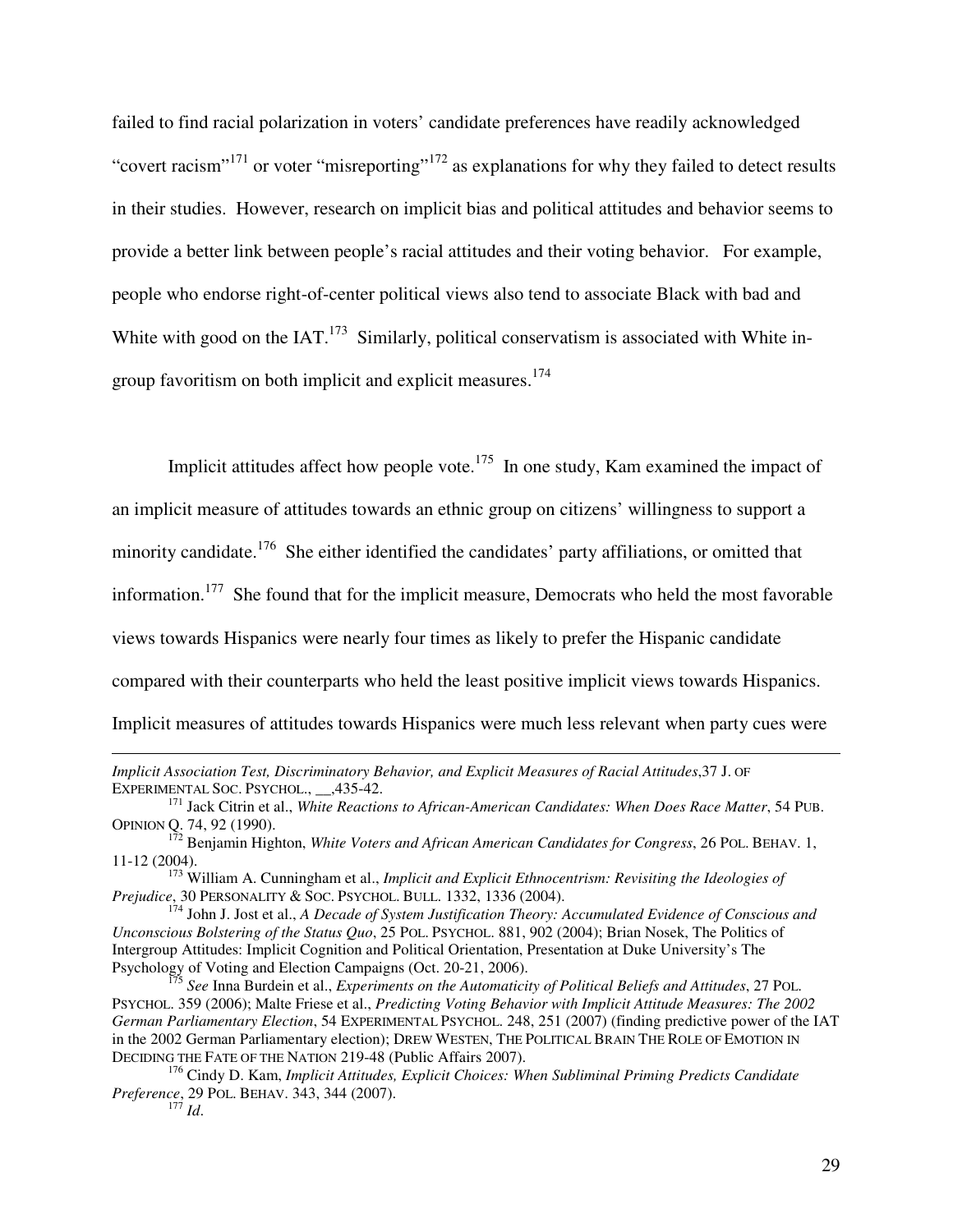available, however.<sup>178</sup> Even participants who expressed highly negative implicit attitudes towards Hispanics nevertheless voted for Hispanic candidates identified as being from the political party that they favor.<sup>179</sup> This suggests that Democrats can overcome their implicit biases in an effort to vote for a Democrat regardless of race. This theory, however, may only extend to minority candidates who are not Black—assuming Whites harbor more animosity toward Blacks than other racial minorities.

Recent, unpublished research by Albertson and Greenwald links implicit attitudes with the Bradley Effect.<sup>180</sup> Their study (conducted before the 2008 primaries began), measured both implicit and explicit preferences by voters for three Democratic hopefuls—Clinton, Edwards, and Obama. When voters were asked who they said they supported, Obama won handily, 42% to 34% and 12% for Clinton and Edwards, respectively. But Obama came in third, with 25% on implicit measures, with Clinton and Edwards capturing 48 and 27% of the participants' support. This study, while preliminary, provides the most direct evidence that Senator Obama faces a gap between what voters will tell pollsters and how they will vote.

Other research has explored the implicit association between the categories of White and America in the 2008 election.<sup>181</sup> Devos and colleagues found that people more easily associated Senator Clinton and even Tony Blair with the category "American" than they did Senator

<sup>178</sup> *Id*.

<sup>179</sup> *Id*.

<sup>180</sup> Implicit Association Test Creator Says Political Polls Need Better Metrics to be More Accurate. *See* www.scientificblogging.com/news\_release/imliict\_association\_test.

<sup>181</sup> Devos & Banaji, *supra* note 113.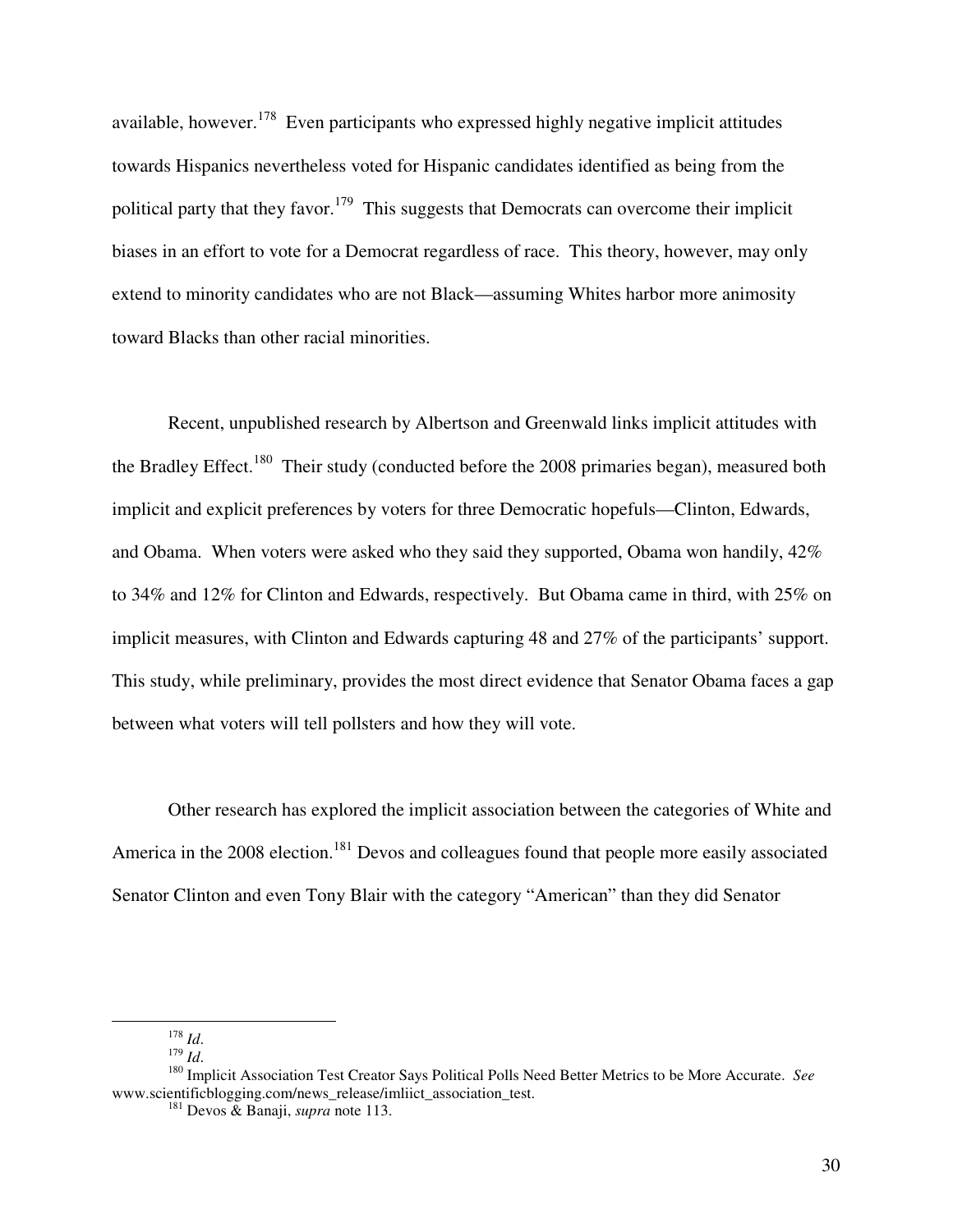Obama.<sup>182</sup> In another study by Melissa Ferguson and colleagues, when Whites and Asians were primed with images of the American flag, their attitudes toward democrats were not altered, but their attitudes toward Blacks generally, and Senator Obama specifically, become more negative.<sup>183</sup>

## **B. Implicit Attitudes and Employment Discrimination**

In recent years, implicit bias has been imported into legal scholarship. The role of implicit bias in employment discrimination was advanced by Linda Hamilton Krieger almost a decade and a half ago. In her seminal work, Kreiger presented three broad ideas: First, stereotyping is not intent-driven but evolves from social cognition theory. Social cognition assumes that, quite naturally, "cognitive structures and processes involved in categorization and information processing can in and of themselves result in stereotyping and other forms of biased intergroup judgment previously attributed to motivational processes."<sup>184</sup> Furthermore, it is not only "bad" people who stereotype; as part of "normal cognitive functioning," all people categorize and stereotype natural objects as a way "to simplify the task of perceiving, processing, and retaining information about people in memory."<sup>185</sup> Second, stereotypes unintentionally bias people's judgment about members of other groups.<sup>186</sup> Third, stereotypes are triggered and operate outside of one's own conscious awareness.<sup>187</sup>

<sup>-</sup><sup>182</sup> Thierry Devos et al., *Is Barack Obama American Enough to be the Next President? The Role of Racial and National Identity in American Politics*, *available at* http://wwwrohan.sdsu.edu/~tdevos/thd/Devos\_spsp2008.pdf.

<sup>&</sup>lt;sup>183</sup> Melissa J. Ferguson et al., Presentation entitled "On the Automaticity of Nationalist Ideologies" given at the Society for Personality and Social Psychology Conference Symposium: Priming Ideology: Demonstrating the Malleability of Political Ideology (2008).

<sup>184</sup> Linda Hamilton Kreiger, *The Content of Our Categories: A Cognitive Bias Approach to Discrimination and Equal Employment Opportunity*, 47 STAN. L. REV. 1161, 1187 (1995).

<sup>185</sup> *Id.* at 1188.

<sup>186</sup> *Id*.

<sup>187</sup> *Id*.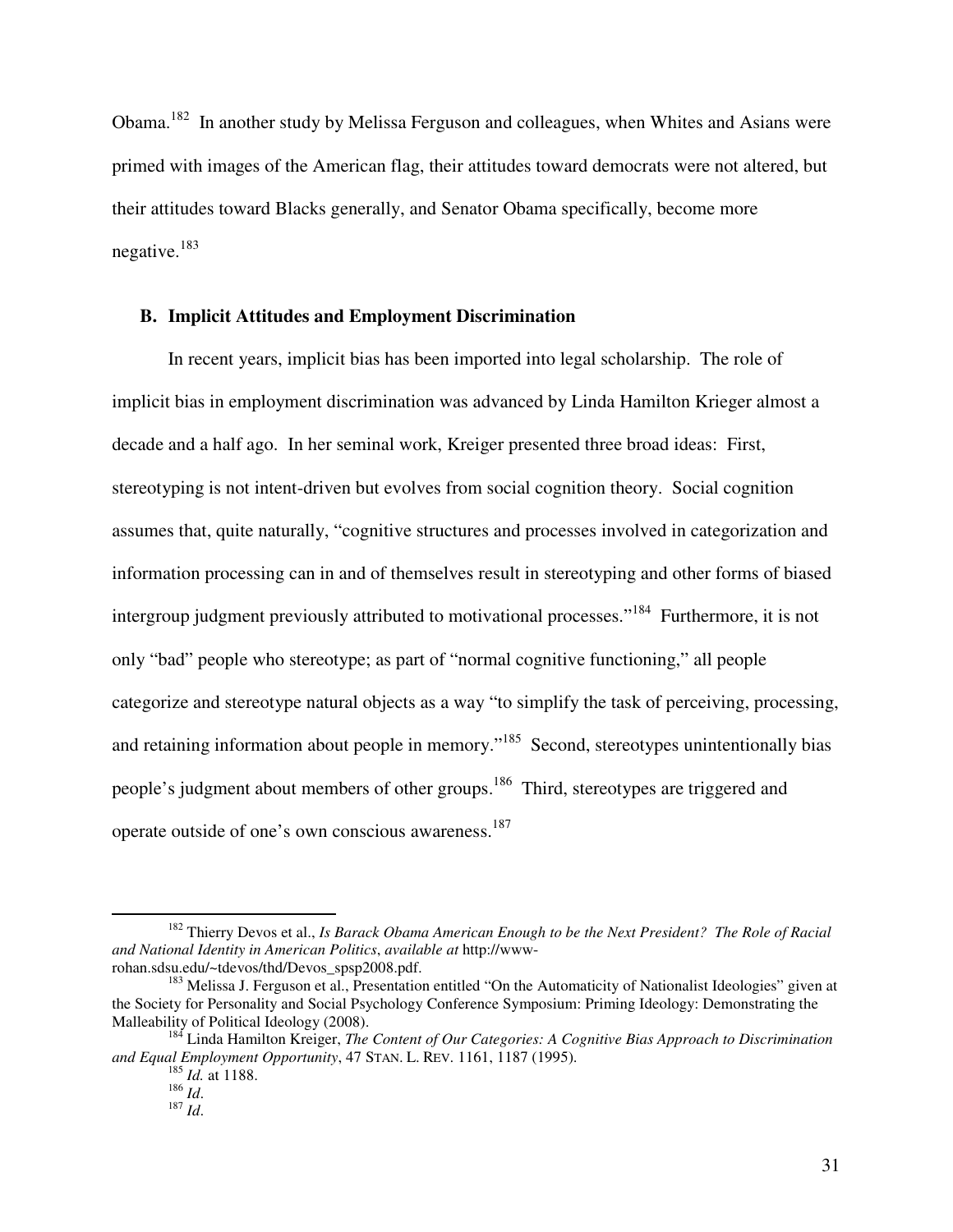Kreiger, in turn, applied these principles to the area of Title VII jurisprudence. Her contention and critique revolved around certain assumptions that Title VII cases make about human inference and judgment. First, discriminatory motive or intent drives intergroup discrimination.<sup>188</sup> Currently under Title VII, a disparate treatment plaintiff must prove that purposeful or intentional discrimination resulted in differential treatment.<sup>189</sup> In the context of race, discrimination results from the decision-maker's racial animus towards members of the plaintiff's racial group.<sup>190</sup> Few Title VII cases acknowledge unconscious race bias,<sup>191</sup> whereas cases have acknowledged the role of unconscious gender stereotyping.<sup>192</sup> Kreiger argues that there is a logical connection between implicit biases and intentional discrimination in three ways. First, stereotypes bias decision-making through the conscious use of race and sex as a proxy for some other characteristic stereotypically associated with group membership.<sup>193</sup> Second,

<sup>188</sup> *Id.* at 1166-67.

<sup>&</sup>lt;sup>189</sup> See, e.g., St. Mary's Honor Ctr. v. Hicks, 113 S. Ct. 2742, 2752 (1993) ("[The plaintiff has] the ultimate burden of persuading the court that she has been the victim of intentional discrimination.") (quoting Tex. Dep't of Cmty Affairs v. Burdine, 450 U.S. 248, 256 (1981)). Accord EEOC v. Flasher Co., 986 F.2d 1312, 1312 (10th Cir. 1992) (holding that plaintiff had to prove termination of employment was result of intentional discrimination based on plaintiff 's national origin); Warren v. Halstead Indus., Inc., 802 F.2d 746, 752-53 (4th Cir. 1986) (holding discriminatory intent means actual motive and cannot be presumed based upon a factual showing of less than actual motive); Smith v. Honeywell, Inc., 735 F.2d 1067, 1068 - 69 (8th Cir.) (holding that an individual alleging disparate treatment has the burden of showing not only a difference in treatment, but that he is a victim of intentional discrimination), cert. denied, 469 U.S. 1077 (1984); Smithers v. Bailar, 629 F.2d 892, 898 (3rd Cir. 1980) (holding disparate treatment plaintiff is required to prove not only disparate treatment, but that such disparate treatment was caused by purposeful or intentional discrimination).

<sup>190</sup> *See* Gomez v. Med. Coll., No. 92-5048, 1994 U.S. Dist. LEXIS 11274, \*9 (E.D. Pa. 1994) ("A plaintiff may not prevail on a mere showing that the defendant's proffered reasons are false, but must prove a discriminatory animus."); EEOC v. Flasher Co., 986 F.2d 1312, 1321 (10th Cir. 1992) ("Merely finding that people have been treated differently stops short of the crucial question: why people have been treated differently."); Minority Police Officers Ass'n v. City of S. Bend, 617 F. Supp. 1330, 1358 (N.D. Ind. 1985) ("Mere conclusory allegations of discrimination are clearly not sufficient to prove discriminatory intent.").

<sup>191</sup> *See, e.g.,* EEOC v. Inland Marine Indus., 729 F.2d 1229, 1236 (9th Cir.) (holding that racial discrimination occurs where subjective employment criteria embody racially discriminatory attitudes, even where intent is not established), cert. denied sub nom. Inland Marine Indus. v. Houston, 469 U.S. 855 (1984).

<sup>192</sup> *See, e.g.*, Sweeney v. Bd. of Trs. of Keene State Coll., 604 F.2d 106, 113 n.12 (1st Cir. 1979) (affirming judgment for plaintiff in sex discrimination case because the district court reasonably concluded that the decision not to promote plaintiff was "determined by a subtle, if unexpressed, bias against women").

<sup>&</sup>lt;sup>193</sup> Kreiger, *supra* note 172, at 1173. Cases in which plaintiffs have prevailed under this theory are more frequently seen in the age, vis-à-vis race, context. *See, e.g.*, Hazen Paper Co. v. Biggins, 113 S. Ct. 1701, 1706 (1993) ("[A]n employer cannot rely on age as a proxy for an employee's remaining characteristics, such as productivity, but must instead focus on those factors directly").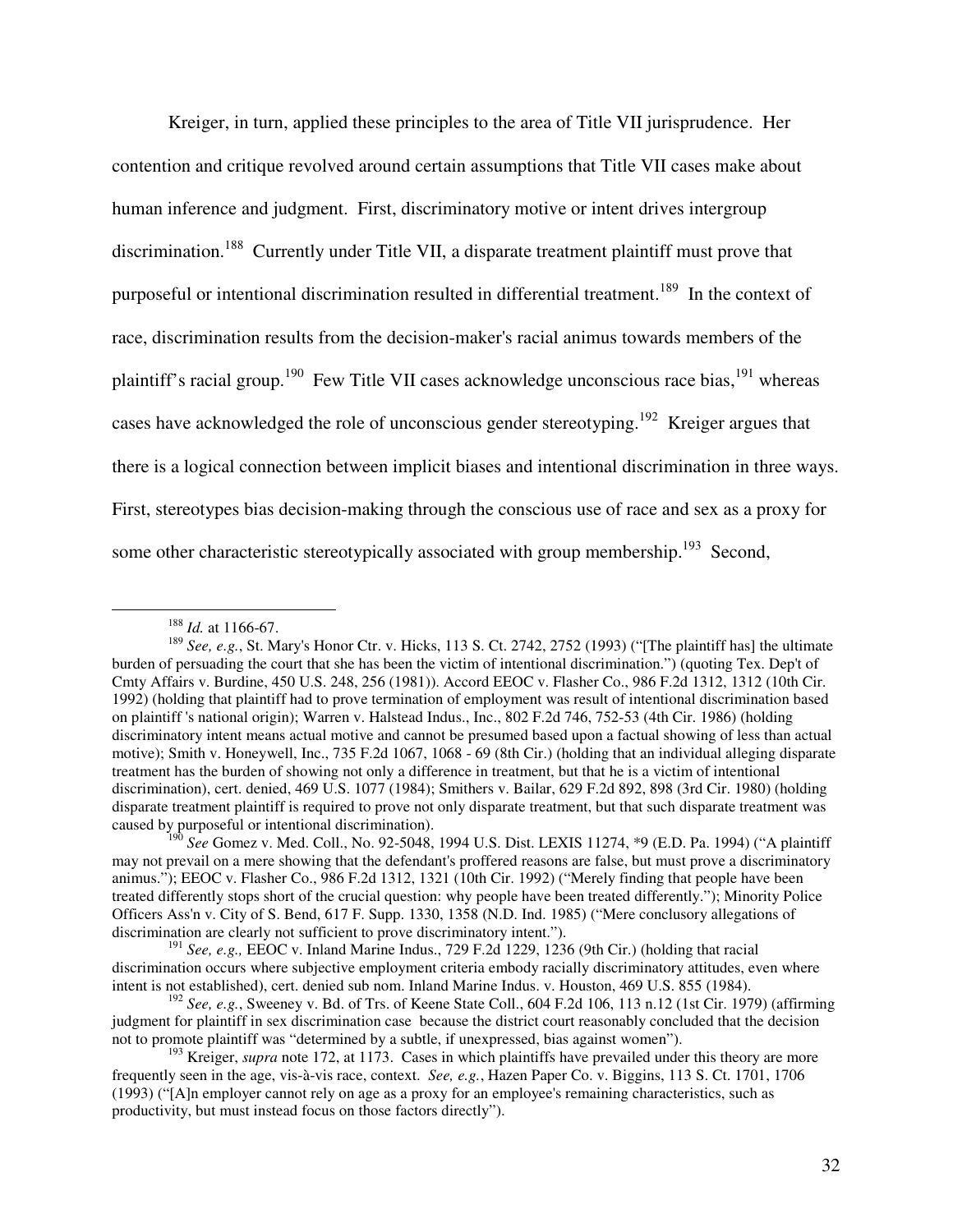evidence of stereotyping suggests discriminatory intent if stereotypes are understood as one's expectations about how members of a particular group should behave.<sup>194</sup> Third, statements reflecting stereotyped views represent discriminatory animus where discrimination is seen as resulting from prejudice where prejudice consists of "a cognitive component (stereotypes), an affective component (aversion or dislike), and a behavioral component (discrimination aimed at creating or enforcing social distance)."<sup>195</sup>

The second erroneous assumption is that unless employers harbor discriminatory intent or motive, they will be rational actors.<sup>196</sup> As such, proving discriminatory intent in the employment context is a high hurdle to overcome.<sup>197</sup> Under the analytical framework established by *Texas Dep't of Community Affairs v. Burdine* and *McDonnell Douglas Corp. v. Green*, proof of disparate treatment is evinced by three steps: First, pretext analysis begins when the plaintiff presents a prima facie case of discrimination.<sup>198</sup> In response, the defendant to articulate has the burden of producing legitimate, nondiscriminatory reasons for its decision to engage in the action at issue as it pertains to the plaintiff.<sup>199</sup> Second, the plaintiff can prevail only by proving that the defendant's proffered reason was not the "true reason" for the decision,<sup>200</sup> but merely a "pretext" for discrimination."<sup>201</sup> According to Krieger's research, "[t]he most common method of proving pretext is to show that the employer's proffered reason is not worthy of credence either because

-

<sup>200</sup> Burdine, 450 U.S. at 253.

<sup>194</sup> Kreiger, *supra* note 172, at 1173.

<sup>195</sup> *Id.* at 1174.

<sup>196</sup> *Id.* at 1167.

<sup>&</sup>lt;sup>197</sup> See Riordan v. Kempiners, 831 F.2d 690, 697 (7th Cir. 1987) (indicating that "[p]roof of such discrimination is always difficult").

<sup>198</sup> *See* Tex. Dep't of Cmty. Affairs v. Burdine, 450 U.S. 248, 253 n.6 (1981); McDonnell Douglas Corp. v. Green, 411 U.S. 792, 802 (1973).

<sup>199</sup> *See, e.g.*, St. Mary's Honor Ctr. v. Hicks; 509 U.S. 502, 506-07 (1993); Burdine, 450 U.S. at 254; McDonnell Douglas, 411 U.S. at 802.

<sup>201</sup> Hicks, 113 S. Ct. at 2752; Burdine, 450 U.S. at 254 -56; *see also* McDonnell Douglas, 411 U.S. at 804.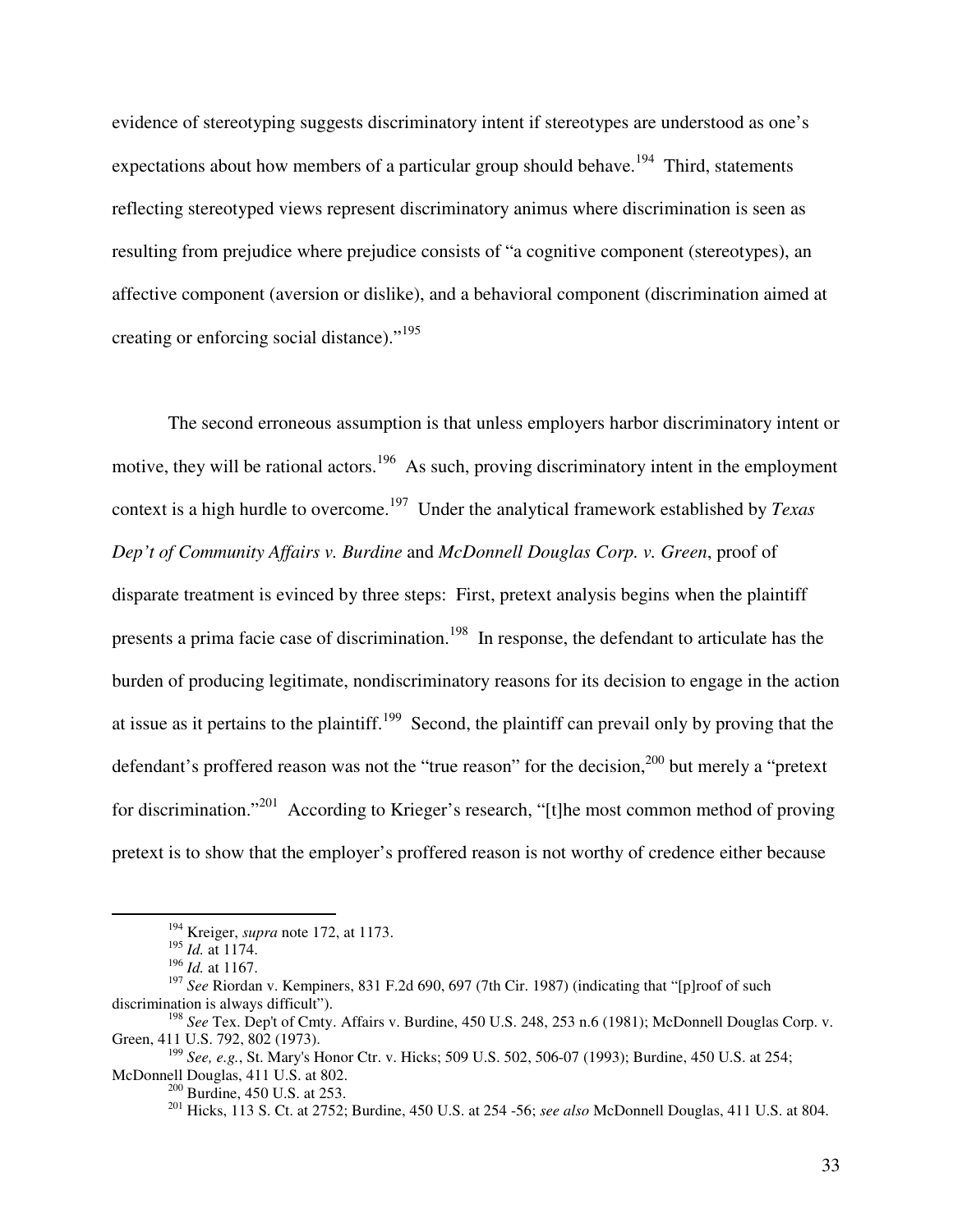it appears implausible in light of data upon which such an employment decision should have been based, or because it appears inconsistent with decisions reached in similar cases involving employees outside of plaintiff's protected class."<sup>202</sup>

The third assumption is that disparate treatment jurisprudence does not account for the fact that race and sex categorization "may distort perception, memory, and recall for decisionrelevant events such that, at the moment of decision, an employer may be entirely unaware of the effect of an employee's group membership on the decision-making process."<sup>203</sup> In essence, according to Kreiger, current disparate treatment jurisprudence wrongly construes how discriminatory motivation accounts for judgmental strategies that employers' use in decisionmaking. This occurs in three ways: First, it assumes that discrimination occurs when a decisionmaker refuses to consider an individual for a particular position. Further, it assumes that the decision arises out of antipathy for that individual's social group or because placing the individual in the position in question violates role expectations for members of the individual's social group.<sup>204</sup> Second, disparate treatment jurisprudence assumes that stereotypes can cause discrimination when group status is consciously used as a "proxy" for some other job-relevant trait.<sup>205</sup> Third, it assumes that discrimination occurs at the precise moment of the employer's decision-making.<sup>206</sup>

<sup>&</sup>lt;sup>202</sup> Kreiger, *supra* note 172, at 1179. Kreiger goes on to provide examples such as "(1) Evidence that the objective data maintained by the defendant did not support the result reached by the decisionmaker; (2) Evidence that the decisionmaker seemed to undervalue or ignore facts favorable to the employee; (3) Evidence that the decisionmaker made a judgment about the plaintiff without being able to point to specific events which would reasonably support such a judgment; or (4) Evidence showing that similarly situated Anglo employees were on occasion treated more favorably." *Id.* at 1180.

<sup>203</sup> Kreiger, *supra* note 172, at 1167.

<sup>204</sup> *Id.* at 1181-82.

<sup>205</sup> *Id.* at 1182.

<sup>206</sup> *Id.* at 1183.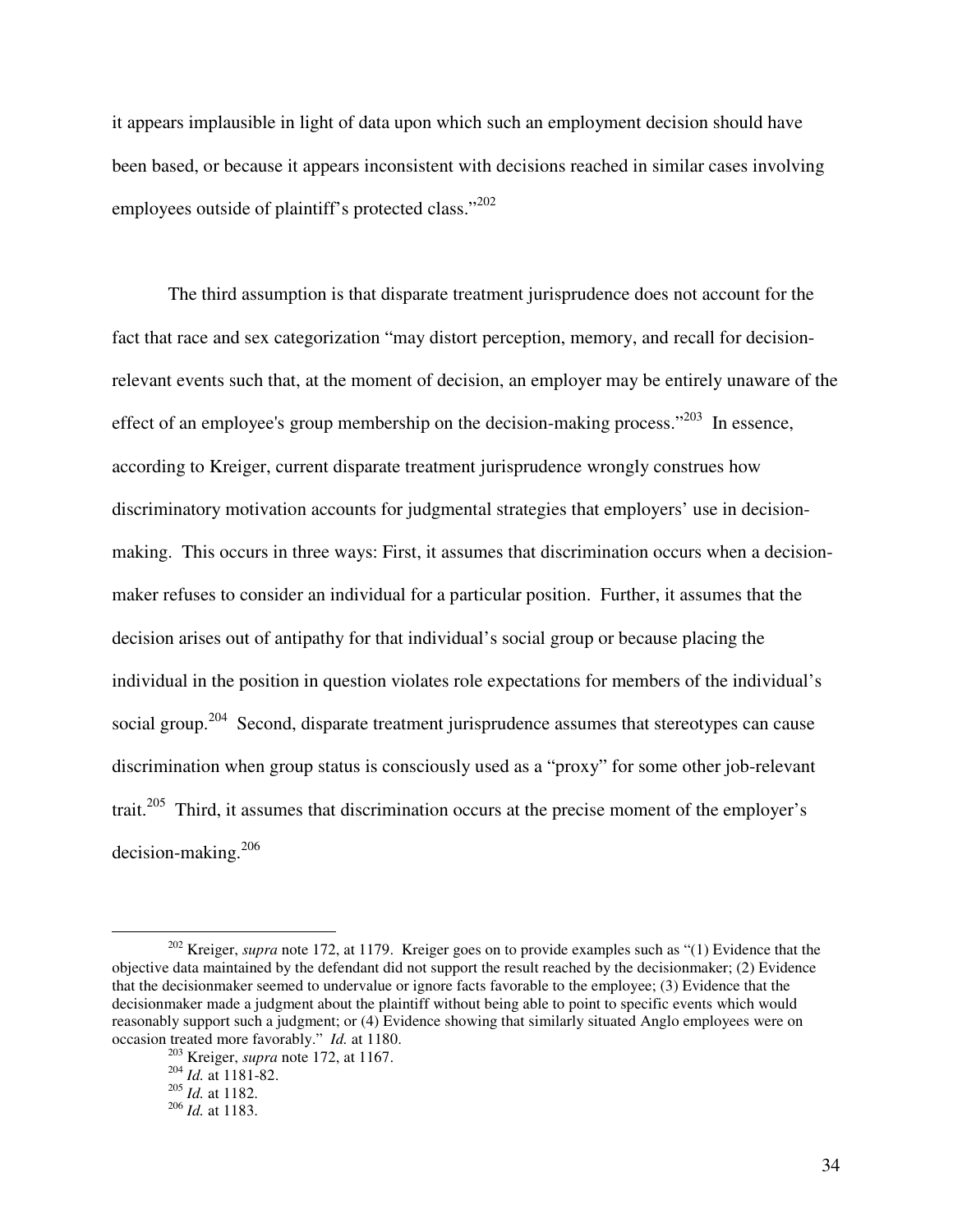The final assumption of disparate treatment jurisprudence is that decision-makers possess adequate access to their own thoughts as to why they will make or have made certain decisions.<sup>207</sup> As such, it assumes that decision-makers are aware of the reasons why they will make, or have made, employment decisions.<sup>208</sup> With such knowledge, well-intentioned decisionmakers comply with Title VII.<sup>209</sup> In contrast, decision-makers with bad intentions know when they are taking an employee's group status into account; when challenged, they design "pretexts" to cover their tracks. $210$ 

Though it may not be routine for courts to analyze employment discrimination through an unconscious bias lens, such analysis is not new. Courts have refused to grant defendantemployers summary judgment in Title VII cases given employers' "hidden or unconscious [discriminatory] motives."<sup>211</sup> In fact, *Shaw v. Cassar* highlighted that:

"Overt and blatant discrimination is a relatively rare phenomenon .... It is intentional discrimination in its covert hidden form that now poses the real problem. Evidence of illicit intent may be extremely difficult to obtain, whether the responsible individuals are conscious of their bias, and therefore likely to try to hide it, or whether they are expressing unconscious bias through some discretionary decision making process."<sup>212</sup>

<sup>207</sup> *Id.* at 1167.

<sup>208</sup> *Id.* at 1185.

<sup>209</sup> *Id*.

<sup>210</sup> *Id*.

<sup>211</sup> Oxman v. WLS-TV, 609 F.Supp. 1384, 1387 (N.D. Ill. May 10, 1985).

<sup>212</sup> 558 F.Supp. 303, 316 (E.D. Mich. Jan. 7, 1983) (quoting Elizabeth Bartholet, *Proof of Discriminatory Intent under Title VII: United States Postal Service Board of Governors v. Aikens*, 70 CAL. L. REV. 1201, 1203 (1982)).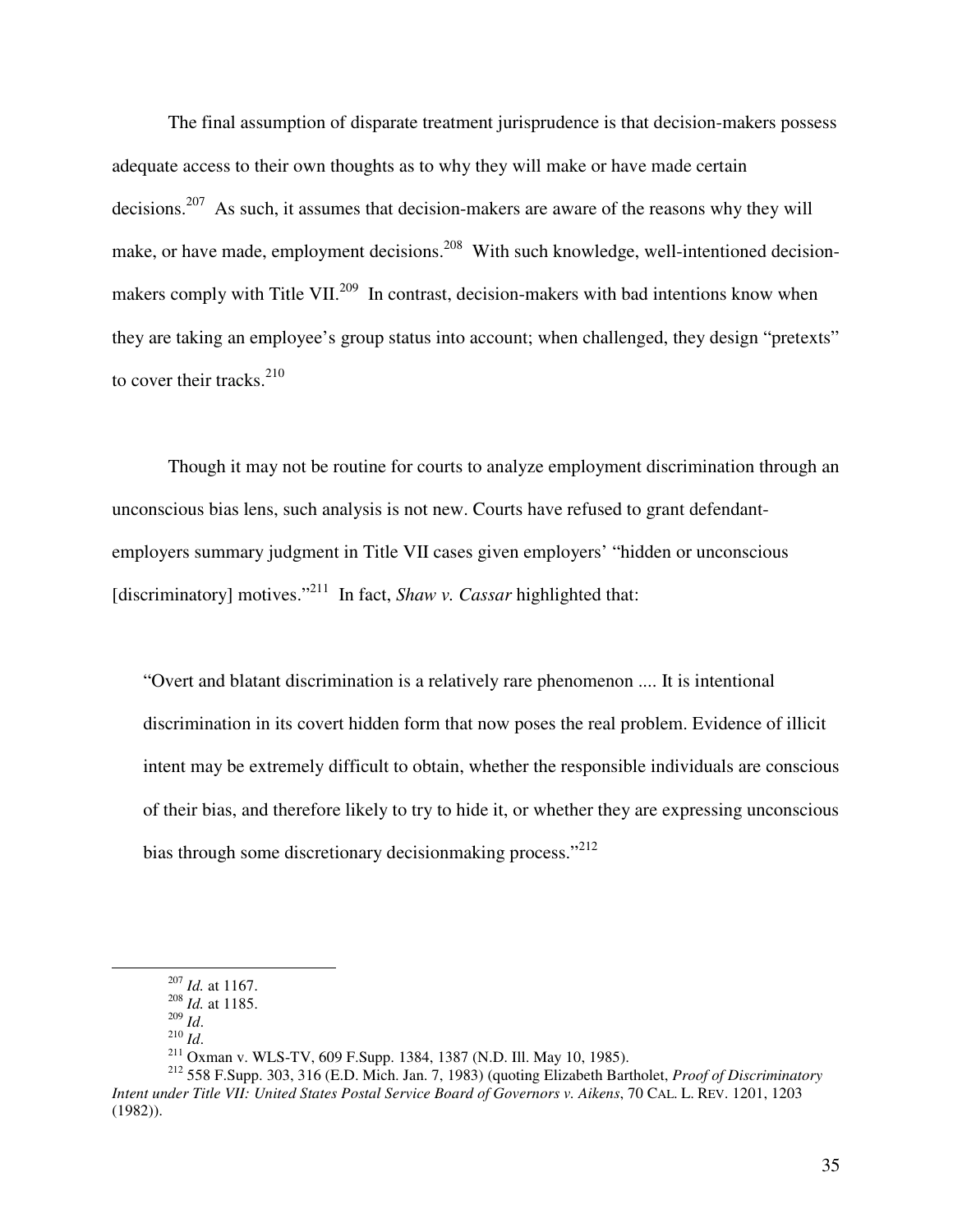Courts have similarly found that unconscious race bias<sup>213</sup> and gender stereotyping<sup>214</sup> may be implicated under Title VII. Parks and Rachlinski's research suggests that unconscious race bias, and to some degree gender stereotyping, have been pervasive in the 2008 presidential campaign. And such biases are analogously manifested in Title VII case law.<sup>215</sup>

## **C. Unconscious Voter Bias and Their Evaluation of Michelle Obama**

Given espoused societal norms of fairness and egalitarianism within the U.S., explicit racism and sexism do not likely underlie most citizens' attitudes about Mrs. Obama. However, the findings of implicit bias research suggest that voters' negative attitudes about her likely arise from unconscious attitudes about race and gender. Such unconscious bias is evident in critiques of Michelle Obama, as her detractors have mostly analyzed her and her actions in ways that indirectly allude to her gender and/or race.

For instance, in describing her physical features, one commentator on *The Huffington Post* indicated that Mrs. Obama was reminiscent of Zira—one of the characters on *Planet of the Apes*. <sup>216</sup> This comment, if not a blatantly racial attack, which it did not seem to be, is explainable by Goff and colleagues' research on Whites' unconscious association of Blacks with apes.<sup>217</sup> The use of the ape image in depicting Blacks has been held to be probative in employment discrimination cases. $^{218}$ 

<sup>213</sup> Bush v. Commonwealth Edison Co., 99- F.2d 928, 931-32 (7th Cir 1993) (holding that an employers failure to adhere to its own set of rules invites "subjective determinations likely to reflect unconscious racial bias…").

<sup>&</sup>lt;sup>214</sup> Thomas v. Eastman Kodak Co., 183 F.3d 38, 61 (1st Cir. 1999) (holding that gender stereotyping includes "subtle cognitive phenomena which can skew perceptions and judgments").

<sup>215</sup> (support needed)

<sup>216</sup> Mcnairbo, *Michelle Obama Predicts Ohio Victory*, HUFFINGTON POST, February 15, 2008, at http://www.huffingtonpost.com/2008/02/15/michelle-obama-predicts-o\_n\_86896.html.

<sup>&</sup>lt;sup>217</sup> *See supra* notes 117 to 121 and 153 to 155 and accompanying text.

<sup>218</sup> Reedy v. Quebecor Printing Eagle, Inc., 333 F.3d 906, 909 (8th Cir. 2003).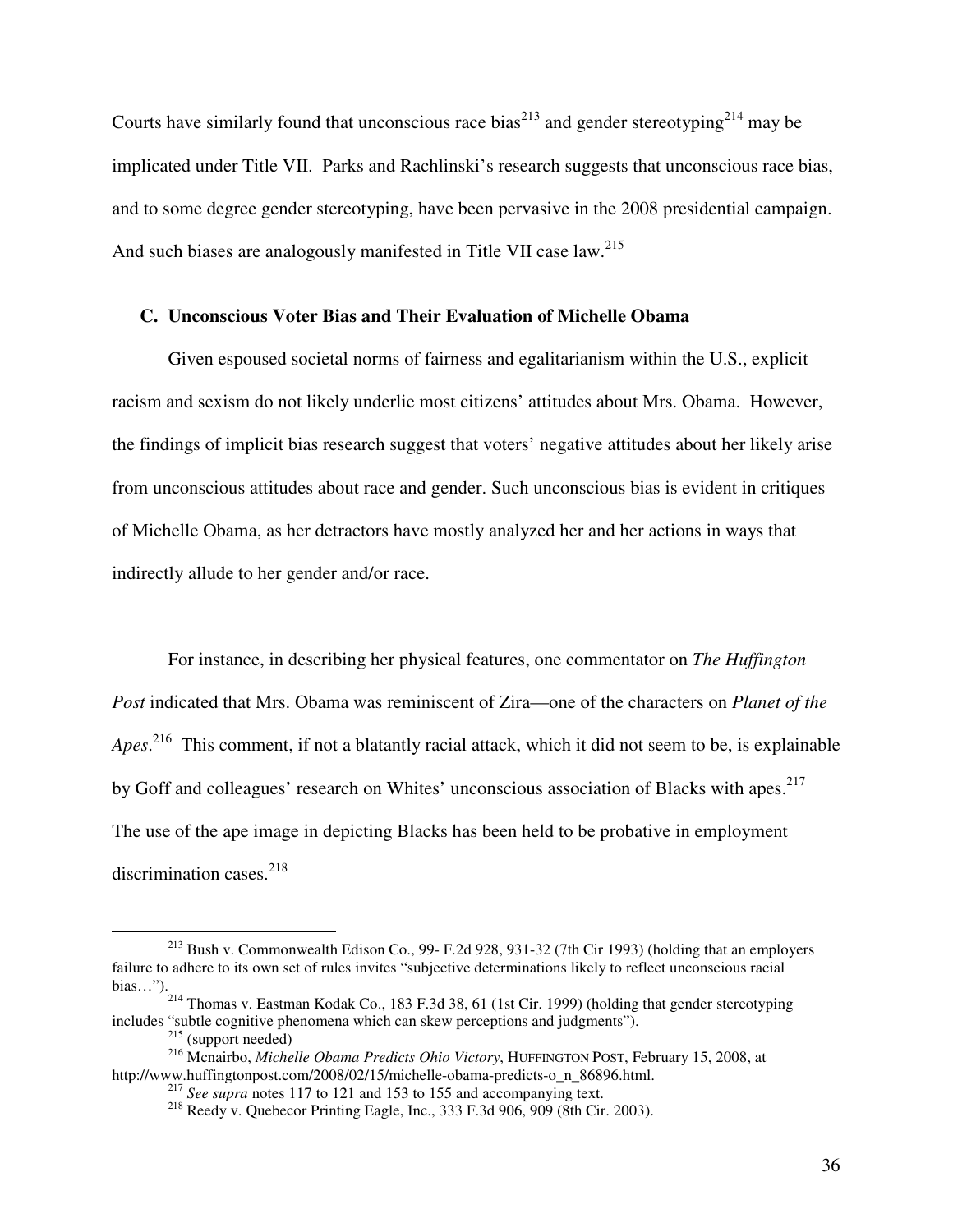Whites' unconscious attitudes about Mrs. Obama, however, likely go beyond her physical appearance and go to her philosophical leanings. For example, the fact that she is a Black person may be less of an issue for some White voters than the fact that she has a strong racial ideology. Preference for greater approximation to the majority, phenotypically speaking, happens even at the unconscious level.<sup>219</sup> Analogously, it may also be the case with regards to ideology.<sup>220</sup> In the employment context, plaintiffs have been held to have discriminated against Black employees for being deemed "too ethnic" or "pro-Black."<sup>221</sup>

With regards to gender, just as voters have expectations about what roles their First Lady can and should assume,  $222$  there may also be an unconscious underpinning to this as well. For example, voters may have the unconscious expectation that Mrs. Obama fit within a certain gendered paradigm, philosophically. Being an opinionated Ivy League graduate and lawyer may not fit with these expectations. Though *Price Waterhouse v. Hopkins* did not speak in terms of unconscious gender stereotyping, it was clear that the plaintiff in that case had to walk a tightrope with having to be masculine enough to compete in a male-dominated environment for a promotion on one hand and not be too masculine on the other hand.<sup>223</sup>

Finally, even where critiques of Mrs. Obama have been more substantive—e.g., comments about being proud of her country—these criticisms too fall within the implicit bias

<sup>219</sup> *See supra* note 107 and accompanying text.

<sup>&</sup>lt;sup>220</sup> *See supra* notes 82 to 83 and accompanying text.

<sup>221</sup> *Gordon v. JKP Enterprises, Inc*. , No. 01-20420, 2002 WL 753496, at \*2, \*8 (C.A. 5 (Tex.)).

<sup>222</sup> *See supra* notes 84 to 92 and accompanying text.

<sup>223</sup> *See supra* notes 42 to 52 and accompanying text.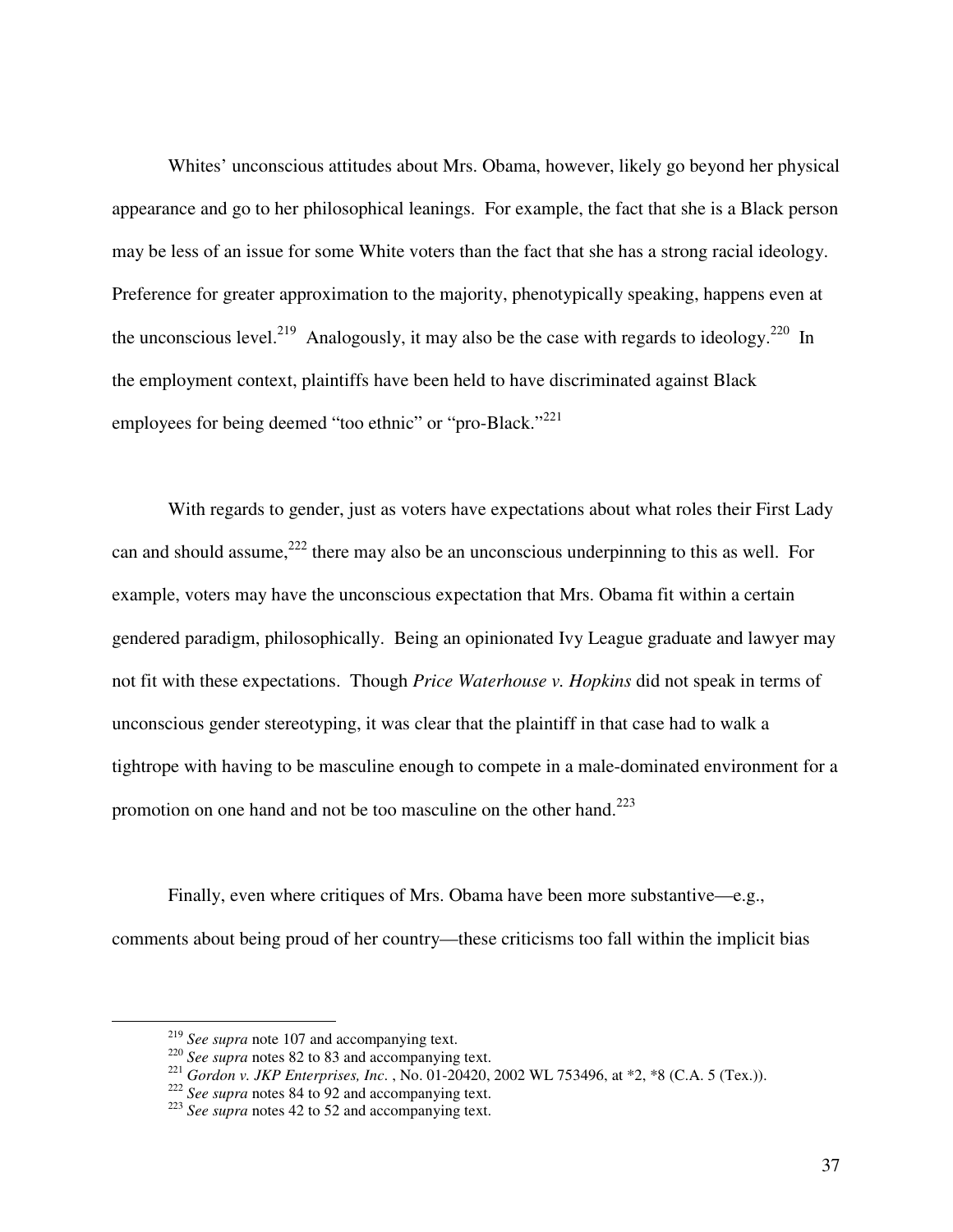paradigm about race and Americanness.<sup>224</sup> Under Title VII, courts have held that excluding employees beyond the bounds of patriotism based on race establishes a prima facie case for employment discrimination.<sup>225</sup>

#### III.

## THIRD-PARTY STANDING AND VOTER/EMPLOYMENT DISCRIMINATION

No empirical research has been conducted on the role of candidates' third-party associations and individuals' attitudes and voting behavior towards those candidates. But it stands to reason that negative depictions reflect not only upon (potential) First Ladies but upon their spouses as well. As commentators expressly noted in discussing Michelle Obama, "In modern politics, the marriage partnership is integral to the quest for the presidency, as voters evaluate a candidate in light of the relationship with his or her spouse."<sup>226</sup> As such, in this section we seek to shed light on this position by exploring the treatment of associative discrimination under Title VII law.

#### **A. Third-Party Associative Discrimination**

In *McDonnell Douglas Corp. v. Green*, the Supreme Court delineated the requirements for a prima facie case of discrimination under Title VII.<sup>227</sup> This standard, requiring that the plaintiff be a member of a protected class, is not uniformly easy to plead—especially when the plaintiff's claim of discrimination is associative.<sup>228</sup> Third-party associative discrimination is

<sup>&</sup>lt;sup>224</sup> See supra notes 113 and 116 and accompanying text.

<sup>&</sup>lt;sup>225</sup> Zaved v. Apple Computers, No. C 04-01787 JW, 2006 WL 889571, at  $*1$ ,  $*10$  (N.D. Cal. Apr. 5, 2006).

<sup>226</sup> Christi Parsons, Bruce Japsen & Bob Secter, *Barack's Rock*, CHI. TRIB., Apr. 22, 2007, at 1.

 $227$  411 U.S. 792, 802-04 (1973). "The elements comprising a plaintiff's prima facie case were initially defined as (i) that he belongs to a racial minority; (ii) that he applied and was qualified for a job for which the employer was seeking applicants; (iii) that, despite his qualifications, he was rejected; and (iv) that, after his rejection, the position remained open and the employer continued to seek applicants from persons of complainant's qualifications." *Id.*

<sup>228</sup> Mark W. Honeycutt, II & Van D. Turner, Jr., *Third-party Associative Discrimination Under Title VII*, 68 TENN. L. REV. 913, 913 (2001).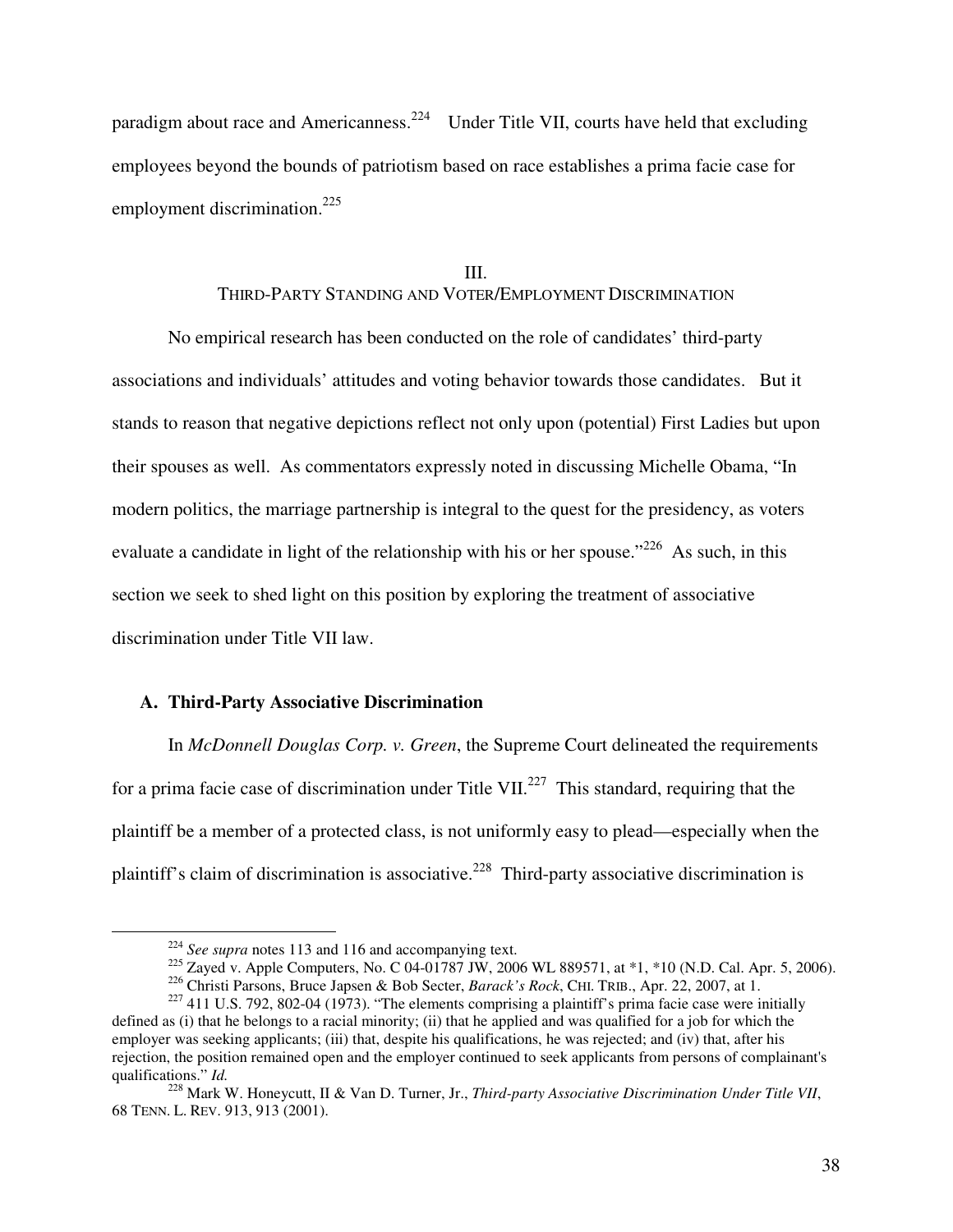discrimination against individuals due to their relationship with Title VII protected class members. This type of discrimination claim is difficult to make, because the plaintiff is not necessarily a member of a protected class.<sup>229</sup> Strictly construed, none of the Title VII categories are broad enough to protect a discriminated against third-party.<sup>230</sup> In fact, the statutory language seems to limit claims under Title VII to instances that arise "*because of* such individual's race, color, religion, sex, or national origin."<sup>231</sup>

 Early cases dealing with third-party associative discrimination under Title VII held that plaintiffs lacked standing. In1973, the Alabama district court held in *Ripp v. Dobbs House, Inc.* that a White man who was terminated from his job due to his association with Black co-workers lacked standing.<sup>232</sup> The court indicated that the plaintiff was "not a 'person aggrieved' within the contemplation of the Act."<sup>233</sup> In 1981, the Northern District of Georgia decided in *Adam's v. Governor's Committee on Postsecondary Education* that the plaintiff (White), who alleged employment discrimination for having a Black wife, lacked standing.<sup>234</sup> The court relied on the rationale propounded in *Ripp*. <sup>235</sup> Two years later, in *Parr v. United Family Life Insurance Co.*, the Northern District of Georgia affirmed its decision in *Adam's* when it refused to allow a White plaintiff to state a cause of action under Title VII, based on the fact that he was married to a Black woman.<sup>236</sup>

<sup>229</sup> *Id.*

<sup>230</sup> *Id.* at 915.

<sup>231</sup> *See supra* note 57.

<sup>232</sup> 366 F. Supp. 205, 209 (N.D. Ala. 1973).

<sup>233</sup> *Id.* 

<sup>234</sup> No. C80-624A, 1981 WL 27101, at \*1 (N.D. Ga. Sept. 3, 1981).

<sup>235</sup> *Id.* at \*3.

 $^{236}$  No. C-83-26-6, 1983 WL 1774, at \*1-2 (N.D. Ga June 15, 1983).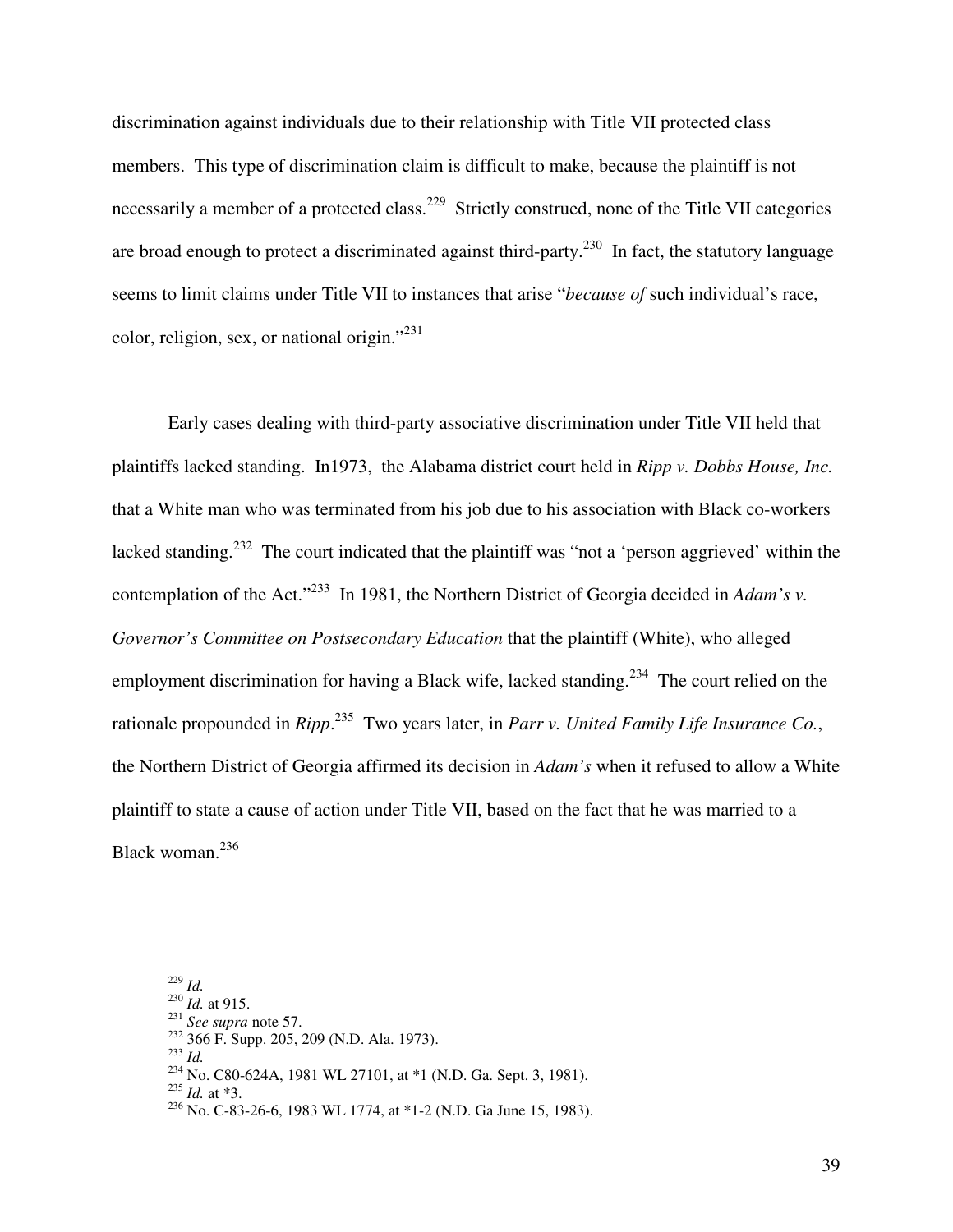One of the first cases to sustain a cause of action for third-party associative

discrimination was the 1975 case of *Whitney v. Greater New York Corp. of Seventh-Day Adventists*. <sup>237</sup> In *Whitney*, a White plaintiff sued her employer after she was allegedly fired for having a social relationship with a Black man.<sup>238</sup> In rejection of the *Ripp* analysis, the Southern District of New York held that "the plaintiff's race was as much a factor in the decision to fire her as that of her friend."<sup>239</sup> In addition to other district courts,<sup>240</sup> various circuit courts have also affirmed third-party associative standing. In 1998, the Fifth Circuit, in *Deffenbaugh-Williams v. Wal-Mart Stores, Inc*., held that Title VII prohibits employment discrimination based on interracial relationships.<sup>241</sup> In *Deffenbaugh-Williams*, the plaintiff was a White female manager discriminated against because of her relationship with a Black male sales associate.<sup>242</sup> A year later in *Tetro v. Elliot Popham Pontiac, Inc*., Tetro (a White male employee) indicated that he began to be treated differently by his employer once he noticed that Tetro had a bi-racial daughter.<sup>243</sup> The Sixth Circuit held that Tetro's discharge was within the scope of Title VII.<sup>244</sup> In 1996, the Tenth Circuit, in *Zeigler v. K-mart Corp*., held for the plaintiff, a Black woman, who

 $237$  401 F. Supp. 1363 (S.D.N.Y. 1975).

<sup>238</sup> *Id.* at 1365.

<sup>239</sup> *Id.* at 1366.

<sup>240</sup> *See* Rosenblatt v. Bivona & Cohen, 969 F. Supp. 207 (S.D.N.Y. 1997) (determining that While male plaintiff, who believed he was discriminated against because he had a Black wife and bi-racial child, had third-party standing based on racial discrimination under Title VII); Schutt v. County of Nappa, No. C-94 2115 SC, 1995 WL 494588, at \*1 (N.D. Cal. Aug. 15, 1995) (determining that White female plaintiff, who believed she was discriminated against for becoming pregnant by a Black co-worker, had third-party standing based on racial discrimination under Title VII); Probst v. Reno, No. 94-C-691, 1995 WL 613129, at \*1 (N.D.Ill. Oct. 17, 1995) (holding for a White male plaintiff, who believed she was discriminated against for being romantically involved with a Black male co-worker); Erwin v. Mister Omlet of Am., Inc., No. C-89-529-WS, 1991 WL 32248, at \*1-3 (M.D.N.C. Jan. 15, 1991) (determining that White female plaintiff, who believed she was discriminated against for being romantically involved with a Black co-worker, had third-party standing based on racial discrimination under Title VII); Gresham v. Waffle House, Inc., 586 F. Supp. 1442, 1445 (N.D. Ga. 1984) (holding for a White female plaintiff, who believed she was discriminated against because she had a Black husband); Holiday v. Belle's Restaurant, 409 F. Supp. 904, 905, 908-09 (W.D. Pa. 1976) (determining that White female plaintiff, who believed she was discriminated against for being married to a Black man, had third-party standing based on racial discrimination under Title VII).

 $241$  156 F.3d 581, 589 (5th Cir. 1998).

<sup>242</sup> *Id.* at 585.

<sup>243</sup> 173 F.3d 988, 990 (6th Cir. 1999).

<sup>244</sup> *Id.* at 995.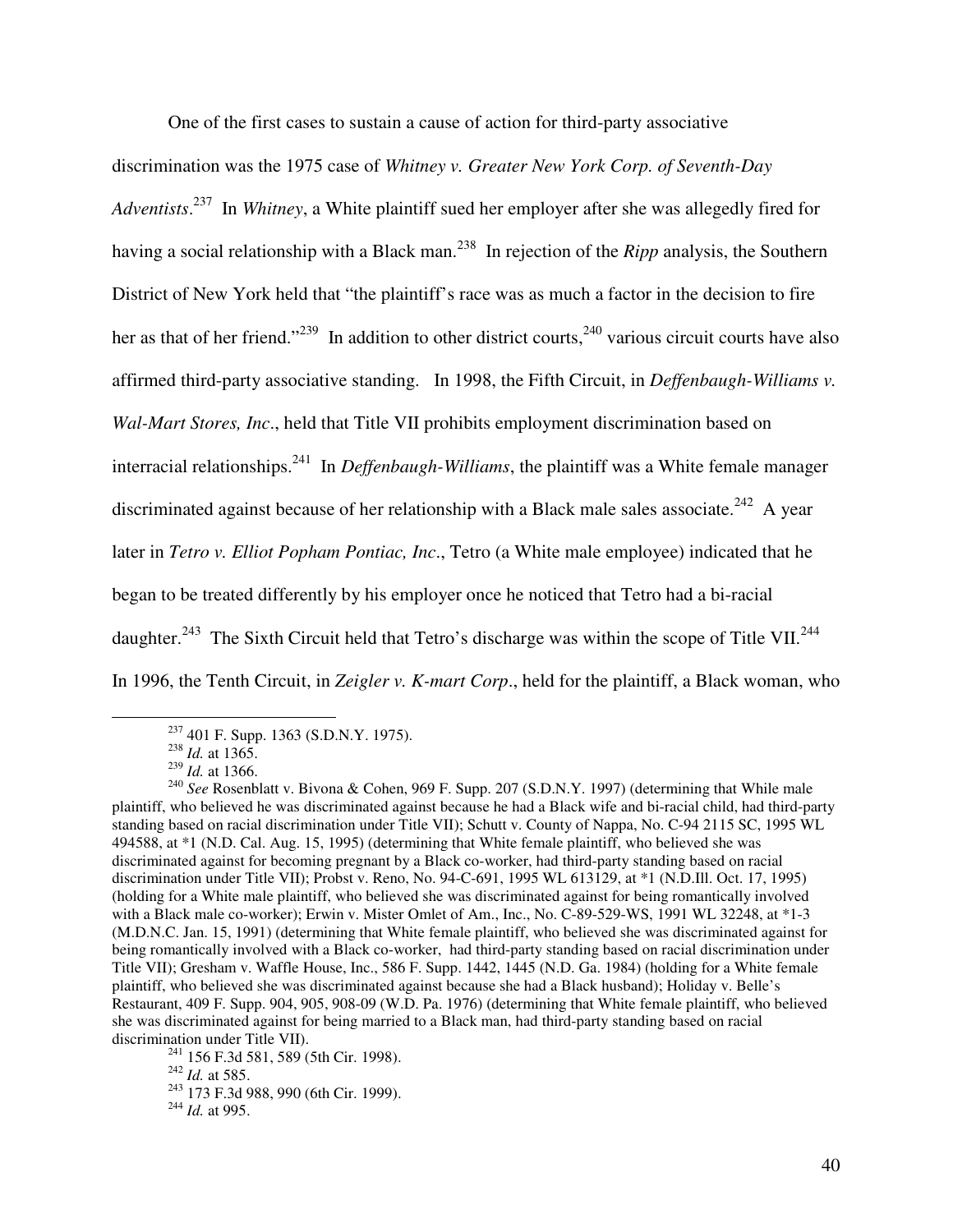married a White male employee and had a child by him.<sup>245</sup> Under Title VII and the Pregnancy Discrimination Act, the court found that Wal-Mart discriminated against the plaintiff based upon her interracial marriage and ensuing pregnancy.<sup>246</sup> In *Parr v. Woodmen of the World Life Insurance Co*., Parr (a White man) sued under Title VII, asserting that he was fired because he was married to a Black woman.<sup>247</sup> The Eleventh Circuit expressly repudiated *Ripp* and held for the plaintiff. $248$ 

## **B. What This Means for the Senator Obama's Candidacy**

Although associative discrimination has not received specific attention in social science literature, the findings of social identity theory highlights categorization processes that motivate intergroup attitudes and behavior.<sup>249</sup> Because individuals are assumed to have a desire to maintain a high level of self-esteem,  $250$  the theory suggests that people engage in social comparisons with others to seek a positively-valued distinctiveness for the social categories to which they belong as compared to other categories.<sup>251</sup> As individuals define themselves in terms of specific group memberships, they come to view and evaluate themselves based on the prototypical characteristics of the group.<sup>252</sup> By engaging in social comparisons, people differentiate between their in-groups and relevant out-groups, and are able to evaluate their social identities.<sup>253</sup> Beyond such differentiation, social identity research also demonstrates that people

<sup>245</sup> No. 95-3019, 1996 WL 8021, at \*1, \*2 (10th Cir. Jan. 10, 1996).

<sup>246</sup> *Id.* 

<sup>247</sup> 791 F.2d 888, 888-89 (11th Cir. 1986).

<sup>248</sup> *Id.* at 891-92.

<sup>&</sup>lt;sup>249</sup> J.C. TURNER ET AL. REDISCOVERING THE SOCIALGROUP: A SELF-CATEGORIZATION THEORY 42-67 (Blackwell 1989).

<sup>250</sup> J.C. Turner, *Social Categorization and the Self-concept: A Social Cognitive Theory of Group Behavior*, *in* ADVANCES IN GROUP PROCESSES77-121(JAI Press 1986).

 $^{251}$  (support needed)

<sup>252</sup> H. TAJFEL. SOCIAL IDENTITY AND INTERGROUP RELATIONS. (Cambridge Univ. Press, 1982)

<sup>&</sup>lt;sup>253</sup> H. Tajfel & J. C. Turner, *An integrative theory of intergroup conflict, in* THE SOCIAL PSYCHOLOGY OF INTERGROUP RELATIONS 33-47 (S. Worchel & W.G. Austin, eds., Brooks/Cole, 1979).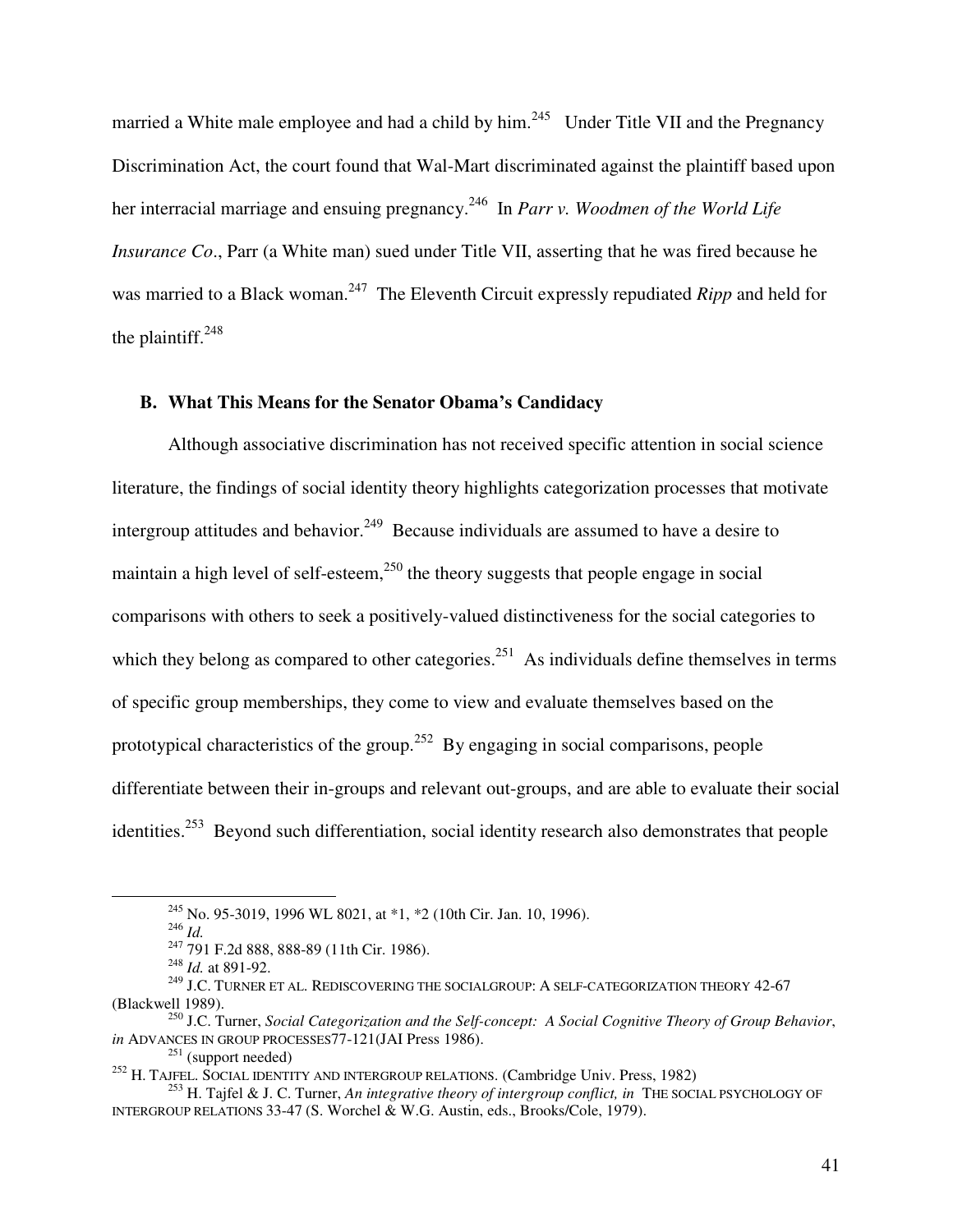tend to hold differential expectancies about the behavior of in-group and out-group members. In particular, they expect in-group members to display more desirable and fewer undesirable behaviors than out-group members.<sup>254</sup> Furthermore, they are more likely to infer negative dispositions from undesirable out-group behaviors than from undesirable in-group behaviors and are less likely to infer positive dispositions from desirable out-group behaviors than from desirable in-group behaviors.  $255$ 

Such associative discrimination has been observed within political contexts. For example, during Jesse Jackson's 1984 presidential run, there was tremendous pressure on him to reject and denounce a person who ultimately became a litmus test for many Black leaders—Minister Louis Farrakhan.<sup>256</sup> Similarly, during the current campaign, Senator Obama had to "reject and denounce" Minister Farrakhan simply because Minister Farrakhan made some positive remarks about Senator Obama.<sup>257</sup> More recently, Senator Obama has received considerable criticism for his association with his former pastor, Reverend Jeremiah Wright, who some Whites perceive to be racist and unpatriotic. $^{258}$ 

In light of these occurrences, Michelle Obama may bring a considerable amount of baggage to her husband's campaign. Given implicit attitudes based on gender and/or race, voters may hold negative perceptions of Mrs. Obama. But ultimately, the person who bears th e burden

<sup>254</sup> J. Howard, & M. Rothbart, *Social Categorization and Memory for In-group and Out-group Behavior*. 38 J. OF PERSONALITY AND SOC. PSYCHOL.*,* \_\_, 301–310 (1980).

<sup>255</sup> M. Hewstone & J. Jaspars, *Social Dimensions of Attribution, in* THE SOCIAL DIMENSION: EUROP.EAN DEVELOPMENTS IN SOCIAL PSYCHOLOGY 379-404( H. Tajfel, ed., Cambridge Univ. Press 1984).

<sup>256</sup> *See, e.g.*, Eric Pianin, *Jackson Declines to Denounce Farrakhan, Despite Statements*, WASH. POST, July 2, 1984, at A5.

<sup>257</sup> Charles Hurt, *Presidential Obama Winner of Key Debate*, N.Y. POST, Feb. 27, 2008, at 005.

<sup>258</sup> Erin Aubry Kaplan, *Black and Mad: The Controversy Over Obama's Pastor Reflects White Fear of African-American Anger*, BALT. SUN, Mar. 20, 2008, at 13A.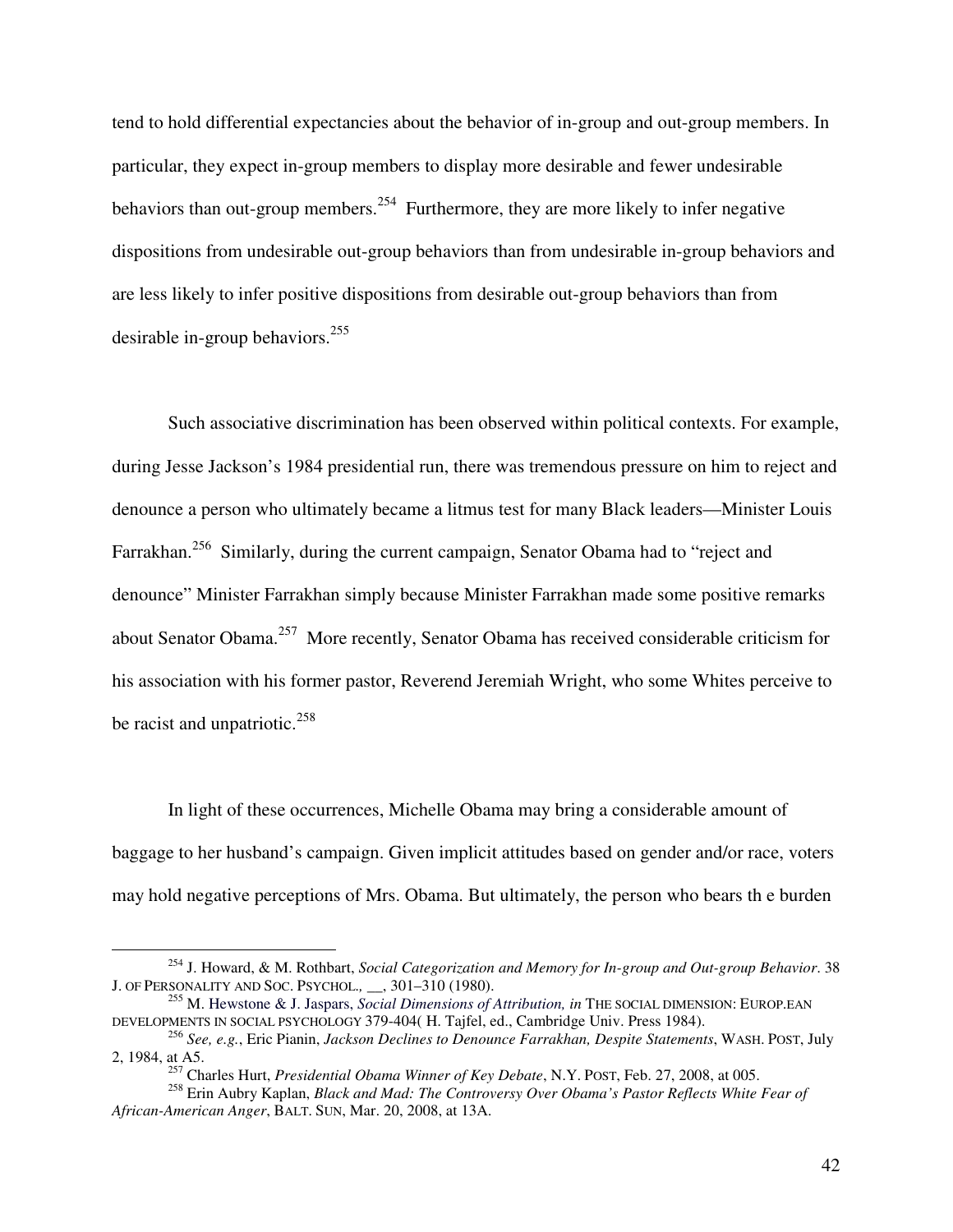of these voters concerns is Senator Obama, as voters' attitudes about Michelle Obama may indirectly affect their decision to support Senator Obama's candidacy. Optimistically, the findings of research exploring the reputations of women who were associated with U.S. Presidents suggest that this might not be the case.<sup>259</sup> According to Simonton's study, the direct association between Presidents' and First Ladies' reputations can be described as a "reflectedglory effect", as the President's reputation was found to contribute to the First Lady's reputation although there was no reciprocal effect.<sup>260</sup> However, because the study's sample only included first ladies up to Nancy Reagan, we have little insight into the effects of gender roles and attitudes post-1989 on the study's findings.<sup>261</sup> Further, the influence of race might represent an important boundary condition to the study's findings.<sup>262</sup> Thus, voters' perceptions of Michelle Obama, and the subsequent influence on Barack Obama's candidacy, have important implications for understanding the associative discrimination phenomenon.

## IV. CONCLUSION

 Americans have made remarkable gains with regards to race and gender issues. But even as late as 2008, the reality of color and gender equality and blindness is still illusive. Moreover, despite the significant possibility that the forty-fourth President of the United States will be a Black person or a woman, the candidacies of Senators Obama and Clinton highlight the realities of implicit bias in politics. This implicit bias, though, is not bound by the four corners of presidential campaigning. An appropriate corollary is the employment sphere given the analogous decision-making processes in both. And just as courts and commentators have begun

<sup>259</sup> *See generally* D. K. Simonton, *President's Wives and First Ladies: On Achieving Eminence within a Traditional Gender Role.* 35 SEX ROLES, 309 (1996).

<sup>260</sup> *Id.*  $^{261}$  *Id.* 

<sup>262</sup> *Id.*